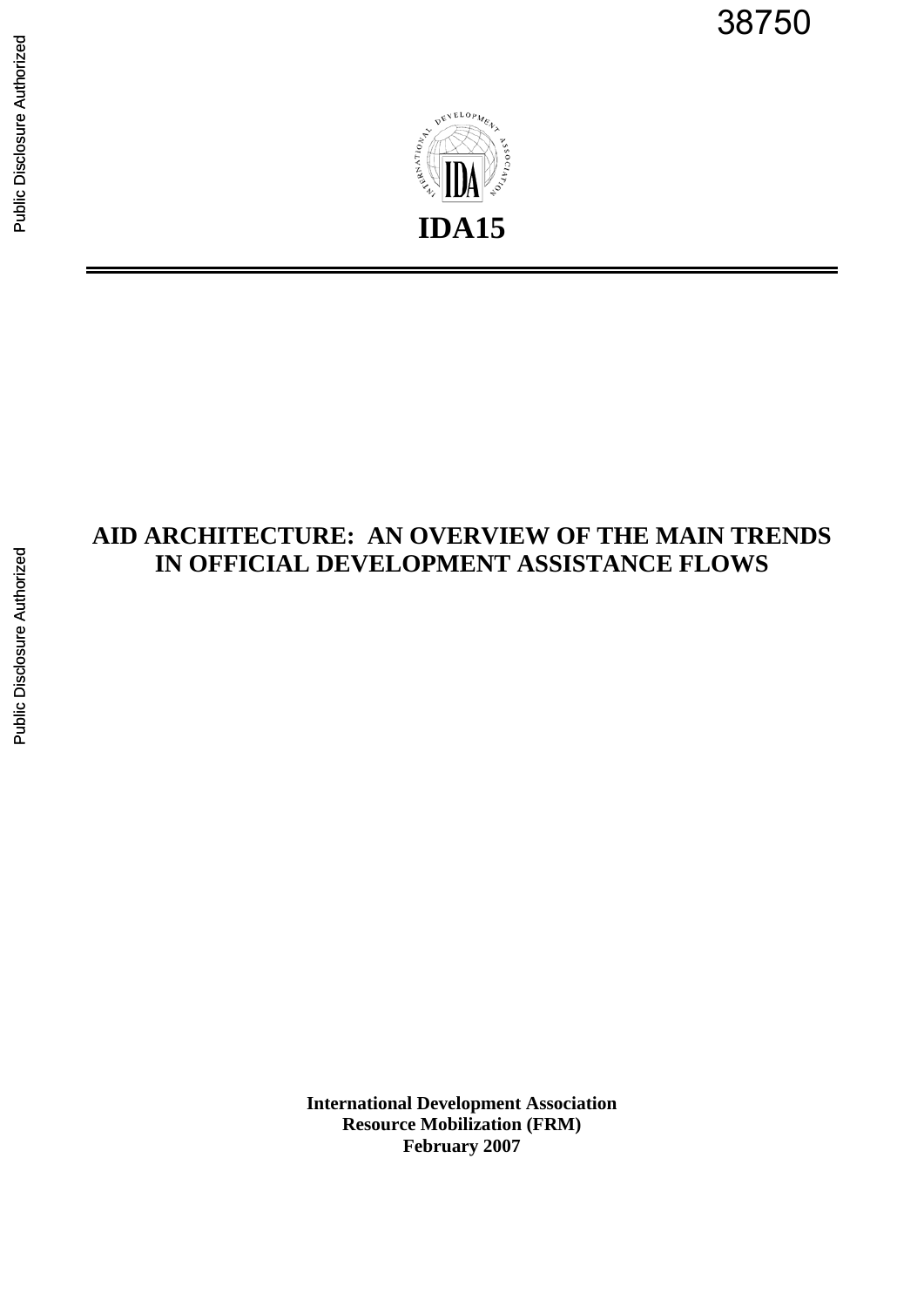# **Abbreviations and Acronyms**

| AfDF          | <b>African Development Fund</b>                         |
|---------------|---------------------------------------------------------|
| <b>CDM</b>    | <b>Clean Development Mechanism</b>                      |
| <b>CMEA</b>   | Council for Mutual Economic Assistance (also known as   |
|               | COMECON)                                                |
| <b>CRS</b>    | <b>Creditor Reporting System</b>                        |
| <b>DAC</b>    | <b>Development Assistance Committee</b>                 |
| <b>DAG</b>    | Development Assistance Group (predecessor of DAC)       |
| <b>DFID</b>   | Department for International Development                |
| <b>GFATM</b>  | Global Fund to Fight Aids, TB and Malaria               |
| <b>GAVI</b>   | GAVI Alliance (formerly known as Global Alliance for    |
|               | Vaccines and Immunization)                              |
| <b>GNI</b>    | <b>Gross National Income</b>                            |
| <b>HIPC</b>   | <b>Heavily Indebted Poor Country</b>                    |
| <b>HPG</b>    | Humanitarian Policy Group (part of ODI)                 |
| <b>IBRD</b>   | International Bank for Reconstruction and Development   |
| <b>IDA</b>    | <b>International Development Association</b>            |
| <b>IEG</b>    | <b>Independent Evaluation Group (World Bank)</b>        |
| IMF           | <b>International Monetary Fund</b>                      |
| <b>IRAI</b>   | <b>IDA's Resource Allocation Index</b>                  |
| <b>LDC</b>    | <b>Least Developed Country</b>                          |
| <b>MDB</b>    | Multilateral Development Bank                           |
| <b>MDRI</b>   | <b>Multilateral Debt Relief Initiative</b>              |
| <b>MDGs</b>   | Millennium Development Goals                            |
| <b>NGO</b>    | Non Governmental Organization                           |
| <b>OCHA</b>   | UN Office for the Co-ordination of Humanitarian Affairs |
| <b>ODA</b>    | <b>Official Development Assistance</b>                  |
| ODI           | <b>Overseas Development Institute</b>                   |
| <b>OECD</b>   | Organisation for Economic Co-operation and Development  |
| <b>PRSP</b>   | <b>Poverty Reduction Strategy Paper</b>                 |
| <b>PSI</b>    | <b>Policy Support Instrument</b>                        |
| TA            | <b>Technical Assistance</b>                             |
| <b>UK</b>     | <b>United Kingdom</b>                                   |
| UN            | <b>United Nations</b>                                   |
| <b>UNAIDS</b> | Joint UN Program on HIV/AIDS                            |
| <b>UNDP</b>   | <b>United Nations Development Programme</b>             |
| <b>UNICEF</b> | United Nations Children's Fund                          |
| <b>USA</b>    | <b>United States of America</b>                         |
| <b>USAID</b>  | U.S. Agency for International Development               |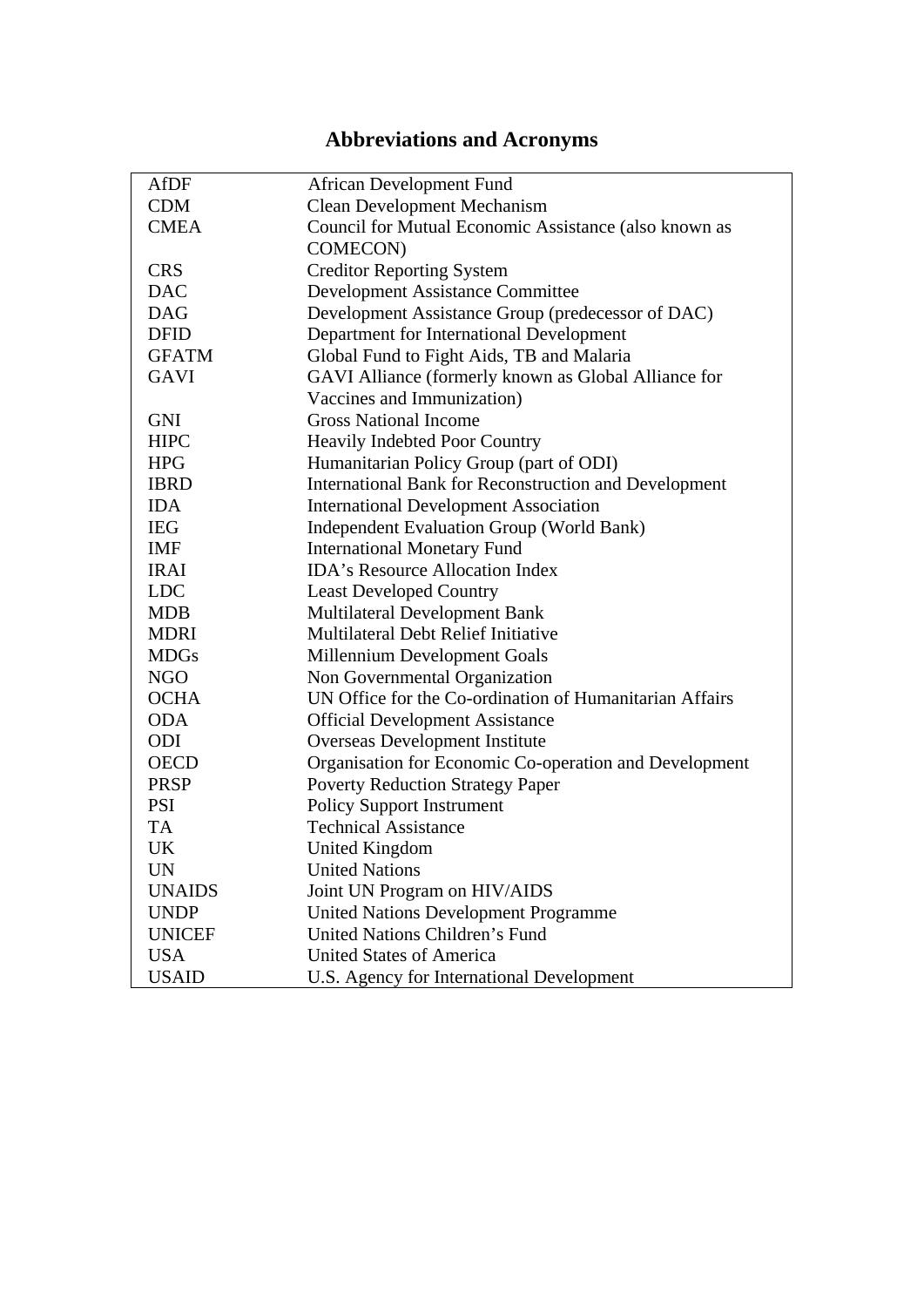## **TABLE OF CONTENTS**

| I.                                                                                                                 |                                                                                                                                                                                                                                                                                                                                                                                                                             |  |
|--------------------------------------------------------------------------------------------------------------------|-----------------------------------------------------------------------------------------------------------------------------------------------------------------------------------------------------------------------------------------------------------------------------------------------------------------------------------------------------------------------------------------------------------------------------|--|
| II.                                                                                                                |                                                                                                                                                                                                                                                                                                                                                                                                                             |  |
|                                                                                                                    |                                                                                                                                                                                                                                                                                                                                                                                                                             |  |
| III.                                                                                                               |                                                                                                                                                                                                                                                                                                                                                                                                                             |  |
| IV.                                                                                                                |                                                                                                                                                                                                                                                                                                                                                                                                                             |  |
| V.                                                                                                                 |                                                                                                                                                                                                                                                                                                                                                                                                                             |  |
| <b>Tables</b><br>Table 1.<br>Table 2.<br>Table 4.                                                                  | Table 3. Distribution of ODA Commitments to IDA-Eligible Countries by Bilateral Donors and<br>Government Capacity and Donor Fragmentation in Low-Income Countries (2004) 23                                                                                                                                                                                                                                                 |  |
| Charts<br>Chart 1.<br>Chart 2.<br>Chart 3.<br>Chart 4.<br>Chart 5.<br>Chart 6.<br>Chart 7.<br>Chart 8.<br>Chart 9. | ODA from DAC Donors to Developing Countries and Multilateral Organizations 3<br>Average Amount of Multilateral ODA Received by Main International Organizations  4<br>Funding of ODA and ODA Receipts by Developing Countries, 1994-20055<br>Distribution of sector allocable ODA to Low-Income Countries and Sub-Saharan Africa 11<br>Chart 10. Number and Average Size of Donor Activites included in the CRS Database 22 |  |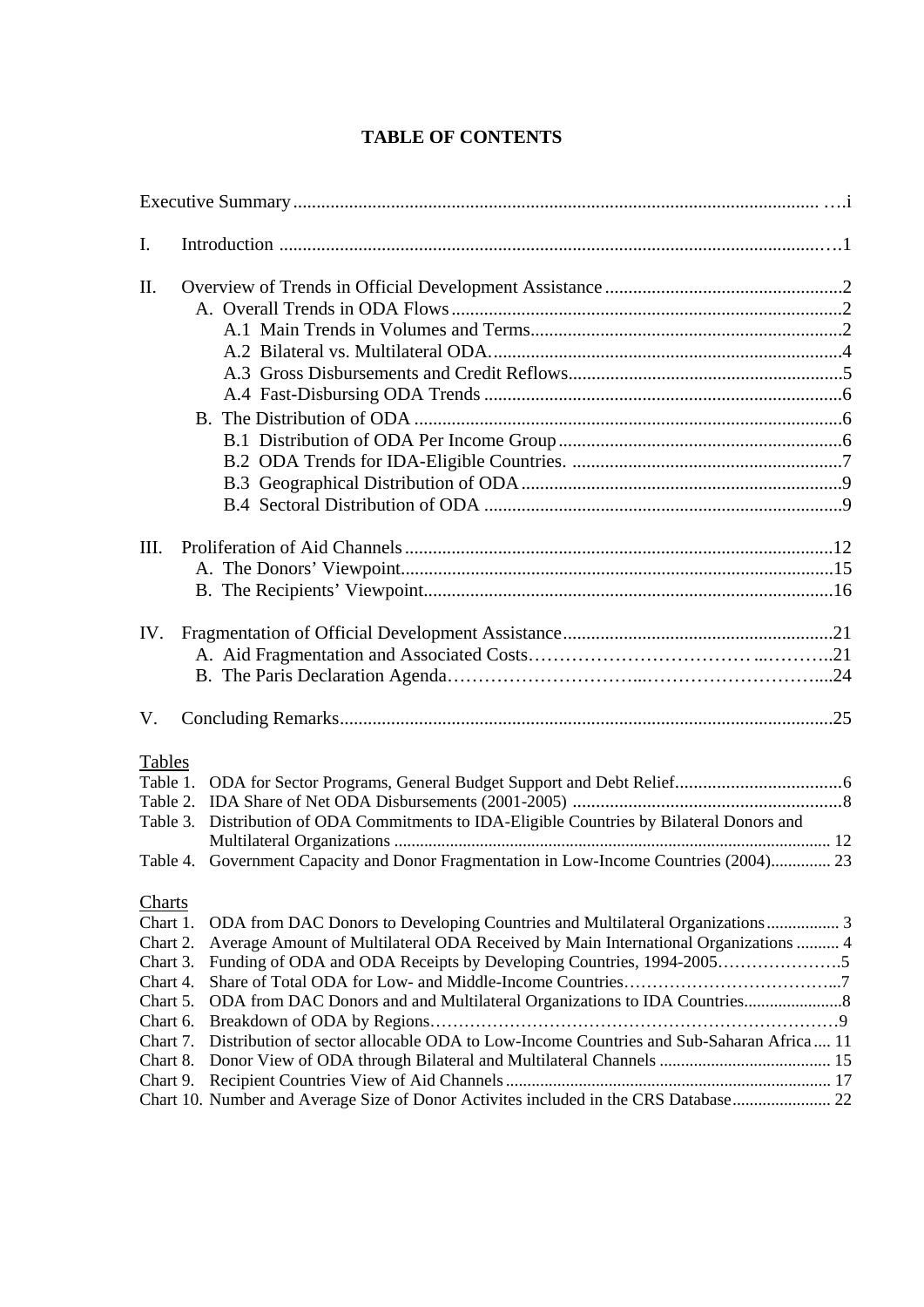## **TABLE OF CONTENTS (cont'd)**

| ext Boxes |
|-----------|
|           |

| $Box 1$ . |                                                                                         |  |
|-----------|-----------------------------------------------------------------------------------------|--|
| Box 2.    |                                                                                         |  |
| Box 3.    |                                                                                         |  |
| Box 4.    |                                                                                         |  |
| Box 5.    |                                                                                         |  |
| Annexes   |                                                                                         |  |
|           |                                                                                         |  |
|           | Chart 1: Increase of Net ODA due to the Widening of the List of ODA Eligible Activities |  |
|           | Chart 2: Bilateral ODA to Countries Added to the DAC list of Aid Recipients             |  |
|           |                                                                                         |  |
|           | Chart 3: Official and Private Flows and ODA as a Share of GNI in DAC Countries and      |  |
|           |                                                                                         |  |
|           |                                                                                         |  |
|           |                                                                                         |  |
|           |                                                                                         |  |
|           |                                                                                         |  |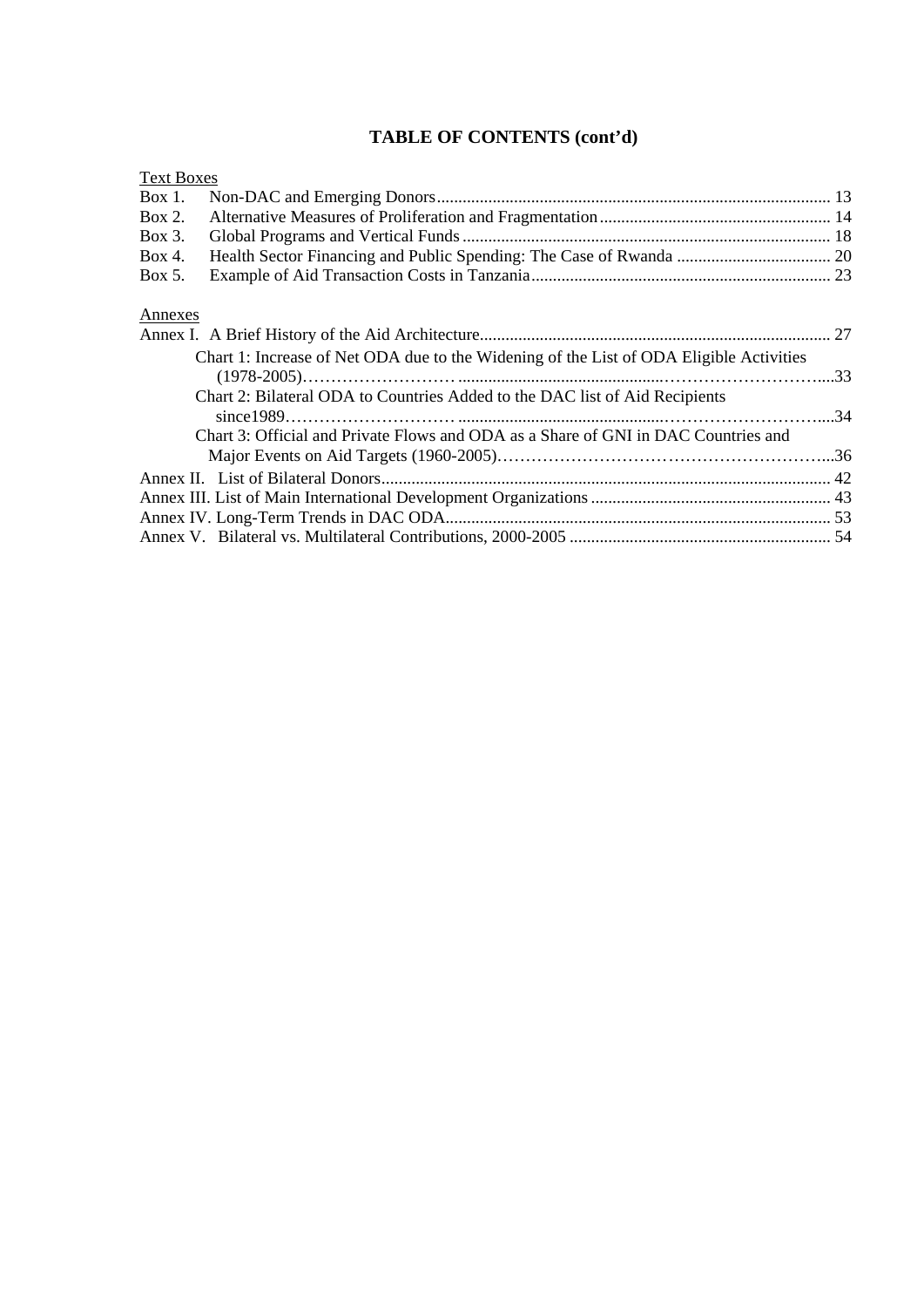## **EXECUTIVE SUMMARY**

i. **This paper provides background data and analysis to help inform upcoming discussions on the role of IDA in the global aid architecture**. The paper reviews broad trends in Official Development Assistance (ODA) flows; the growing complexity of the existing global aid architecture; and the prospects and challenges facing the donor community going forward. It relies heavily on analysis of data from OECD's DAC database, as well as from the Creditor Reporting System (CRS).<sup>[1](#page-4-0)</sup>

*Overview of Trends in Official Development Assistance* 

### ii. **Key trends in ODA volumes and terms**:

- $\triangleright$  Funding for ODA has been growing steadily over the last decade, with net ODA disbursements reaching US\$105 billion (at constant 2004 prices) in 2005.
- $\triangleright$  Much of the recent increase in ODA has been due to debt relief, and to a lesser extent to emergency assistance and administrative costs of donors. In real terms, debt relief alone explains almost 70 percent of the increase in ODA between 2004 and 2005.
- $\triangleright$  In contrast, the resumption of growth in ODA for core development programs since the late 1990s has been less marked than in the case of total ODA. Core development ODA grew on average 4.6 percent p.a. during 2001-2005, while total ODA grew by 11.4 percent p.a. over the same period.<sup>[2](#page-4-1)</sup>
- $\triangleright$  IDA's role as the main channel for multilateral ODA has been surpassed by the European Commission and the United Nations system since the 1990s.
- ¾ ODA terms have become increasingly concessional, with almost 90 percent of bilateral ODA being in the form of grants.

## iii. **Key trends in the distribution of ODA across recipient countries:**

- $\triangleright$  IDA-eligible countries have received in recent years less ODA for core development programs than they did on average during the early 1990s.
- ¾ IDA's share in ODA for core development programs for IDA-eligible countries has been growing, even on a net disbursement basis.
- ¾ General budget and sector program support rose as a percentage of total ODA commitments from 8 percent in 2001 to 20 percent in 2004.
- $\triangleright$  The share of social sectors in sector allocable ODA to low-income countries rose from 29 percent in the early 1990s to 52 percent between 2001 and 2004.
- $\triangleright$  In parallel, the combined share of infrastructure and production dropped from 59 percent to 38 percent over the same period.

## *The Growing Complexity of the Global Aid Architecture*

### iv. **Proliferation of aid channels, ODA fragmentation and a significant degree of earmarking have contributed to increase the complexity of the global aid**

 $\frac{1}{1}$ Invaluable contributions by DAC staff are gratefully acknowledged.

<span id="page-4-1"></span><span id="page-4-0"></span><sup>2</sup> The corresponding growth rates for the last decade are respectively 2.8 and 5.4 percent per annum.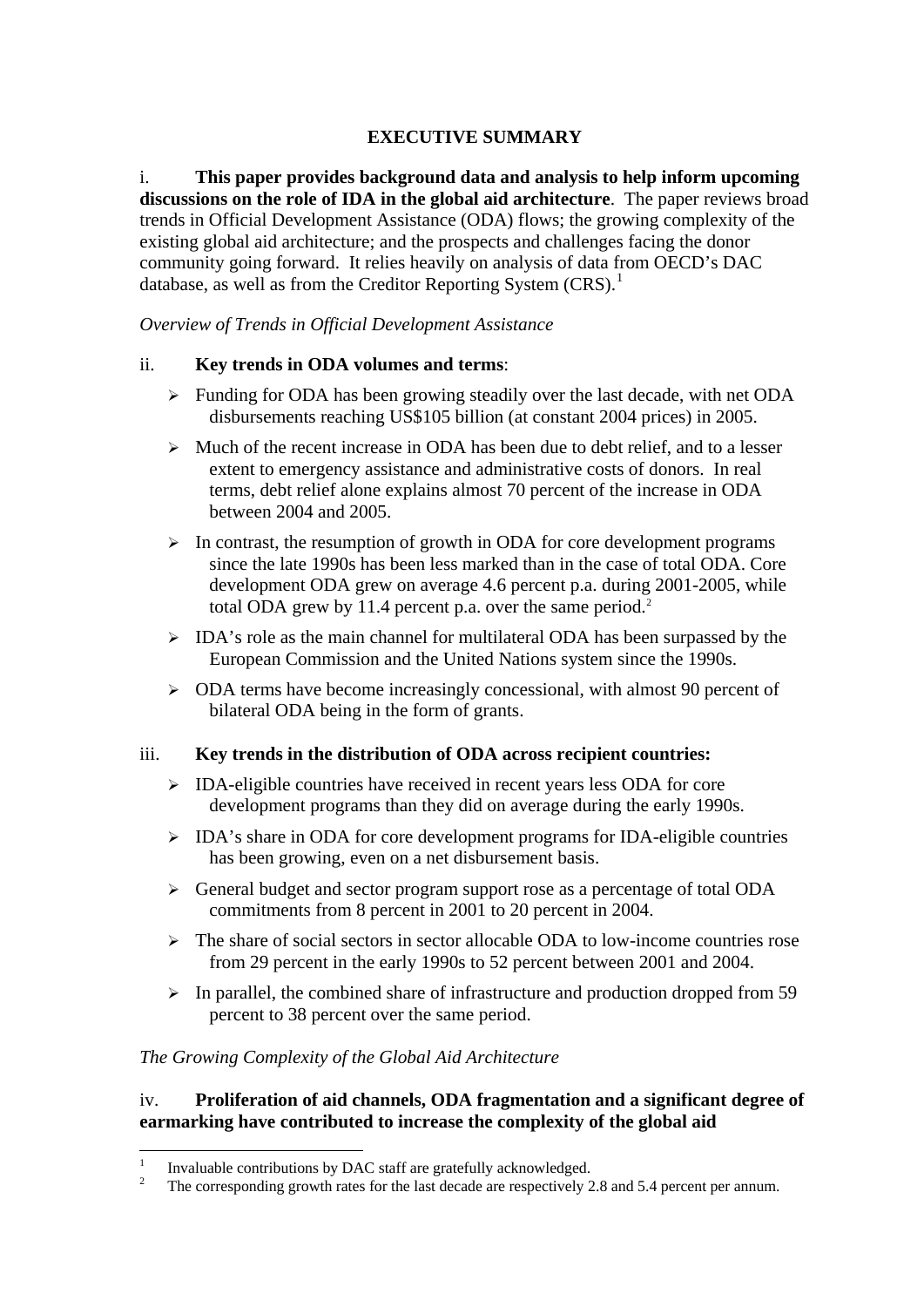**architecture**. Data analysis shows that there has been a proliferation of bilateral and multilateral agencies which interact with recipient countries. For instance, the average number of donors per country rose from about 12 in the 1960s to about 33 in the 2001- 2005 period. In addition, there are currently over 230 international organizations, funds, and programs. Donor proliferation seems to be particularly pronounced in the health sector, where more than 100 major organizations are involved. This is accompanied by significant earmarking of aid resources for specific uses or for special-purpose organizations, including global programs or "vertical" funds. In fact, about half of the ODA channeled through multilateral channels in 2005 went through some degree of earmarking by sector or theme. "Verticalization" or earmarking of ODA has also been observed in some bilateral assistance programs. Available data for 2004 also indicates a large number of aid activities, which tend to be small in financial size.

v. **The complexity of the aid architecture increases transaction costs for donors and recipients alike, which reduces the effectiveness of aid**. Although the transaction costs of aid have not been systematically quantified, there is evidence that donor proliferation and aid fragmentation represent a tax on recipient countries' implementation capacity.

vi. **Non-DAC and "emerging" donors are becoming increasingly important as ODA providers**.New donors bring with them more resources to help developing countries reach their MDGs. At the same time, new challenges for harmonization and alignment are created. Non-DAC donors are a heterogeneous group: the degree to which DAC approaches and norms as regards the provision aid finance are applied by non-DAC donors varies from country-to-country. Insufficient data on non-DAC ODA makes it difficult to accurately assess aid volumes and prospects from these sources. Non-DAC OECD countries alone are expected in aggregate to double their current ODA levels to over \$2 billion by 2010.

#### *Concluding Remarks*

vii. **ODA has grown steadily over the last decade, and is expected to continue to rise as donors have committed to significantly scale-up aid to achieve the MDGs**. **To make effective use of such scaled-up ODA at the country level, a number of implementation challenges would need to be addressed by donor and recipients.** The most upfront challenges include:

 $\triangleright$  Achieving complementarity across national, regional and global development priorities and programs; and

 $\triangleright$  Strengthening recipient countries' ability to make effective use of potentially scaled-up fast-disbursing ODA, such as budget support.

viii. A platform for achieving complementarity across national, regional and global development priorities and programs can be found in the principles and targets of the Paris Declaration. In addition, country-level effectiveness of a potential scaling-up in programmatic ODA – added to the increased fiscal space brought about by recent debt relief initiatives – can be enhanced if country systems are strengthened.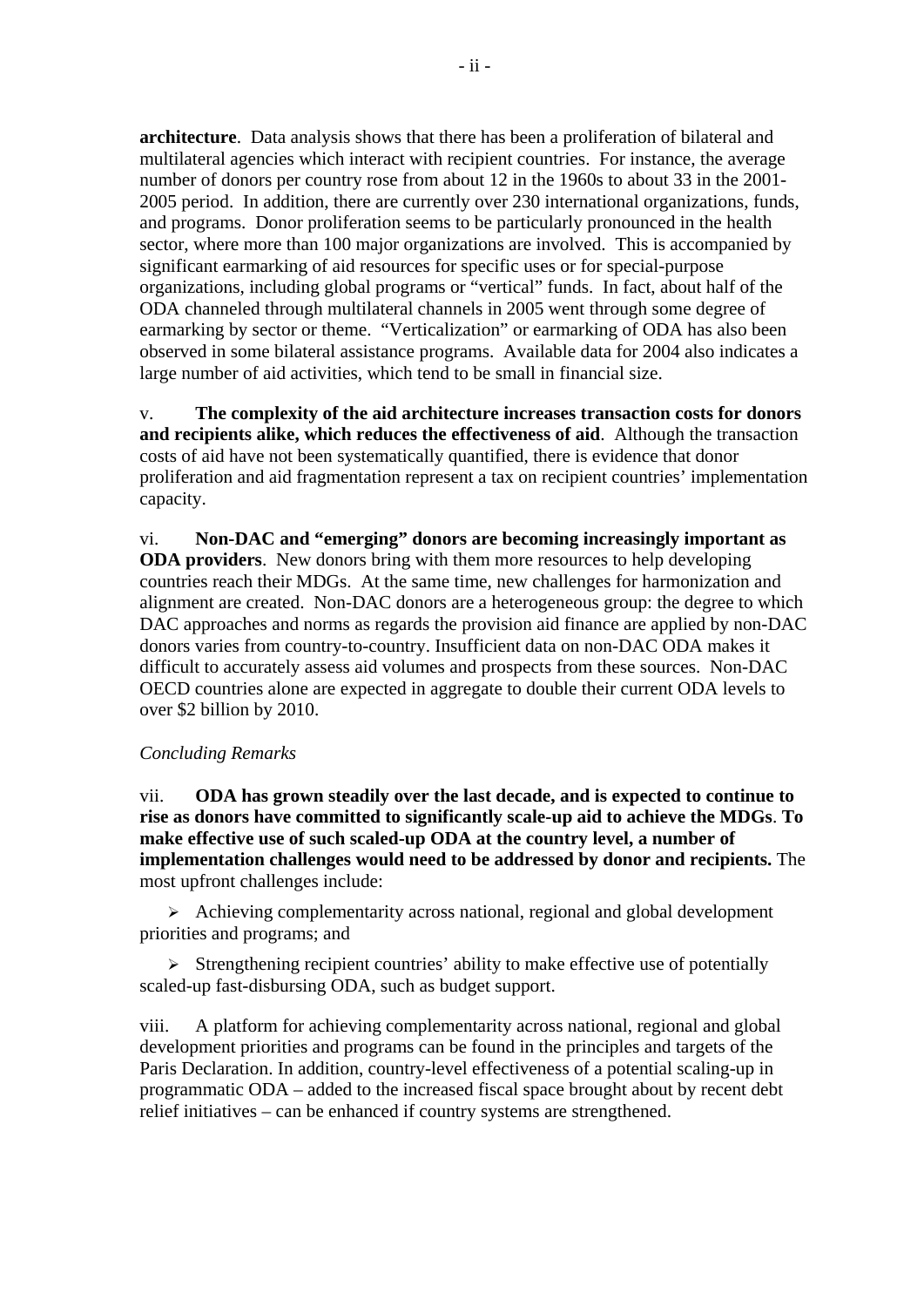## **AID ARCHITECTURE: AN OVERVIEW OF THE MAIN TRENDS IN OFFICIAL DEVELOPMENT ASSISTANCE FLOWS**

## **I. INTRODUCTION**

1. **IDA Deputies have expressed interest in discussing IDA's role in the international aid architecture**. A number of topics would be included in a discussion, such as: (i) how to define IDA's role in the global aid architecture to best assist countries to achieve the MDGs; (ii) IDA's role in regional aid architectures, including the division of labor with other institutions in promoting regional integration and cooperation; and (iii) the implementation of the harmonization and alignment agenda, and how the Paris Declaration agenda could contribute to positive change in the global aid architecture.

2. **This paper provides background data and analysis to help inform upcoming discussions on aid architecture.** As such, the paper will focus on broad trends in Official Development Assistance (ODA) flows as well as on some of the main features of the existing global aid architecture.<sup>[3](#page-6-0)</sup> Therefore, it aims to provide a common basis for the ensuing in-depth discussions of how IDA fits in this architecture – a topic that will be taken up by subsequent papers to be presented for discussion during the IDA15 negotiations. The paper relies heavily on analysis of data from OECD's DAC database, as well as from the Creditor Reporting System (CRS).

3. **Aid architecture can be defined as the set of rules and institutions governing aid**  flows to developing countries. While aid has an architecture, it has no single architect.<sup>[4](#page-6-1)</sup> It has evolved over time much of it without a pre-defined blueprint. Most of today's aid principles and institutions are the result of over half a century of debate and joint decisionmaking. Broadly speaking, two aid "architectures" can be distinguished: the "Cold War Architecture", which lasted from the end of World War II to the fall of the Berlin Wall in 1989; and the "Post Cold War Aid Architecture", which started in 1990 and is still prevalent today.

4. **This paper is organized as follows.** Section II provides an overview of the main trends in ODA, focusing on overall trends in ODA flows and the distribution of ODA across recipient countries. Sections III and IV discuss some of the key factors behind the growing complexity of the existing aid architecture: the proliferation of aid channels and the fragmentation of ODA. Section V concludes with a brief look into the main challenges facing the donor community going forward. A summary of the historical evolution of the international aid architecture is provided in Annex I.Lists of bilateral donors as well as of the main international organizations are respectively provided in Annexes II and III. Annex IV presents data on long-term DAC ODA trends, and Annex V shows donor-by-donor bilateral and multilateral contributions over the 2000-2005 period.

<span id="page-6-0"></span> $\frac{1}{3}$  This paper, however, is not meant to provide a comprehensive survey of the fast-growing literature on aid architecture.

<span id="page-6-1"></span>A discussion of possible roles for an aid "architect" can be found in Burall, S. and S. Maxwell, with A.R. Menocal (2006), "Reforming the International Aid Architecture: Options and Ways Forward". *Overseas Development Institute Working Paper 278*, October.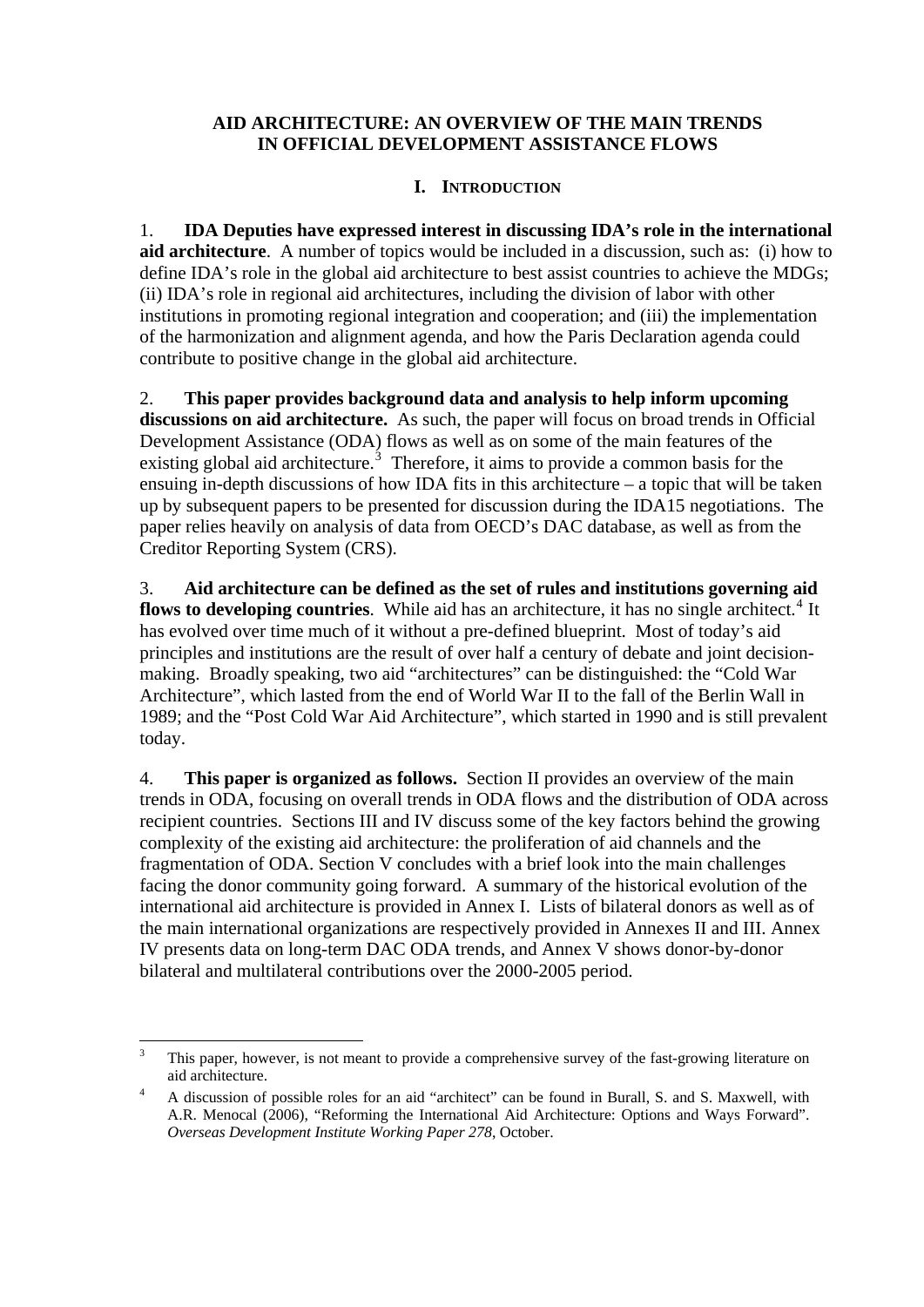## **II. OVERVIEW OF TRENDS IN OFFICIAL DEVELOPMENT ASSISTANCE [5](#page-7-0)**

5. **A closer examination of major ODA trends can facilitate a better understanding of the key issues affecting the existing global aid architecture**.The figures reported in this Section come from the OECD's DAC database, as well as from the Creditor Reporting System  $(CRS)$ <sup>[6](#page-7-1)</sup>. In what follows, subsection A looks into some of the main trends in ODA flows, while subsection B focuses on how ODA has been distributed across recipient countries.

## **A. Overall Trends in ODA Flows**

## *A.1. Main Trends in Volumes and Terms*

6. **After a protracted decline during the 1990s, funding for Official Development Assistance has been growing steadily over the last decade.**  $\bar{7}$  $\bar{7}$  $\bar{7}$ ,  $\bar{8}$  $\bar{8}$  $\bar{8}$  As shown in Chart 1, net ODA disbursements have consistently risen in real terms since the late 1990s, and reached US\$105 billion (at constant 2004 prices) in 2005, up from about US\$58 billion in 1997. Net ODA disbursements in 2005 can be decomposed as follows: 64 percent for core development programs; 24 percent for debt relief; 8 percent for emergency assistance; and 4 percent for donors' administrative costs. In fact, 1997 ODA levels mark the reversal of a previously declining trend – in real terms, total funding for ODA in that year was the lowest since 1983.

7. **Much of the recent increase in ODA has been due to debt relief, and to a lesser extent to emergency assistance and administrative costs of donors.** The main driver of the more recent increase in total ODA has been debt relief, as shown in Chart 1: Debt relief grew steeply since the end of the Cold War, having reached an average annual growth rate – at 2004 prices – of 63 percent between 2001 and 2005. In addition, in real terms, debt relief explains almost 70 percent of the increase in ODA between 2004 and 2005 – most of which (US\$19 billion) benefiting Iraq and Nigeria.

8. **In contrast, the resumption of growth in ODA for core development programs since the late 1990s has been less marked than in the case of total ODA**. Official development assistance (ODA) for core development programs (bilateral and multilateral, excluding selected special-purpose grants such as debt relief, administrative costs of donors, and emergency assistance) has not grown as fast as total ODA, as shown in Chart 1. Core development ODA grew on average 4.6 percent p.a. during 2001-2005, while total ODA

<span id="page-7-0"></span> $\frac{1}{5}$  ODA is defined as "grants or loans provided by official agencies (including state and local governments, or by their executive agencies) to developing countries (countries and territories on the DAC List of Aid Recipients) and to multilateral institutions for flows to developing countries, each transaction of which meets the following test: (a) it is administered with the promotion of the economic development and welfare of developing countries as its main objective; and (b) it is concessional in character and contains a Grant Element of at least 25 per cent (calculated at a rate of discount of 10 per cent). In addition to financial flows, Technical Co-operation is included in aid.<br>
<sup>6</sup> Lavaluable contributions from DAC staff are gratefully selmoyed and

Invaluable contributions from DAC staff are gratefully acknowledged.

<span id="page-7-2"></span><span id="page-7-1"></span><sup>7</sup> As noted in the draft 2007 *Global Monitoring Report*, preliminary DAC estimates indicate that total net ODA dipped in 2006, although it is expected to continue on a rising trend through 2010.

<span id="page-7-3"></span>The rising importance of non-DAC donors is not fully captured in DAC data: "Data on so-called South-South assistance are incomplete, however, making it difficult to obtain comprehensive information on South-South aid volumes and prospects". IMF and World Bank (2006). *Global Monitoring Report*, p. 75.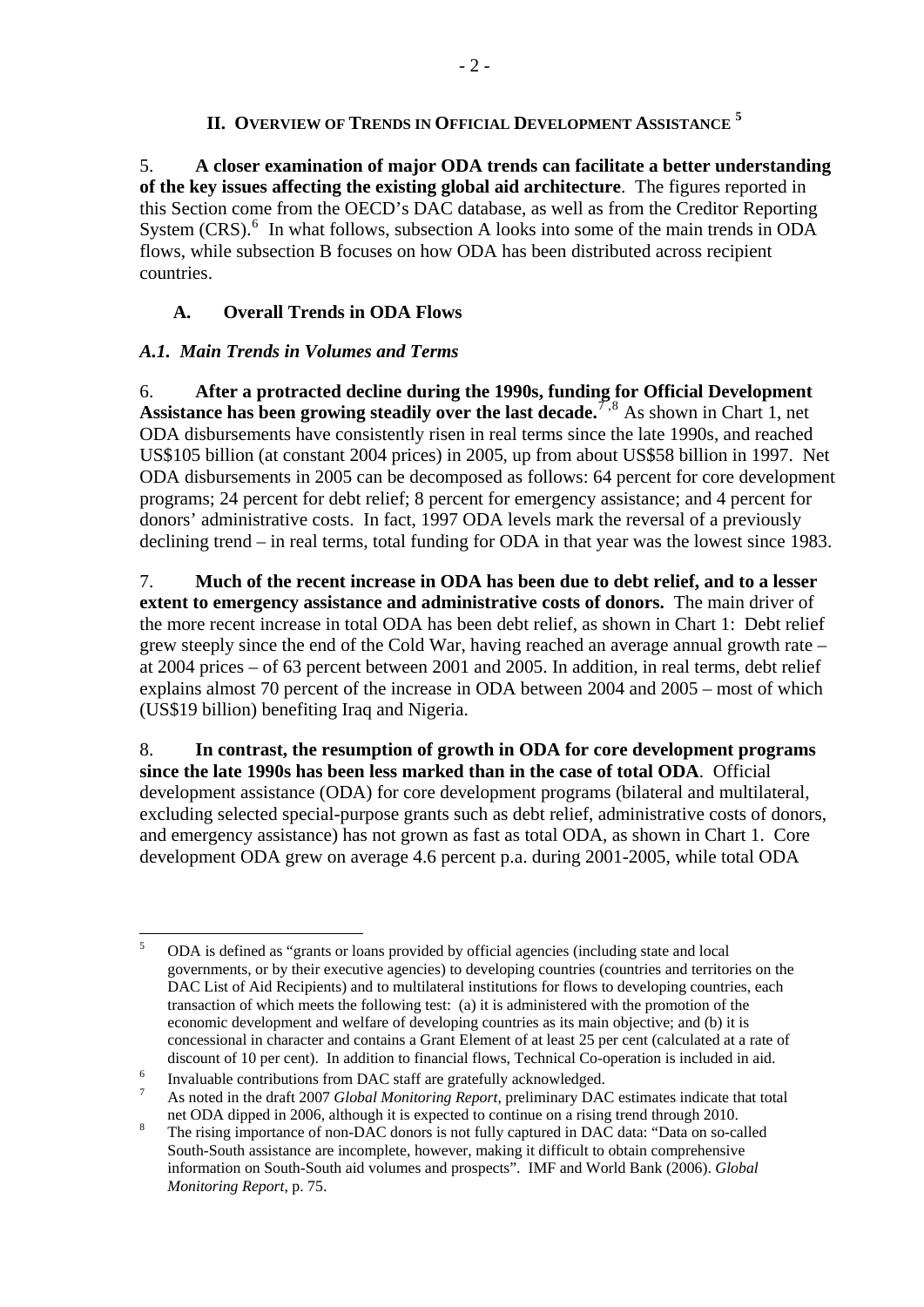grew by 11.4 percent p.a. over the same period. $\frac{9}{10}$  $\frac{9}{10}$  $\frac{9}{10}$  In real terms, only in 2005 did ODA for core development programs exceed its 1992 levels.





**Source**: DAC online (Tables 1 and 2a)

9. **The recent upward trend in ODA volumes has been accompanied by increasingly concessional ODA terms.**<sup>[11](#page-8-2)</sup> Almost 90 percent of bilateral ODA is in the form of grants. As a result of an overall consensus reached within DAC in the late 1970s, there has been a marked increase - from less than 60 percent 1975 to almost 90 percent in  $2005 -$  of bilateral ODA being provided as grants.<sup>[12](#page-8-3)</sup> More recently, there has also been an increase in the use of grants by multilateral organizations. The grant element of ODA loans has also increased, though it is more difficult to compare across time given that the nominal discount rate used in the calculation of the grant element has not changed over time while market rates have fluctuated widely.

<sup>-&</sup>lt;br>9 The corresponding growth rates for the last decade are respectively 2.8 and 5.4 percent per annum.<br><sup>10</sup> Data for this chart is presented from a source of funds perspective, whereby recipient country groups cannot be distinguished. Donors started considering significant amounts of administrative costs as part

of ODA in 1979. See Annex I, subsection C.1.<br><sup>11</sup> The donor community has been focusing its attention on aid terms since the early days of DAC. There was wide support among donors for a progressive softening of aid terms. By 1972, an agreement had been reached within DAC on a target of an 84 percent grant element in aid with special conditions for Least Developed Countries, a concept introduced by the UN only one year earlier. The final terms -

<span id="page-8-3"></span><span id="page-8-2"></span><span id="page-8-1"></span><span id="page-8-0"></span>agreed in 1978 - included a grant element of ODA commitments of 86 percent (90 percent for LDCs).<br><sup>12</sup> Assistance to the social sectors and multi-sector assistance (e.g., environment, women in development) as well as support to NGOs are provided mostly as grants, while ODA to infrastructure is mostly through loans.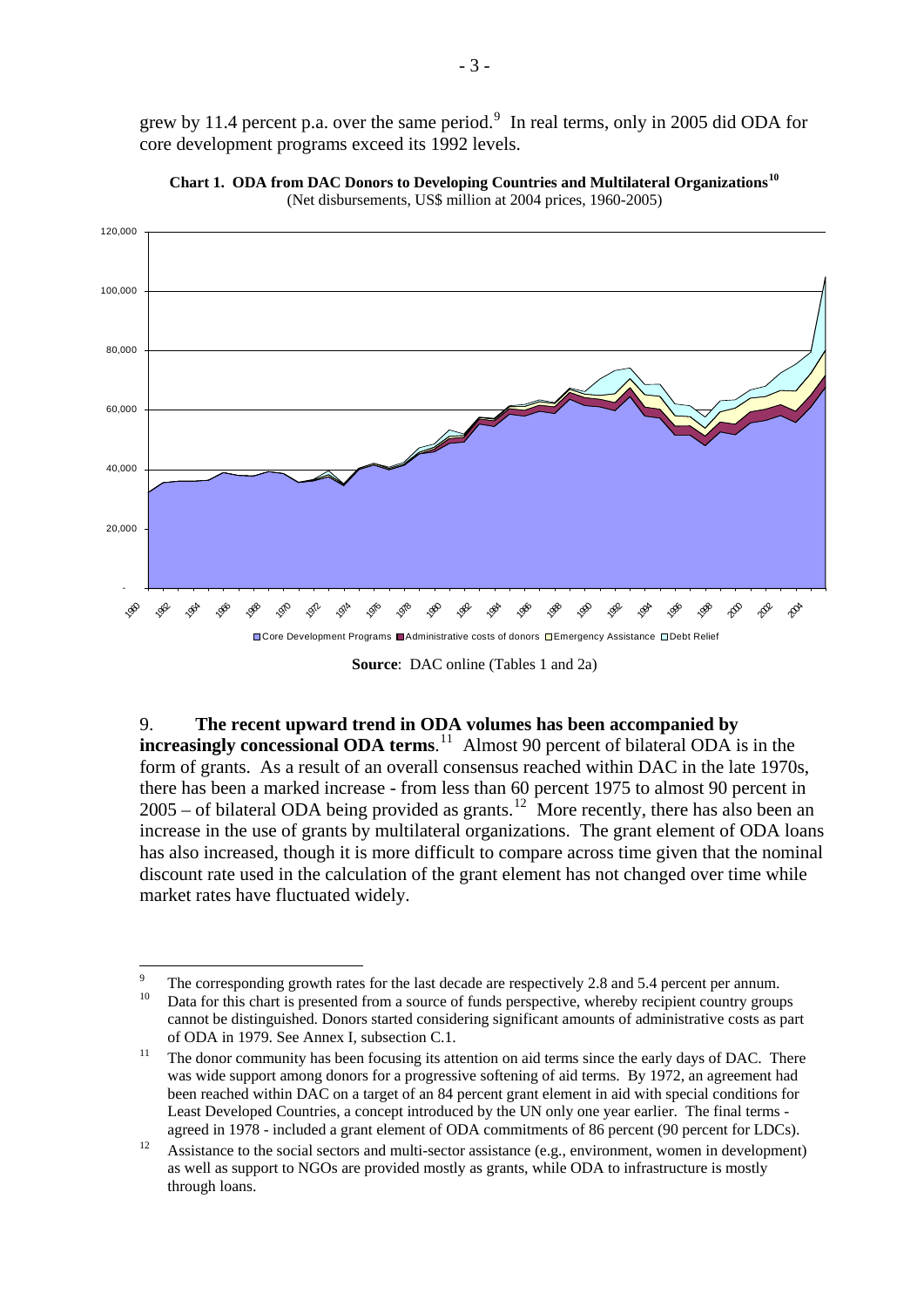## *A.2. Bilateral vs. Multilateral ODA*

10. **About 70 percent of ODA flows have been provided through bilateral organizations and 30 percent through multilateral organizations**. [13](#page-9-0) The share of bilateral ODA has remained relatively stable at 70 percent of total aid flows since the mid 1970s, with the exception of 2005 when bilateral ODA reached 78 percent of the total. However, there is a great deal of donor-by-donor variance in terms of bilateral vs. multilateral contributions: the shares of multilateral contributions in total ODA flows for the 2000-2005 period range from 9 to 64 percent.

#### 11. **Among multilateral organizations, IDA's role as the main channel for**

**multilateral ODA has been surpassed by the European Commission and the United Nations**. Since the 1990s, the most important channel for multilateral ODA has been the European Commission as shown in Chart 2, which shows only core contributions to international organizations.<sup>14</sup> The amounts of core contributions channeled through IDA and, on a smaller scale, through regional banks peaked in the 1980s and have declined thereafter. IDA's share in total multilateral ODA declined from 42 percent in the 1970s to an average of 20 percent in the 2001-2005 period.





(Net disbursements, US\$ millions at 2004 prices, period averages, 1960-2005) **Source**: DAC online (Table 1)

 $13$ 13 A key issue in understanding this data is that the bilateral assistance percentage includes funds which are actually managed by international organizations for specific uses. This issue is discussed

<span id="page-9-1"></span><span id="page-9-0"></span>subsequently in the paper.<br><sup>14</sup> Staff estimates based on Annual Reports. However, once trust funds and non-core contributions to the UN – which DAC records as bilateral ODA – are considered, the UN becomes the most important multilateral channel with annual core and non-core contributions amounting to nearly US\$ 12 billion in 2005. In comparison, if trust funds are added to core contributions, the totals for IDA in 2005 become US\$ 8.4 billion, still well below the UN. These totals exclude GEF, GFATM, and the HIPC TF.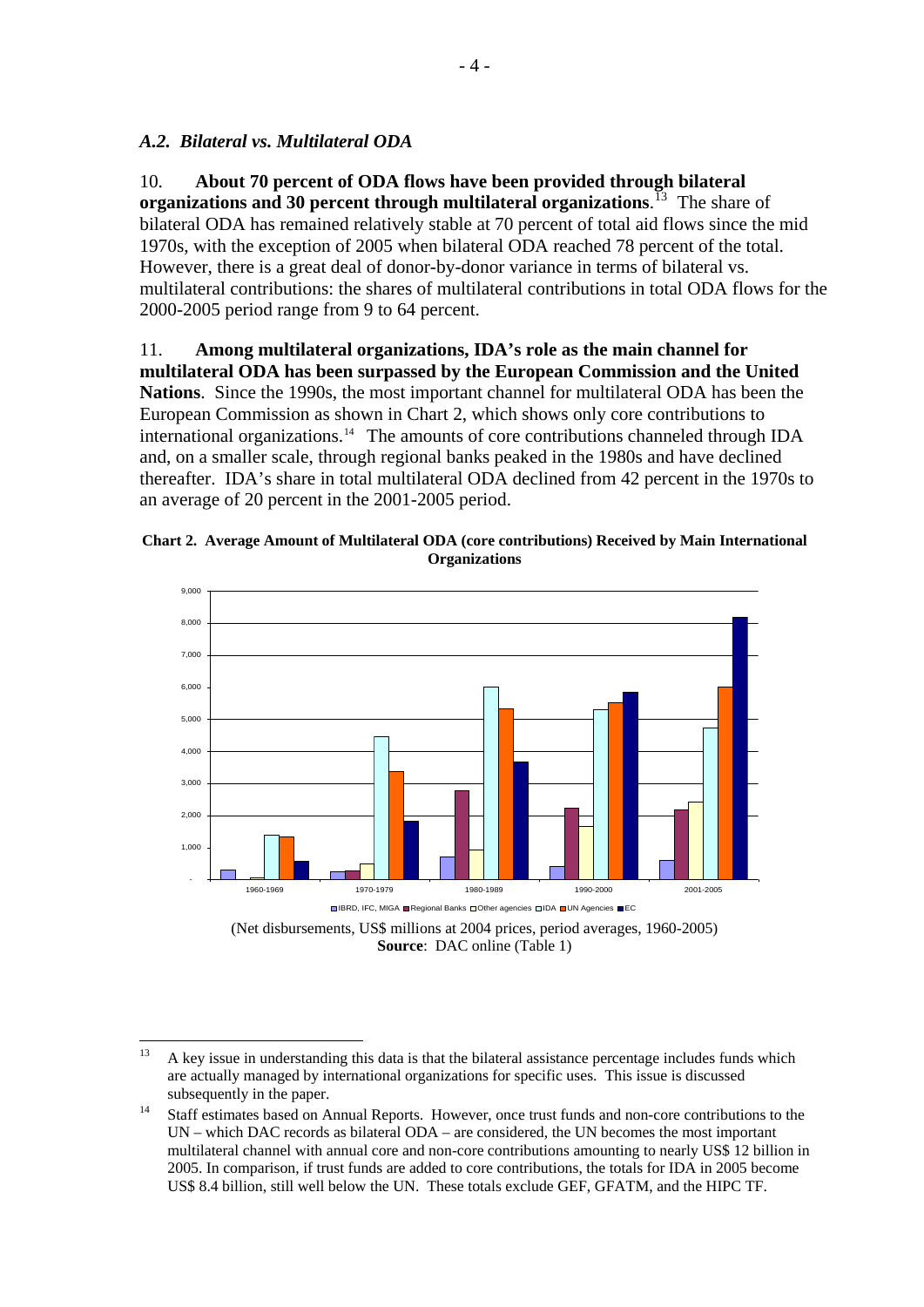#### *A.3. Gross Disbursements and Credit Reflows*

12. **Due primarily to credit reflows, gross disbursements by multilateral ODA providers such as IDA exceeds the contributions they receive from donors**. [15](#page-10-0)In the case of IDA, internal resources comprise credit reflows and investment income on IDA's liquid assets – to which IBRD transfers are added.<sup>[16](#page-10-1)</sup> The fact that IDA and other multilateral development banks can finance part of their assistance to developing countries on the basis of internal resources – which include credit reflows – mean that their "presence" in recipient countries is greater than what would be implied by net disbursement figures. Chart 3 describes several financial flows (cumulative for the 1994- 2005 period): (i) bilateral ODA for developing countries; (ii) bilateral donor contributions to multilateral channels; (iii) multilateral outflows to developing countries; and (iv) reflows from developing countries to bilateral and multilateral donors.<sup>[17](#page-10-2)</sup> The chart also indicates that IDA is the third largest recipient of funding for multilateral ODA (US\$ 55 billion, cumulative for 1994-2005), but the second largest (after the EC) provider of multilateral ODA to developing countries (US\$66 billion, cumulative net disbursements for  $1994-2005$ ).<sup>[18](#page-10-3)</sup>



**Chart 3. Funding of ODA and ODA Receipts by Developing Countries, 1994-2005 (Gross Disbursements and Reflows, US\$ billion, Cumulative, 2004 Prices)** 

**Source**: DAC Online Tables 1a and 2a

- <span id="page-10-1"></span>developing countries is due to a number of factors, including the time lag between funding and disbursement, administrative costs and other expenditures (including research) that is not directed to any specific recipient country, and contributions to other multilaterals (as e.g. in the case of the European Commission).<br><sup>18</sup> IDA remains the largest provider of multilateral ODA to IDA-eligible countries. See also IDA (2007),
- <span id="page-10-3"></span><span id="page-10-2"></span>*op. cit.,* for a detailed discussion of the impact of debt relief and IDA grants on IDA's credit flows and assistance capacity going forward.

 $15$ 15 Credit reflows are borrower repayments on credits that have been disbursed and are outstanding, excluding interest.<br><sup>16</sup> IBRD has contributed resources from its net income and surplus to support IDA's replenishments,

<span id="page-10-0"></span>since the inception of IDA. In FY07, an IFC grant of US\$150 million was also approved to support grant-financed private sector development projects in IDA countries. See IDA (2007). "IDA's Long-Term Financial Capacity". Resource Mobilization Department, February.<br><sup>17</sup> The difference between ODA funding received by multilateral institutions and multilateral outflows to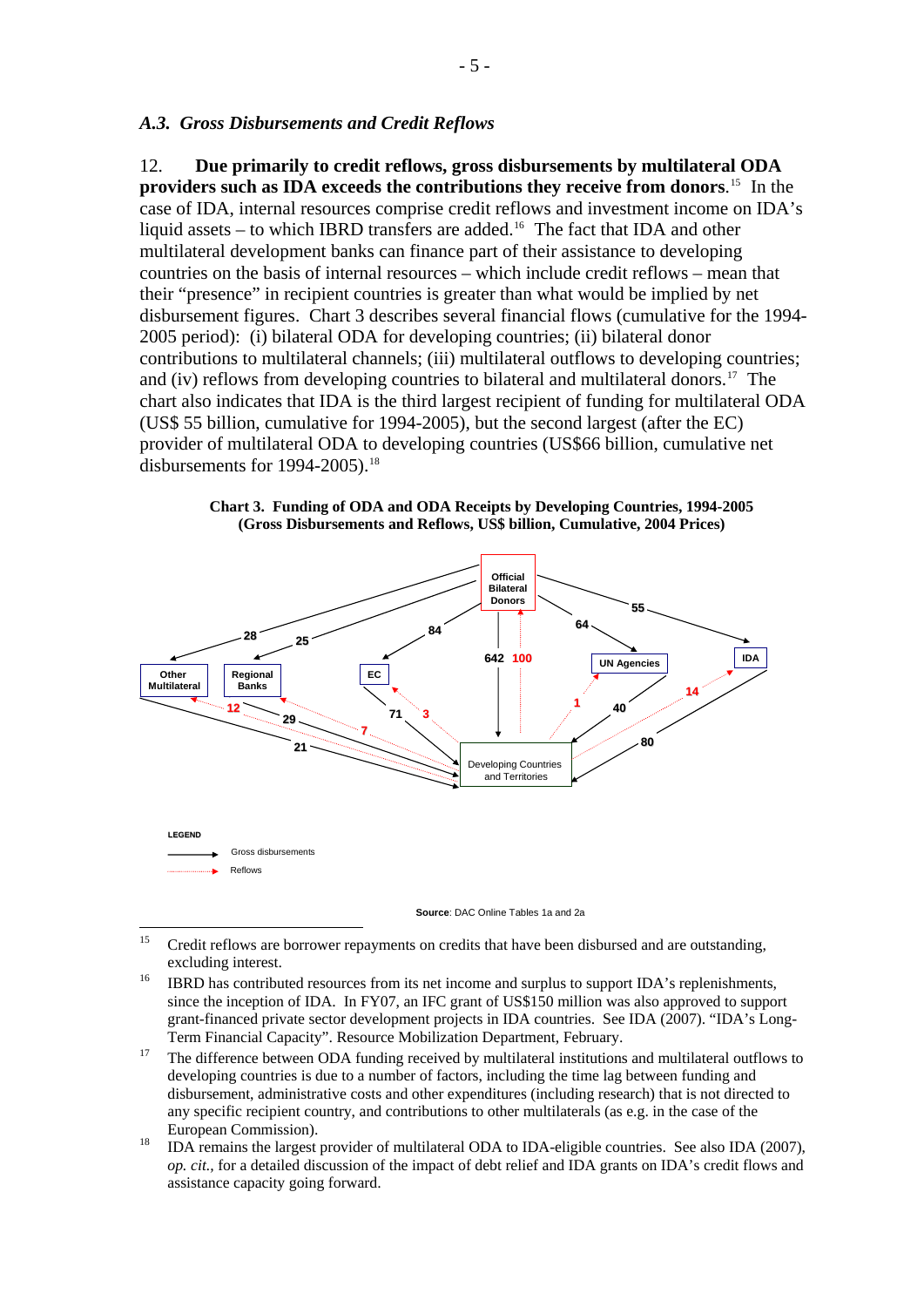### *A.4. Fast-Disbursing ODA Trends*

13. **The share of general budget support and sector programs**[19](#page-11-0) **in total commitments has increased in recent years**. Table 1 shows that general budget and sector program support as a percentage of total ODA commitments rose from 8 percent in 2001 to 20 percent in 2004. Most of this increase is attributable to sector programs, which nearly tripled between 2003 and 2004. Low-income countries received the lion's share (63 percent) of total general budget and sector program support in 2004. Table 1 also shows that, during the 2001-2004 period, low-income countries were the main beneficiaries of commitments for debt relief (about 90 percent in 2004), which from a macroeconomic point of view is akin to fast-disbursing ODA.

|                                         |       |       | US\$ amounts (2004 prices) | % of total commitments |      |      |      |      |
|-----------------------------------------|-------|-------|----------------------------|------------------------|------|------|------|------|
| <b>Type</b>                             | 2001  | 2002  | 2003                       | 2004                   | 2001 | 2002 | 2003 | 2004 |
| Sector Programs <sup>(1)</sup>          | 641   | 1,984 | 5,404                      | 14,666                 | 1%   | 2%   | 6%   | 15%  |
| Low Income                              | 199   | 774   | 1.591                      | 7.854                  | 0%   | 1%   | 2%   | 8%   |
| Middle Income                           | 441   | 1,105 | 3,645                      | 6,011                  | 1%   | 1%   | 4%   | 6%   |
| Unallocated                             | 0     | 105   | 168                        | 800                    | 0%   | 0%   | 0%   | 1%   |
| <b>General Budget Support</b>           | 4.847 | 5,850 | 6,395                      | 5,249                  | 7%   | 7%   | 7%   | 5%   |
| Low Income                              | 3.919 | 4,853 | 3.635                      | 4,631                  | 5%   | 6%   | 4%   | 5%   |
| Middle Income                           | 913   | 990   | 2.745                      | 608                    | 1%   | 1%   | 3%   | 1%   |
| Unallocated                             | 14    | 8     | 16                         | 11                     | 0%   | 0%   | 0%   | 0%   |
| <b>Total General and Sector Support</b> | 5,488 | 7,834 | 11,799                     | 19,915                 | 8%   | 10%  | 12%  | 20%  |
| <b>Debt relief</b>                      | 5,582 | 8,504 | 17,778                     | 8,570                  | 8%   | 10%  | 18%  | 9%   |
| Low Income                              | 2.962 | 5,263 | 14,771                     | 7.578                  | 4%   | 6%   | 15%  | 8%   |
| Middle Income                           | 2,601 | 3,102 | 3,003                      | 899                    | 4%   | 4%   | 3%   | 1%   |
| Unallocated                             | 19    | 139   | 4                          | 93                     | 0%   | 0%   | 0%   | 0%   |

**Table 1. ODA for Sector Programs, General Budget Support and Debt Relief**  (Commitments, US\$ million at 2004 prices, 2001-2004)

*(1) Excluding debt relief and general budget support to avoide double counting. Only commitments with no investment or TC components.*

**Source**: CRS Online (Table 1)

#### **B. The Distribution of ODA**

14. **Five dimensions of the distribution of ODA across recipient countries are examined in this subsection**: (i) the distribution of ODA per income group; (ii) ODA trends for IDA-eligible, low-income countries; (iii) the geographical distribution of ODA; and (iv) the sectoral distribution of ODA.

#### *B.1. Distribution of ODA per Income Group*

15. **The share of ODA going to low-income countries has been above 60 percent since the 1970s, reaching about 67 percent over the 2001-2005 period**. Chart 4 below shows how total ODA has been distributed over time to four country income categories<sup>[20](#page-11-1)</sup>:

 $19$ 19 DAC's Creditor Reporting System (CRS) does not include a subset of data for sector programs provided through budget support. Sector programs are defined by DAC as follows: "Sector programme aid comprises contributions to carry out wide-ranging development plans in a defined sector such as agriculture, education, transportation, etc. Assistance is made available "in cash" or "in kind", with or without restriction on the specific use of the funds, but on the condition that the recipient executes a development plan in favour of the sector concerned." The definition is similar to that of a SWAp and includes, but it is not limited to, sector budget support.

<span id="page-11-1"></span><span id="page-11-0"></span><sup>&</sup>lt;sup>20</sup> Least Developed Countries are a UN category and not defined in terms of a per capita GNI threshold: "Since 1971, the United Nations has denominated 'Least Developed Countries' (LDCs) a category of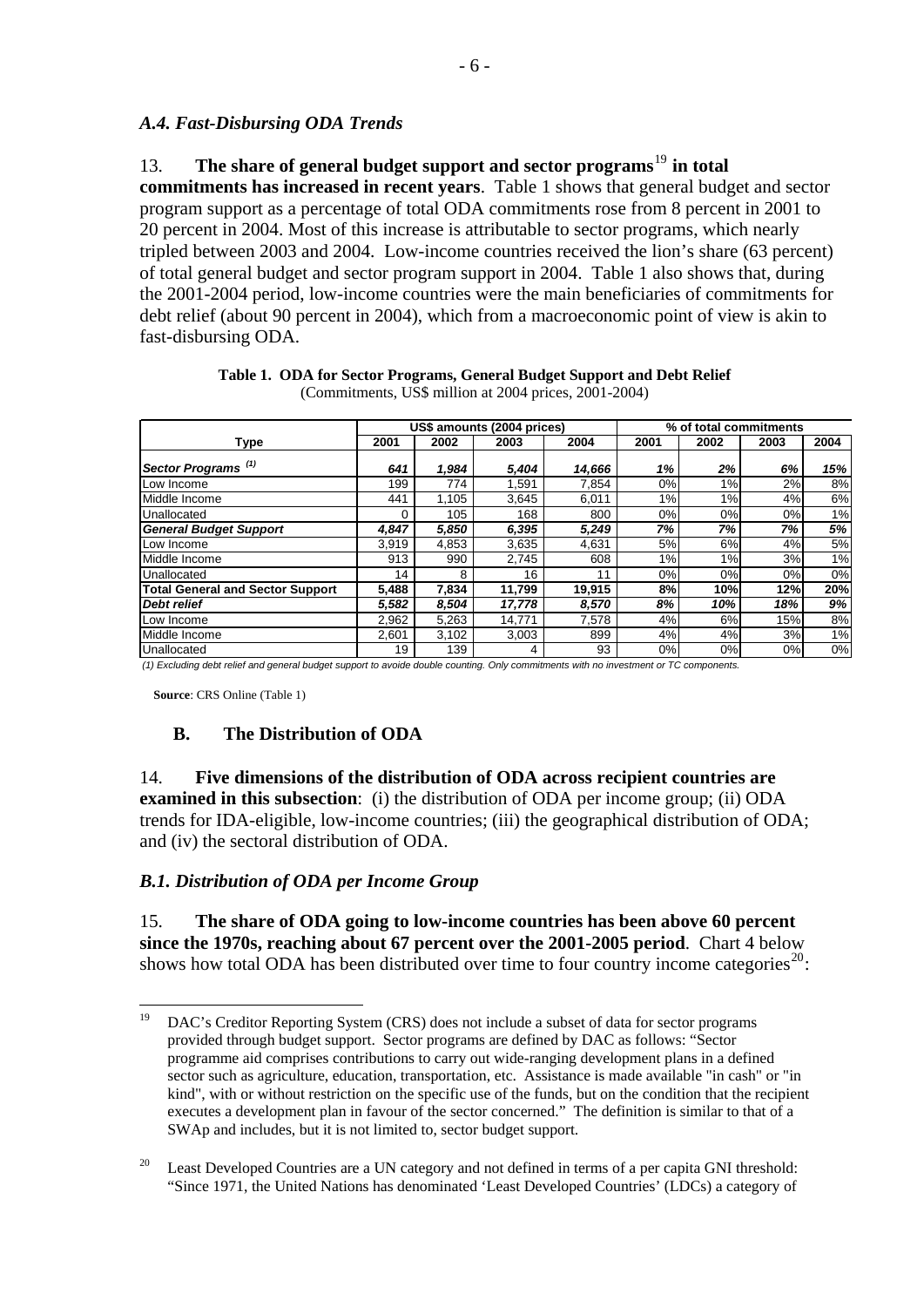(i) least developed countries (LDCs); (ii) other low-income countries (OLICs); (iii) lowermiddle income countries (LMICs); and (iv) upper-middle income countries (UMICs). Except for the 1960s, the average share of ODA going to low-income countries (LDCs and OLICs) has been 60 percent or above. In addition, low-income countries received about 64 percent of ODA from bilateral sources and 74 percent of ODA from multilateral sources over the 2001-2005 period.



**Chart 4. Share of Total ODA for Low- and Middle-Income Countries (%)** 

## *B.2. ODA Trends for IDA-Eligible Countries*

16. **Total ODA to IDA-eligible countries has been increasing over time**.Chart 5 shows the increasing importance of special-purpose grants such as emergency assistance and debt relief. In view of the debt relief provided to Iraq, the share of total debt relief in total ODA for all developing countries in 2005 was 38 percent, compared to 22 percent for IDAeligible countries only.

17. **However, IDA-eligible countries have received in recent years less ODA for core development programs than they did on average during the early 1990s**. In fact, as indicated in Chart 5, the average annual ODA for core development programs received by IDA-eligible countries in the 2001-2005 period – about \$32 billion at 2004 prices - is still below the 1991-1995 average – about \$33 billion per year. Furthermore, chart 5 shows a marked declined in core development ODA for those countries between 1994 and 1999. In recent years, there seems to have been some recovery in ODA flows for core development programs for IDA-eligible countries, but not enough to reach the levels observed by the late

**Source:** DAC online (Table 2a).

low income States that are deemed structurally disadvantaged in their development process, and facing more than other countries the risk of failing to come out of poverty." United Nations Conference on Trade and Development (2005), *Statistical Profiles of the Least Developed Countries 2005*, p. 6. Other Low-Income Countries (OLICs) are those non-LDCs with per capita GNI below US\$825 in 2004; Lower-Middle Income Countries and Territories (LMICs) are those with per capita GNI between US\$826 and US\$3,255 in 2004; and Upper-Middle Income Countries are those with per capita GNI between US\$3,256 and US\$10,065 in 2005. See *DAC List of ODA Recipients*, effective from 2006 for reporting on 2005, 2006 and 2007.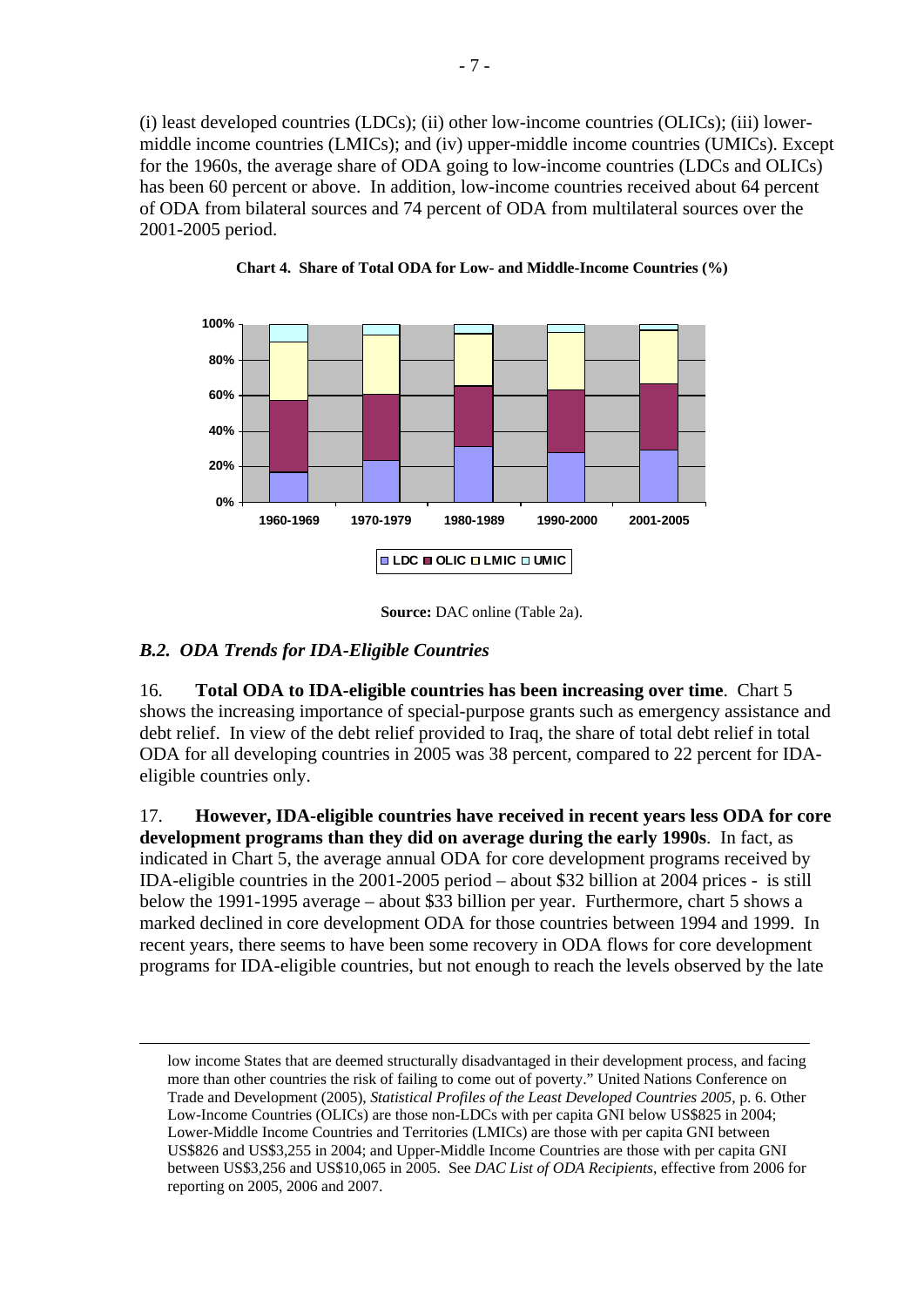<span id="page-13-0"></span>1980s.<sup>[21](#page-13-0)</sup> On the other hand, core development ODA provided by IDA showed greater stability over the 1990s, fluctuating between US\$4.2 billion and US\$5.7 billion (both figures at 2004 prices) during this period.





18. **IDA's share in ODA for core development programs for IDA-eligible countries has been growing, even on a net disbursement basis**. As indicated in Chart 5, between 2001 and 2005, IDA's *cumulative* net ODA for core development programs exceeded US\$33 billion (at 2004 prices), or about 20 percent of the total core development ODA for IDAeligible countries. Furthermore, in the recent past, IDA has provided more than 20 percent of ODA in 17 countries; between 10 and 20 percent in 34 countries; between 5 and 10 percent in 12 countries and less than 5 percent in 18 countries as shown in Table 2.

| <b>IDA</b> share | Country                                                                             | No.             |
|------------------|-------------------------------------------------------------------------------------|-----------------|
| $> 20\%$         | Armenia, Bangladesh, Comoros, Chad, Eritrea, Ethiopia, Gambia, Georgia, Ghana,      | 17              |
|                  | India, Madagascar, Pakistan, Rwanda, Senegal, St. Lucia, Uganda, Vietnam,           |                 |
| $10\% < 20\%$    | Albania, Azerbaijan, Benin, Bolivia, Bosnia-Herzegovina, Burkina Faso, Burundi,     | 34              |
|                  | Cape Verde, Congo Dem. Rep. (Zaire), Cote d'Ivoire, Djibouti, Grenada, Guinea,      |                 |
|                  | Guinea-Bissau, Honduras, Kyrgyz Republic, Laos, Lesotho, Malawi, Maldives,          |                 |
|                  | Mali, Mauritania, Moldova, Mongolia, Mozambique, Nicaragua, Niger, Sierra           |                 |
|                  | Leone, Sri Lanka, St. Vincent, Tajikistan, Tanzania, Yemen, Zambia                  |                 |
| $5\% < 10\%$     | Bhutan, Cambodia, Cameroon, Congo, Rep., Dominica, Guyana, Kenya, Nepal,            | 12 <sub>1</sub> |
|                  | Nigeria, Samoa, Sao Tome & Principe, and Tonga.                                     |                 |
| $< 5\%$          | Afghanistan, Angola, Central African Republic, Haiti, Indonesia, Kiribati, Liberia, | 18              |
|                  | Myanmar, Papua New Guinea, Serbia & Montenegro, Solomon Islands, Somalia,           |                 |
|                  | Sudan, Timor-Leste, Togo, Uzbekistan, Vanuatu, Zimbabwe                             |                 |

**Table 2: IDA Share of Net ODA Disbursements (2001-2005)** 

**Source**: DAC online (Table 2A) Core Development Programs (IDA only) ■Core Development Programs (all donors but IDA) □Emergency Assistance □Debt Relief

 $\overline{21}$ 21 The total amounts refer to ODA received by low income countries from bilateral and multilateral sources. The chart is presented from a *uses of funds* perspective.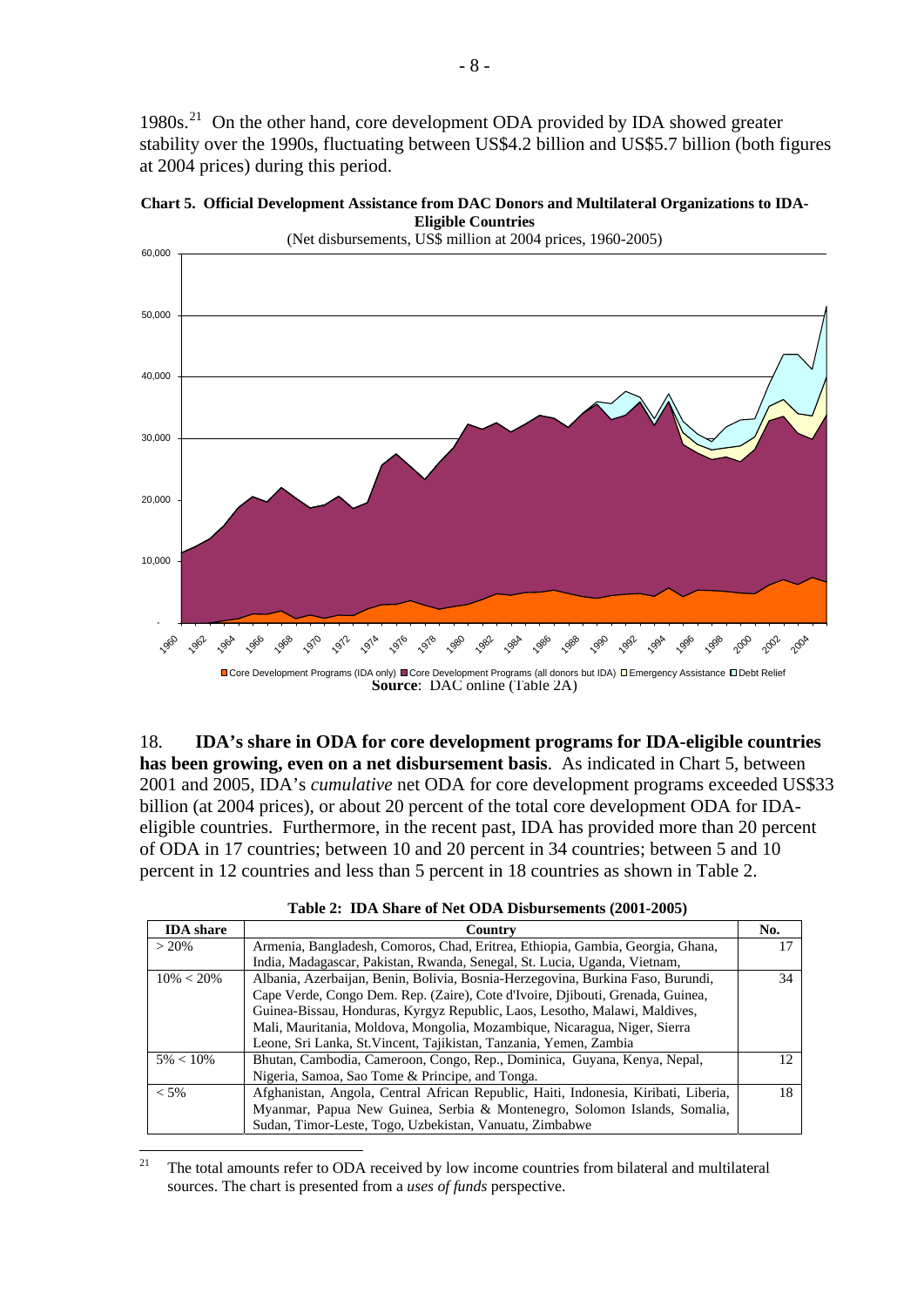#### <span id="page-14-0"></span>*B.3. Geographical Distribution of ODA*

19. **Sub-Saharan Africa's share of total ODA has been growing for almost half a century, from a little more than 20 percent in the 1960s to over a third of total ODA today.**<sup>[22](#page-14-0)</sup> This can be seen in Chart 6. During the last five years (2001-2005), most of ODA flows have been directed to Sub-Saharan Africa (38 percent), South and Central Asia (15 percent), the Middle East and North Africa (14 percent), and Far East Asia (11 percent). It should be noted, however, that debt relief for Nigeria accounts for a substantial share of recent growth in ODA to Africa.



**Chart 6. Breakdown of ODA by Regions (%)** 

**Source:** DAC Online, Table 2a

#### *B.4. Sectoral Distribution of ODA*

20. **The share of the social sectors in total sector allocable ODA**[23](#page-14-0) **to low-income countries has grown from 29 percent in the early 1990s to 52 percent in 2000-2004**.

 $22$ 22 ODA is the most important source of capital inflows for most countries in Sub-Saharan Africa, "contributing nearly half of all net capital flows." See Sundberg, M. And A. Gelb (2007). "Making Aid

Work". *Finance and Development*, Vol. 43, No. 4, December, p.2.<br><sup>23</sup> DAC defines sector allocable ODA as: "Total sector allocable ODA is used to better reflect the sector focus of donor's programmes. It concerns all ODA flows aimed at fostering a peculiar sector in the recipient country (examples of sectors are: agriculture, education, health, water supply and sanitation, government and civil society, transport and storage, etc.) and thus excludes all the contributions that are not susceptible to allocation by sector (e.g., balance-of-payments support, actions relating to debt, emergency assistance, and internal transactions in the donor country - administrative costs of donors, Support to NGOs and Unallocated/unspecified ODA)".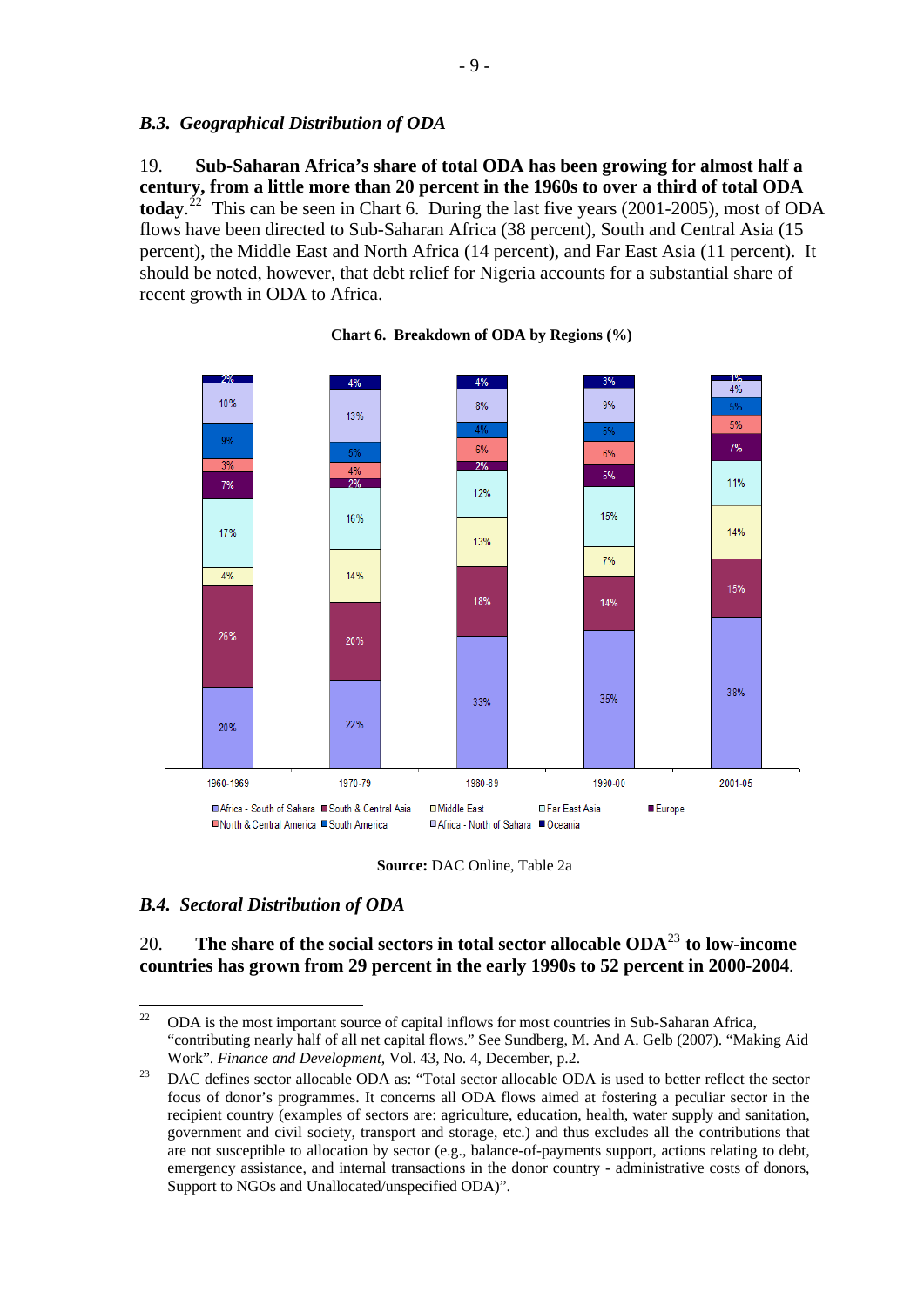<span id="page-15-0"></span>Currently, half of all sector allocable ODA goes to the social sectors. Within sector allocable ODA, since 1990 there has been an overall shift from infrastructure and production to social sectors<sup>[24](#page-15-0)</sup>, as shown<sup>[25](#page-15-0)</sup> in Chart 7 and Table 3, particularly for Sub-Saharan Africa, where they now account for 60 percent of all sector allocable ODA. It is interesting to note that this trend is concomitant to the rising trend in the share of grants in total ODA and the increasing importance of ODA earmarking.

21. **In contrast, infrastructure ODA for low income countries – and especially for Sub-Saharan Africa – has declined in relative terms**. In the case of Sub-Saharan Africa, the share of infrastructure in sector allocable ODA fell from 29 percent in the first half of the 1990s to 19 percent in the 2000-2004 period. There has also been a reallocation of aid resources away from water and sanitation – which is classified by DAC under social sectors.<sup>[26](#page-15-0)</sup> This could be interpreted as an increasing financing of recurrent costs of service delivery by government and non-governmental organizations.

22. **Three quarters of ODA for physical infrastructure for IDA-eligible countries are provided by two bilateral donors (Japan and the US, together at 42 percent) and two multilateral donors (IDA and EC, together at 32 percent).** Physical infrastructure is used here to refer to three sectors under the DAC classification for economic infrastructure: (i) transport and storage; (ii) communications; and (iii) energy.  $27$  Among the multilaterals, IDA had the largest commitments, with about US\$3.4 billion in commitments for physical infrastructure during 2004-2005, or about 20 percent of total physical infrastructure commitments for IDA-eligible countries during this period.It is followed by the EC, with about US\$2 billion, 79 percent of which also classified under transport and storage. In turn, IDA's commitments for physical infrastructure in 2004-2005 were distributed as follows: 58 percent for transport and storage; 36 percent for energy; and 6 percent for communications.

<sup>24</sup> 24 "Other social sectors" comprise water and sanitation, population, health, government and civil society, and conflict, peace and security. "Production" includes agriculture, forestry and fishery; industry and mining; and tourism.<br><sup>25</sup> Chart 7 focuses on sector allocable ODA alone, while Table 3 covers both sector allocable and overall

ODA.

<sup>26</sup> Within the social sectors, aid seems to have been reallocated from water and sanitation to government and civil society. As a share of total ODA allocated to the social sectors, water and sanitation fell from 22 percent in the 1990s to about 14 percent in 2001-2004, while government and civil society rose

from 15 to 23 percent over the same period.<br><sup>27</sup> Cumulative commitments for 2004-2005, at constant 2004 prices. The source for the figures in this paragraph is the CRS. "Economic Infrastructure", as defined in the CRS Directives, includes also "Banking" and "Business Services".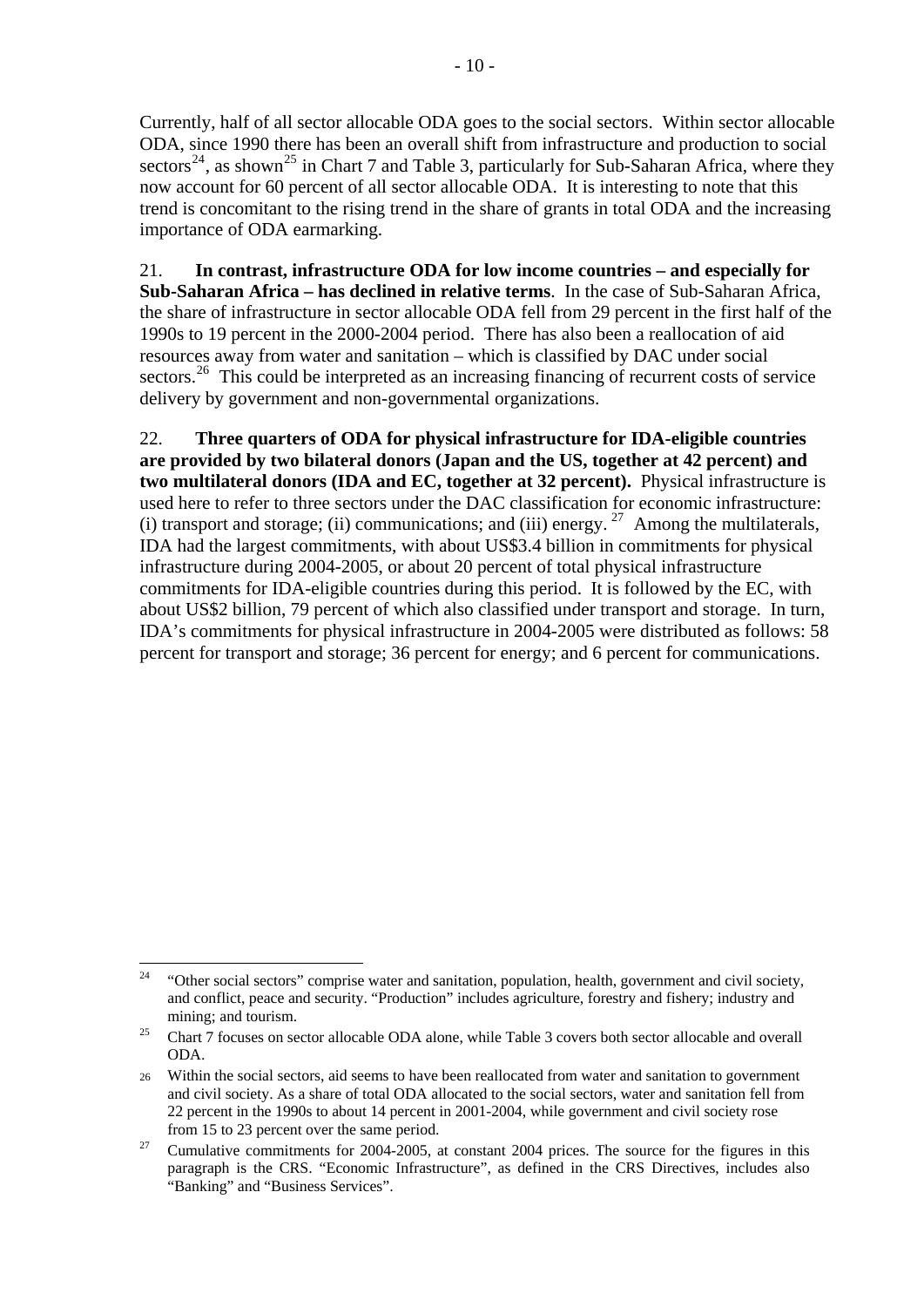#### **Chart 7. Distribution of Sector Allocable ODA to Low Income Countries and Sub-Saharan Africa**

Commitments, period averages, %, 1990-2004



**Low Income Countries**

**■Social sectors ■Infrastructure ■Production ■Multisector** 



**Sub-Saharan Africa**

**■Social sectors ■Infrastructure ■Production ■Multisector** 

**Source:** CRS Online (Table 1)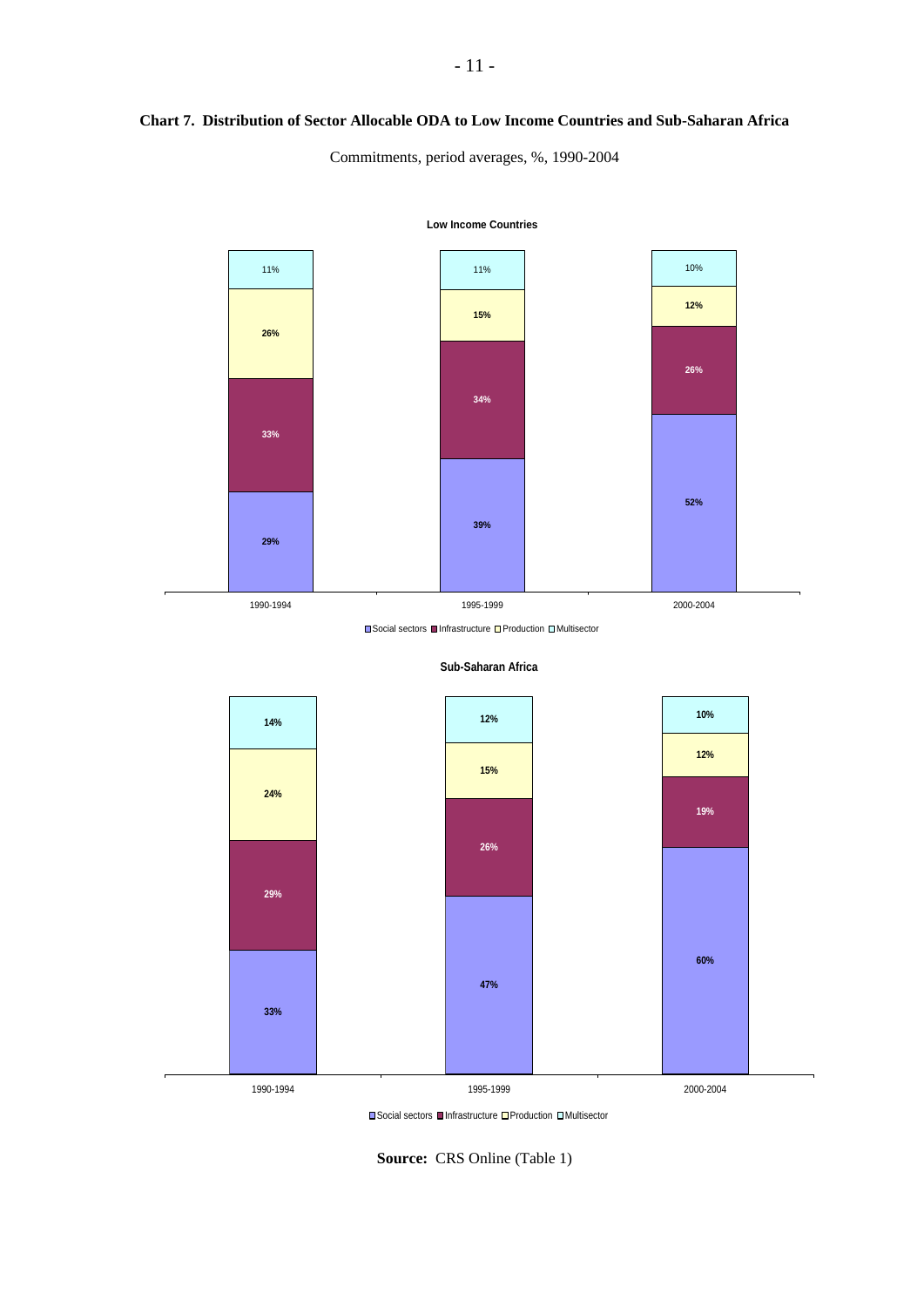|                                | US\$ millions at 2004 prices, period averages, %, 1990-2004 |      |           |       |           |       |
|--------------------------------|-------------------------------------------------------------|------|-----------|-------|-----------|-------|
| Period                         | 1990-1994                                                   |      | 1995-1999 |       | 2000-2004 |       |
| <b>Sector</b>                  | Amount                                                      | %    | Amount    | ℅     | Amount    | %     |
| Education                      | 1,926                                                       | 7%   | 2,289     | 7%    | 3,771     | 8%    |
| Other social sectors           | 4,782                                                       | 16%  | 7,120     | 23%   | 11,914    | 25%   |
| Infrastructure                 | 7,084                                                       | 24%  | 7,243     | 23%   | 7,695     | 16%   |
| Production                     | 5,220                                                       | 18%  | 3,598     | 11%   | 3,406     | 7%    |
| Multi-sector                   | 2,592                                                       | 9%   | 2,735     | 9%    | 3,110     | 6%    |
| <b>Total Sector Allocable</b>  | 21,604                                                      | 73%  | 22,986    | 73%   | 29,897    | 62%   |
| General Program Assistance     | 5,235                                                       | 18%  | 3,421     | 11%   | 5,886     | 12%   |
| Actions Relating to Debt       | 1,769                                                       | 6%   | 2,625     | 8%    | 8,072     | 17%   |
| Emergency                      | 838                                                         | 3%   | 1,958     | 6%    | 3,642     | 8%    |
| Administrative costs of donors |                                                             | 0%   | 20        | 0%    | 76        | $0\%$ |
| Support to NGOs                | 25                                                          | 0%   | 12        | $0\%$ | 88        | $0\%$ |
| Unallocated                    | 123                                                         | 0%   | 351       | 1%    | 344       | 1%    |
| <b>Grand total</b>             | 29,594                                                      | 100% | 31,374    | 100%  | 48,006    | 100%  |

<span id="page-17-0"></span>**Table 3. Distribution of ODA Commitments to IDA-Eligible Countries by Bilateral Donors and Multilateral Organizations** 

**Source**: CRS online (Table 1)

#### **III. PROLIFERATION OF AID CHANNELS**

23. **The global aid architecture has become increasingly complex, with the growing importance of non-DAC and other "emerging" donors**[28](#page-17-0) **as well as with a high degree of aid proliferation and ODA fragmentation**. This paper associates "proliferation" with the number of donor *channels* providing ODA to a given recipient country, and "fragmentation" with the number of donor-funded *activities* as well as their average value.<sup>[29](#page-17-0)</sup> Data analysis shows that there are a growing number of bilateral donors and international organizations, funds and programs over the last half century. The number of bilateral donors grew from 5-6 in the mid 1940s to at least 56 today (see Annex II for a partial list). There has also been a dramatic increase in the number of international organizations, funds and programs (see Annex III for a preliminary list<sup>[30](#page-17-0)</sup> of over 230 of them). Many of these new funds and programs are specialized in a particular sector or theme.

24. **The impact of the proliferation of aid channels can be seen from the perspective of both donors and recipients**.Subsection A deals with the donors' viewpoint, while subsection B deals with the recipients' viewpoint. It is useful to first clarify a few conceptual issues. Aid channels can be either bilateral or multilateral, while ODA can be bilateral, multilateral or multi-bilateral. Multi-bilateral ODA refers to voluntary external assistance from donors for a multilateral agency which is supplementary to core membership contributions and which is earmarked for specific purposes.<sup>[31](#page-17-0)</sup> Given that such multi-

<sup>28</sup> <sup>28</sup> See Box 1 for a brief discussion on non-DAC and emerging donors.

<sup>29</sup> See Box 2 for alternative measures of proliferation and fragmentation. 30 All organizations included in the DAC *List of Main International Organizations* plus 10 well-known

global programs not included in the list.<br><sup>31</sup> As stated in DAC's *Managing Aid* (2005), "aid contributions qualify for recording as multilateral assistance only if: (a) they are made to an international institution whose members are governments and who conduct all or a significant part of their activities in favour of developing (or transition) countries; (b) those contributions are pooled with other amounts received so that they lose their identity and become an integral part of the institutions financial assets; and (c) the pooled contributions are disbursed at the institution's discretion. Any ODA or official aid which does not fulfil these criteria is classified as bilateral assistance. This includes multi-bilateral (multi-bi) assistance, i.e.,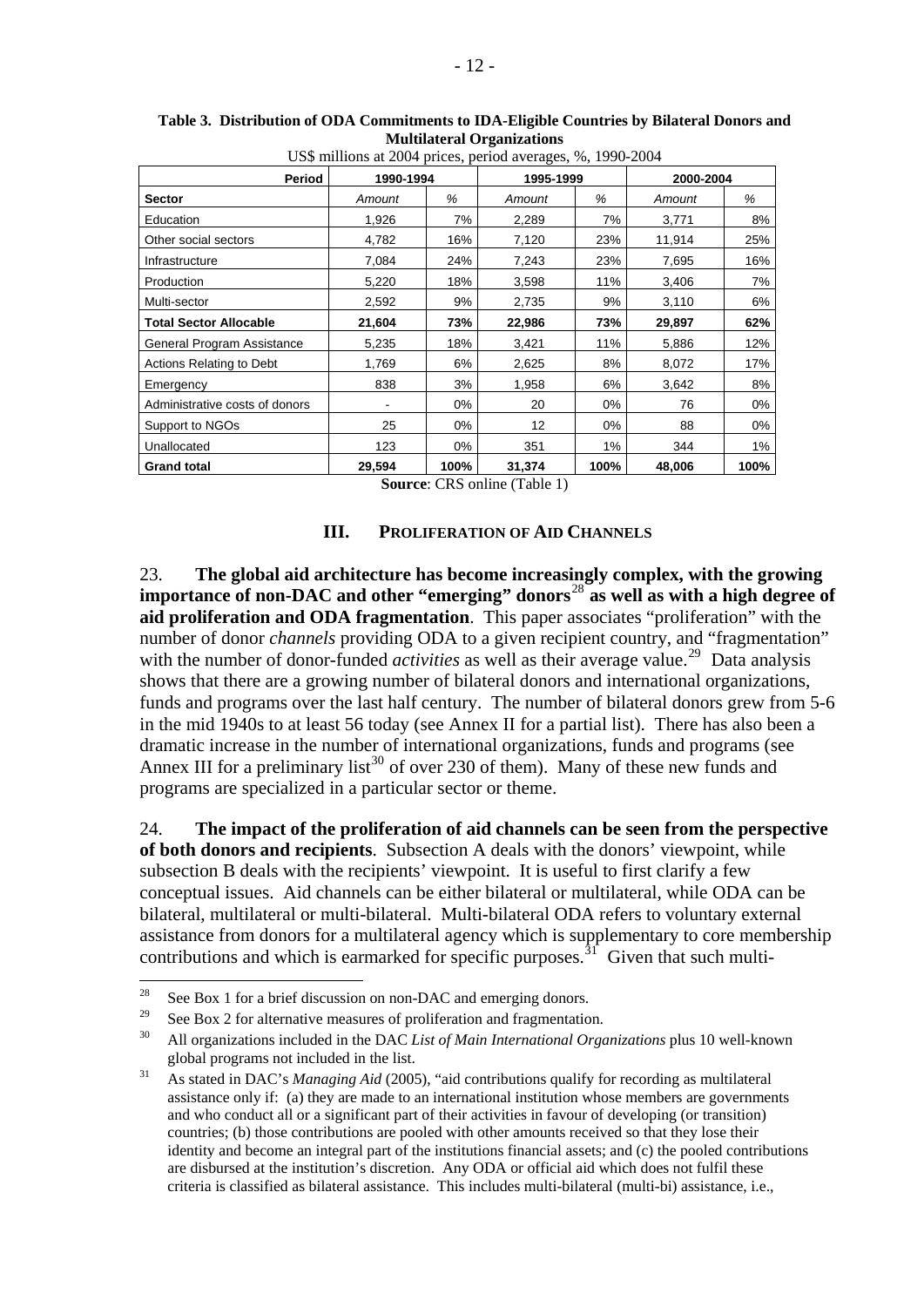#### **Box 1. Non-DAC and Emerging Donors**

<span id="page-18-0"></span>Non-DAC and emerging donors are becoming increasingly important as ODA providers. New donors bring with them more resources to help developing countries reach their MDGs. At the same time, new challenges for harmonization and alignment are created. Non-DAC donors are a fairly heterogeneous set of countries, which can be broadly classified into four groups<sup>[32](#page-18-0)</sup>: (i) OECD countries which are not members of DAC, such as Korea, Mexico, Turkey and several European countries; (ii) new European Union countries which are not members of the OECD; (iii) Middle East and OPEC countries, particularly Saudi Arabia; and (iv) non-OECD donors that do not belong to any of the previous groups, including Brazil, China, India and Russia. Two of the most important policy challenges as regards non-DAC and emerging donors are: (i) the limited availability of data regarding their aid volumes and terms; and (ii) their diverse approaches to harmonization and alignment.

Insufficient data on non-DAC ODA makes it difficult to accurately assess aid volumes and prospects from these sources.<sup>[33](#page-18-0)</sup> Non-DAC OECD countries alone are expected in aggregate to double their current ODA levels to over \$2 billion by 2010. See Manning (2006), *op. cit*., p. 373. Available information suggests that non-DAC donors have been particularly involved in humanitarian aid. In response to the Indian Ocean tsunami in early 2005, for example, 70 non DAC donors responded with pledges of support. A recent ODI study<sup>[34](#page-18-0)</sup> found that non-DAC donors accounted for up to 12 percent of official humanitarian financing in the period 1999-2004 (based on data from OCHA's Financial Tracking System), focused their efforts in a few countries (i.e., Afghanistan, Iraq, North Korea and the occupied Palestinian Territories), and preferred bilateral aid over multilateral routes.

Although a number of non-DAC donors signed the Paris Declaration (see subsection IV.C), harmonization challenges remain present. The degree to which DAC approaches and norms as regards the provision aid finance are applied by different non-DAC countries varies across the four country groupings described above. Manning (2006) highlights three main risks for low-income countries (LICs) associated with insufficient harmonization between DAC and non-DAC donors: (i) LICs – particularly those with enhanced "borrowing space" in the wake of MDRI – might find it easier to borrow on inappropriately non-concessional terms; (ii) LICs may also have increased opportunities to access low-conditionality aid that could help postpone muchneeded reforms; and (iii) if good practices in project appraisal are not followed, increased aid could translate partly into more unproductive capital projects in LICs. These risks could be mitigated by means of a strong, coordinated effort to implement the principles and targets of the Paris Declaration (see subsection IV.C).

voluntary external assistance from donors for a multilateral agency, supplementary to core membership contributions, which is earmarked for specific purposes." (p. 102)<br>32 See Manning, R. (2006). "Will 'Emerging Donors' Change the Face of International Co-Operation?",

*Development Policy Review, 24(4).*<br><sup>33</sup> See IMF and World Bank (2006). *Global Monitoring Report*, p. 75: "Data on so-called South-South Assistance are incomplete, however, making it difficult to obtain comprehensive information on South-South aid volumes and prospects." 34 Harmer, A. and L. Cotterrell (2005). *Diversity in Donorship: The changing landscape of official* 

*humanitarian aid*. The Humanitarian Policy Group at the Overseas Development Institute.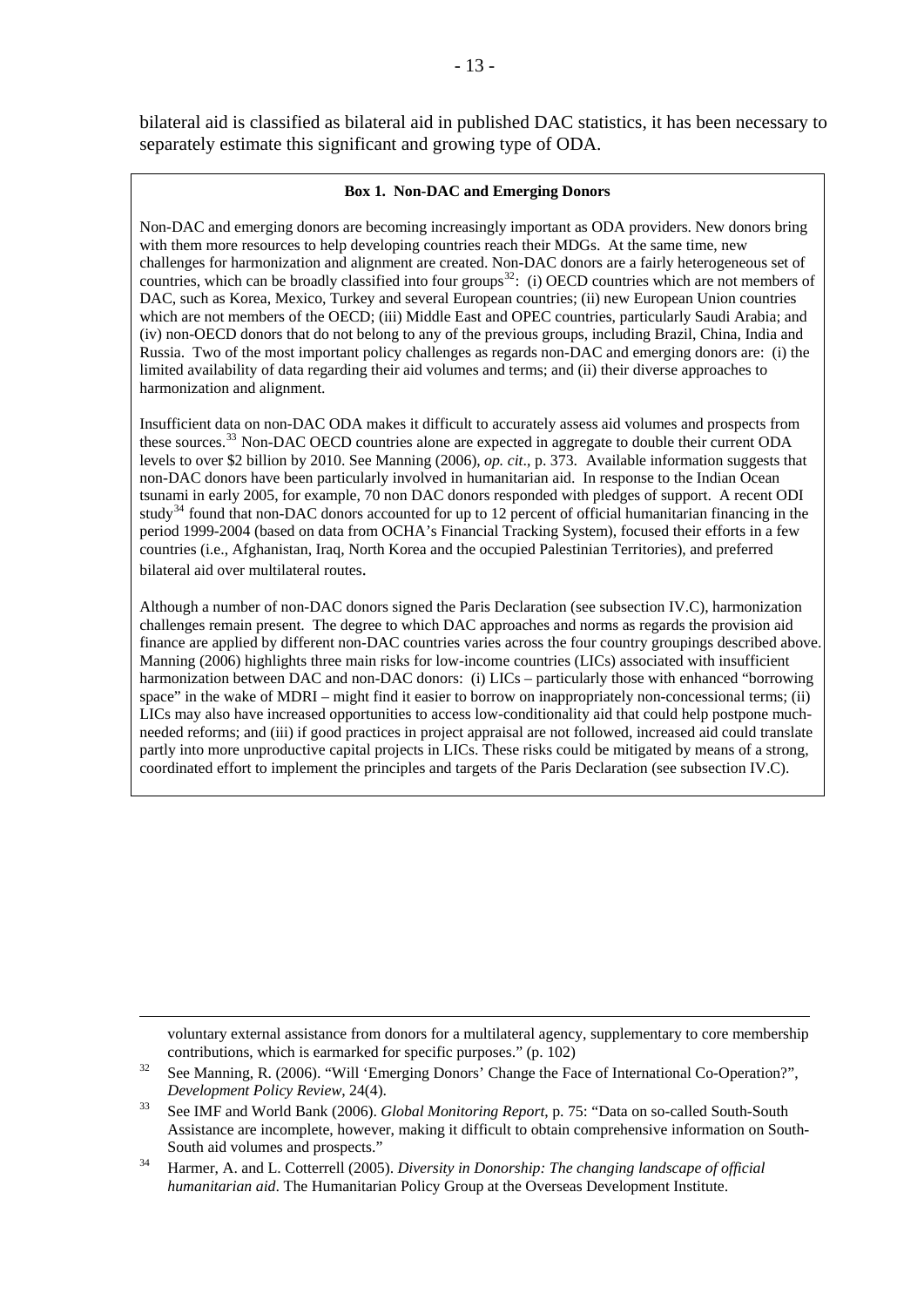#### **Box 2. Alternative Measures of Proliferation and Fragmentation**

<span id="page-19-0"></span>The definitions of proliferation and fragmentation adopted in this paper are simple and intuitive, but these terms are used in a somewhat different way in recent empirical studies. For example, Knack and Rahman (2004, p. 12) define "donor fragmentation" as a large number of donors each with a small share of the total aid provided to a given recipient country. Their definition – which is more closely related to the definition of proliferation adopted in this paper – is translated into a measure that equals one minus a Hirschman-Herfindahl donor concentration index[35](#page-19-0), as follows:

$$
1-\sum s_d^2\,,
$$

where  $s_d$  is the share of each donor in total ODA provided to a given recipient. By subtracting the Hirschman-Herfindahl donor concentration index – which varies from 0 to 1 – from one, a measure of donor dispersion or "fragmentation" is obtained. They calculate this measure using two alternative sources of data: DAC and Development Gateway's AiDA (Accessible Information on Development Activities) database. Based on the DAC data, they conclude (p. 14) that "year-by-year changes in this fragmentation index, average over all countries, show an upward trend from 1975 onward. This increase largely reflects an increase in the number of DAC donors." This upward trend can be seen in the chart below:



Acharya *et al*. (2006, p. 8) point out that "from the perspective of the aid recipient, donors can be responsible for proliferation of two distinct kinds. The first we label *source proliferation*: the provision of aid to a particular country from a wide variety of donors in relatively small amounts. The second, *use proliferation*, is the division of aid among a wide variety of end-uses in-country. This latter concern is essentially the old question of how far a given volume of aid is divided into small packets ('projects') or large packets ('programmes')." What they call "source proliferation" is closer to the notion of proliferation adopted in this paper, while their concept of "use proliferation" is closer to "fragmentation" as used here.

Like Knack and Rahman, Acharya *et al*. calculate an Index of Recipient Fragmentation (IRF) – measuring "use proliferation" – based on a Hirschman-Herfindahl index. In addition, they calculate an Index of Donor Proliferation (IDP) which aims to measure "how widely each donor disperses a budget of  $X''$  (p. 9). The IDP is based on an alternative measure of concentration, the Theil Index<sup>[36](#page-19-0)</sup>. They show that the IRF and the IDP are positively correlated, suggesting that "the very high degree of *fragmentation* experienced by some aid recipients is directly attributable to the fact that their donors are especially likely to *proliferate* their aid." (p. 14).

 $35$ 35 The Hirschman-Herfindahl index is more commonly used as a measure of the degree of concentration – in terms of the number and size of firms – in a given industry. In this case, the parameter *s* would be interpreted as the market share of each individual firm. The lower (higher) is the index, the more (less) competitive is the industry. A value of 1 for the index indicates a single monopolistic firm.<br><sup>36</sup> See also Kapoor, S. (2006). "Making Aid More Effective: Tackling Aid Proliferation and Aid

Fragmentation – A Think Piece". World Bank, processed, for a review of this literature.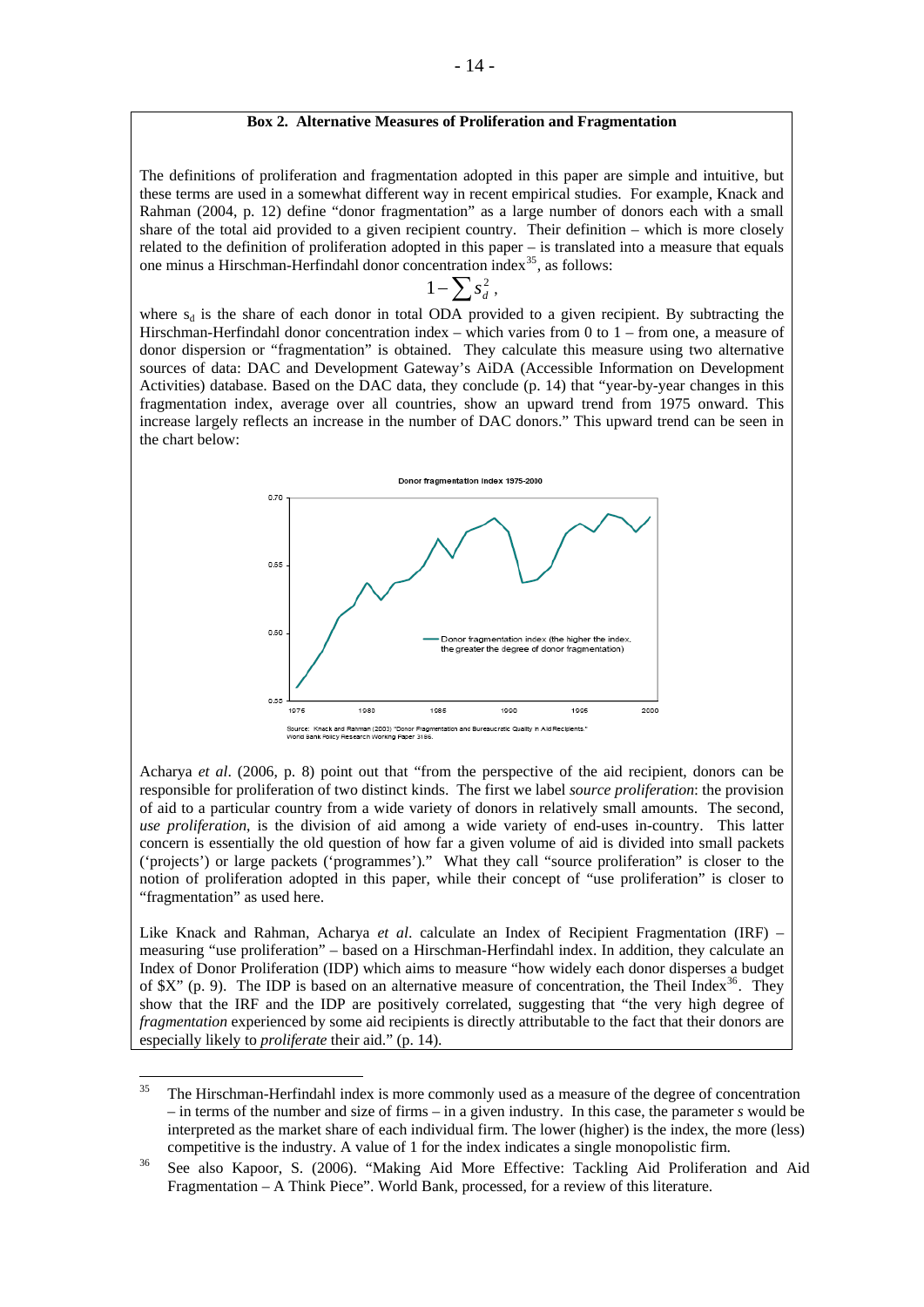## **A. The Donors' Viewpoint**

#### <span id="page-20-0"></span>25. **Official bilateral donors channel resources through both bilateral and**

**multilateral channels**. This is shown in Chart 8. In 2005, about a third of ODA (32 percent) was channeled through multilateral channels, while the balance went directly to developing countries as described below. Over two thirds (70 percent) of the aid disbursed to multilateral channels was multilateral, while the balance (30 percent) was multi-bilateral, including trust funds. Multilateral channels can be distinguished between multi-purpose international organizations (that operate in several sectors and countries like the European Commission or IDA) and specialized or thematic international organizations (whose activities are focused on a particular theme or sector, like UNICEF or GFATM).<sup>[37](#page-20-0)</sup>



**Chart 8. Donor View of ODA through Bilateral and Multilateral Channels** 

26. **About half of the bilateral contributions channeled through multilateral channels in 2005 went through some degree of earmarking by sector or theme**. This figure is an approximation based on 2005 annual reports. It includes not only trust funds and other multi-bilateral ODA, but also contributions to sector or thematically targeted multilateral organizations.<sup>[38](#page-20-0)</sup> Besides complicating budgetary management,  $3<sup>5</sup>$  earmarking may lead to a misalignment between donors' and recipient countries' priorities. By constraining recipients' flexibility in allocating resources, earmarking may contribute to

<sup>1</sup> 37 Within the latter group, it is also possible to differentiate between organizations that are controlled and managed by public entities (i.e., inter-governmental or inter-agency organizations like UNAIDS), public-private partnerships (i.e., funded and operated through a partnership of government and/or intergovernmental organizations and one or more private sector companies or private foundations – as in the case of GAVI), or purely private (i.e., international NGOs like Médecins Sans Frontières).

<sup>38</sup> Staff estimates of the distribution among channels are purely indicative, as DAC statistics do not provide this level of detail. Estimates have been derived from the various organizations' Annual Reports (latest available) and then combined with information from DAC online.

<sup>39</sup> See e.g. Gottret, P. And G. Schieber (2006). *Health Financing Revisited. A Practioner's Guide*. Washington, D.C.: The World Bank, 131.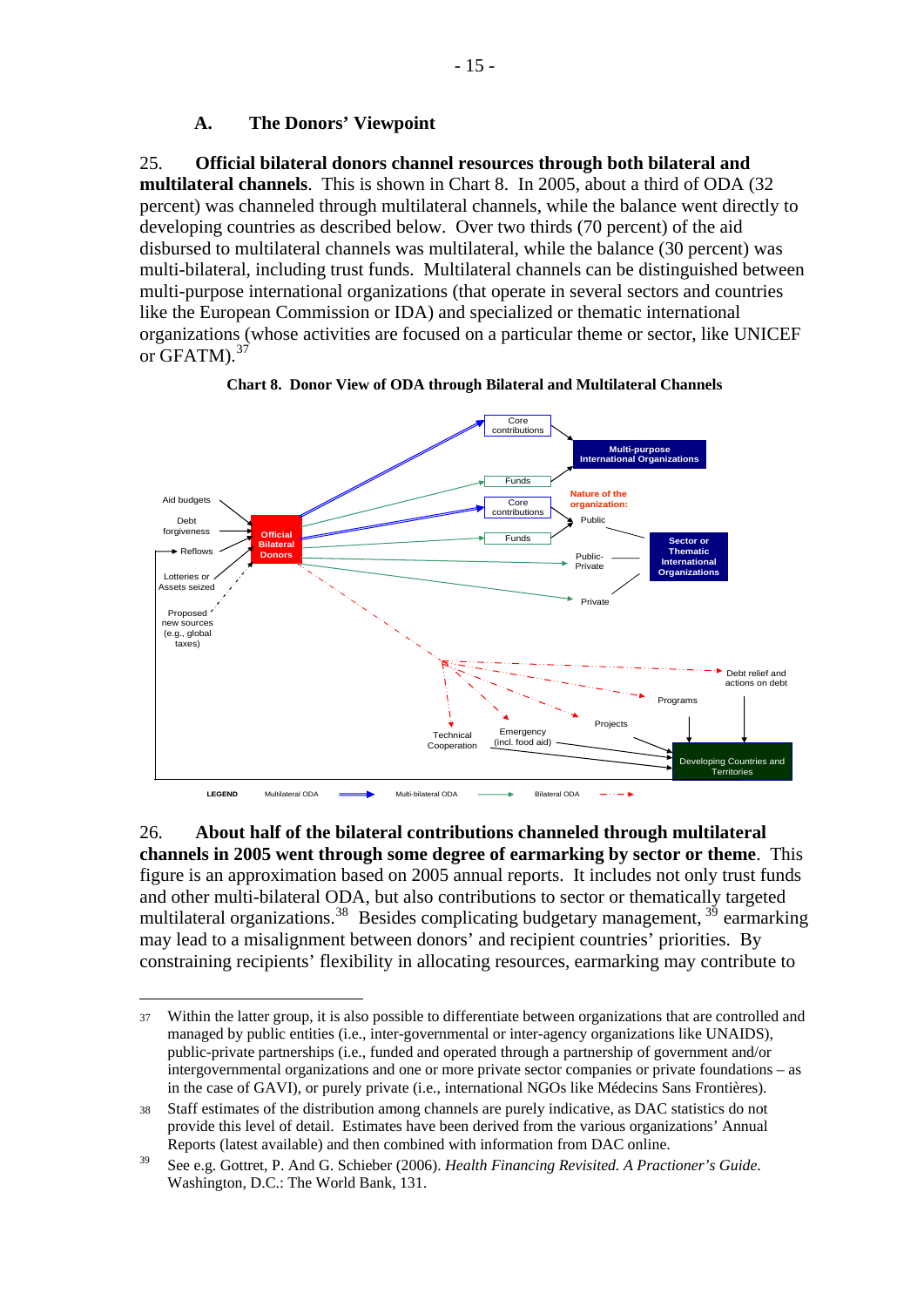<span id="page-21-0"></span>underfunding of other investments which are equally important for economic growth and poverty reduction.

## **B. The Recipients' Viewpoint**

27. **The growing importance of sector/thematic international organizations and private donors further increased the complexity of the aid architecture from the recipients' standpoint**. The complexity of the various inter-linkages can be gauged by inspecting Chart 8 which also shows – besides ODA – a greater role for the private sector in aid funding and implementation. Private philanthropy in aid has grown in importance in recent years.[40](#page-21-0) In addition, competition among multilateral channels for a largely stable pool of resources has been combined with an increase in the role of private providers/managers of aid. About 6 percent of all reported official aid to developing countries has been provided through NGOs and public-private partnerships. The latter are a new phenomenon that emerged in the mid 1990s when global programs started to be deliberately set up outside the UN system. Global programs and "vertical funds" are discussed in more detail in Box 3.

<sup>40</sup> 40 As noted in a recent study by the World Bank's Global Programs and Partnerships (GPP), "according to the U.S. Foundation Center, US foundations gave a record estimated \$3.8 billion in 2005. The Gates Foundation's international giving is the major component of this, doubling from \$526 million in 2002 to \$1.2 billion in 2004." See World Bank (2006), "Changes in the International Aid Architecture and ODA Trends", Global Programs and Partnerships, processed, p. 30. See also US Foundation Center (2006). *International Grantmaking Update*. Private philanthropic aid is also significant in Europe and Japan.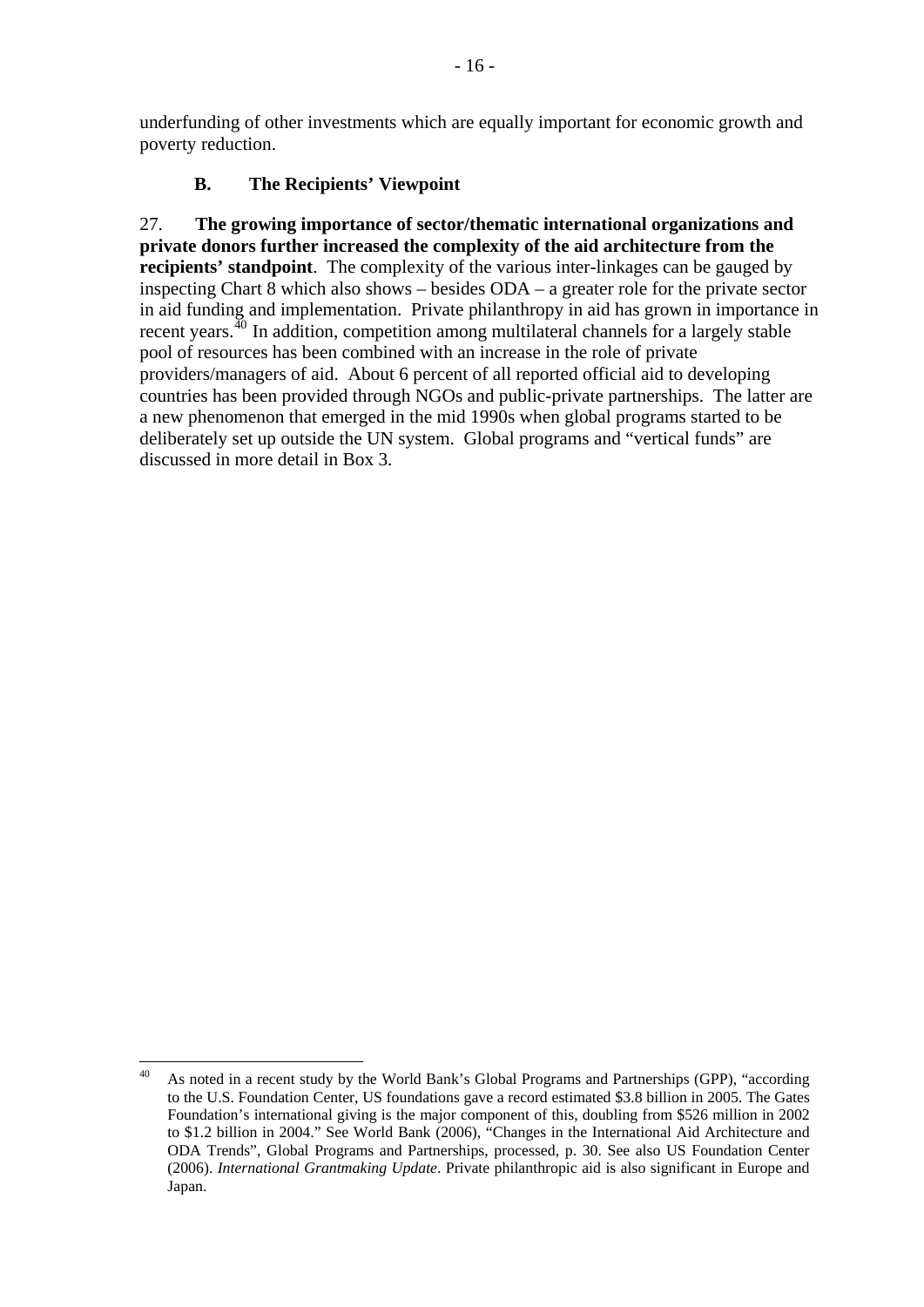

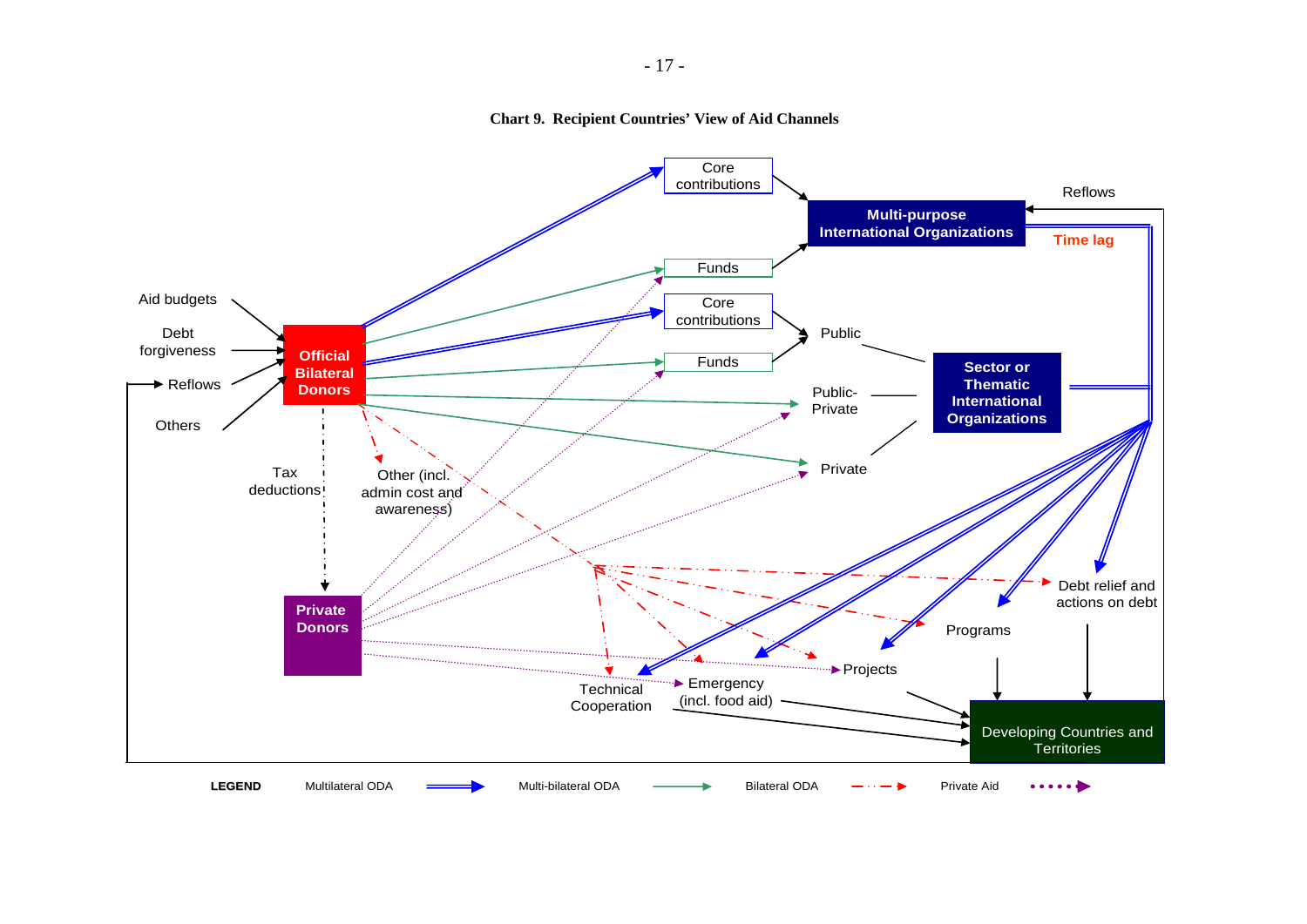#### **Box 3. Global Programs and Vertical Funds**

<span id="page-23-0"></span>Global programs – often referred to also as "global funds" or "vertical funds" – are defined (see IEG, 2004) as "partnerships and related initiatives whose benefits are intended to cut across more than one region of the world and in which the partners: (a) reach explicit agreement on objectives; (b) agree to establish a new (formal or informal) organization; (c) generate new products or services; and (d) contribute dedicated resources to the program." In other words, global programs focus "vertically" on specific issues or themes, in contrast with the "horizontal" approach of the country-based model of aid.

While the first major global program, the Consultative Group on International Agricultural Research (CGIAR), was established 35 years ago, the current "boom" in vertical funds started in earnest when several large such funds were created in the late 1990s. Contributions to global programs represented 3 percent of total ODA in 2005. The main sectors covered by global programs are health (e.g., the Global Fund for Aids, Tuberculosis, and Malaria, GFATM) and environment (e.g., the Global Environmental Facility, GEF). The rapid increase – in both size and country eligibility – of the Catalytic Fund (CF) under the Education for All/Fast Track Initiative (EFA/FTI) in recent months will also mean that a rising share of education sector financing will come from a global program.

"Verticalization" or earmarking of ODA can also be seen in bilateral assistance programs, such as the U.S. government's PEPFAR.[41](#page-23-0) The PEPFAR has been driving the rising trend in bilateral assistance for HIV/AIDS among DAC donors.<sup>[42](#page-23-0)</sup>

Vertical funds may lead to an increase in the importance of the specific interventions they support in the overall financing for a given country. For example, GFATM has increased the weight of infectious disease control in total aid for the health sector, particularly in Sub-Saharan Africa (see chart below).



#### Aid for Infectious Disease Control (US\$ million at 2004 prices, 2005)

The effectiveness and the sustainability of global programs will ultimately rest on the presence of complementary sector-level and country-level policies. As noted in the 2006 Global Monitoring Report (p. 78), "global funds need to support country-led strategies and priorities (…)". A recent joint DAC-World Bank workshop (Paris, December 5, 2006) concluded that a "mutually reinforcing approach" between global programs and the country-based aid delivery model should be developed, focusing on complementarities and strengthening the alignment of "vertical" aid with country programs.

<sup>41</sup> 

<sup>&</sup>lt;sup>41</sup> President's Emergency Plan for AIDS Relief.<br><sup>42</sup> See Gottret and Schieber (2006), *op. cit.*, p. 135. According to the PEPFAR website [\(www.pepfar.gov\)](http://www.pepfar.gov/), "the U.S. President's Emergency Plan for AIDS Relief (Emergency Plan/PEPFAR) is the largest commitment ever by any nation for an international health initiative dedicated to a single disease -- a five-year, \$15 billion, multifaceted approach to combating the disease around the world."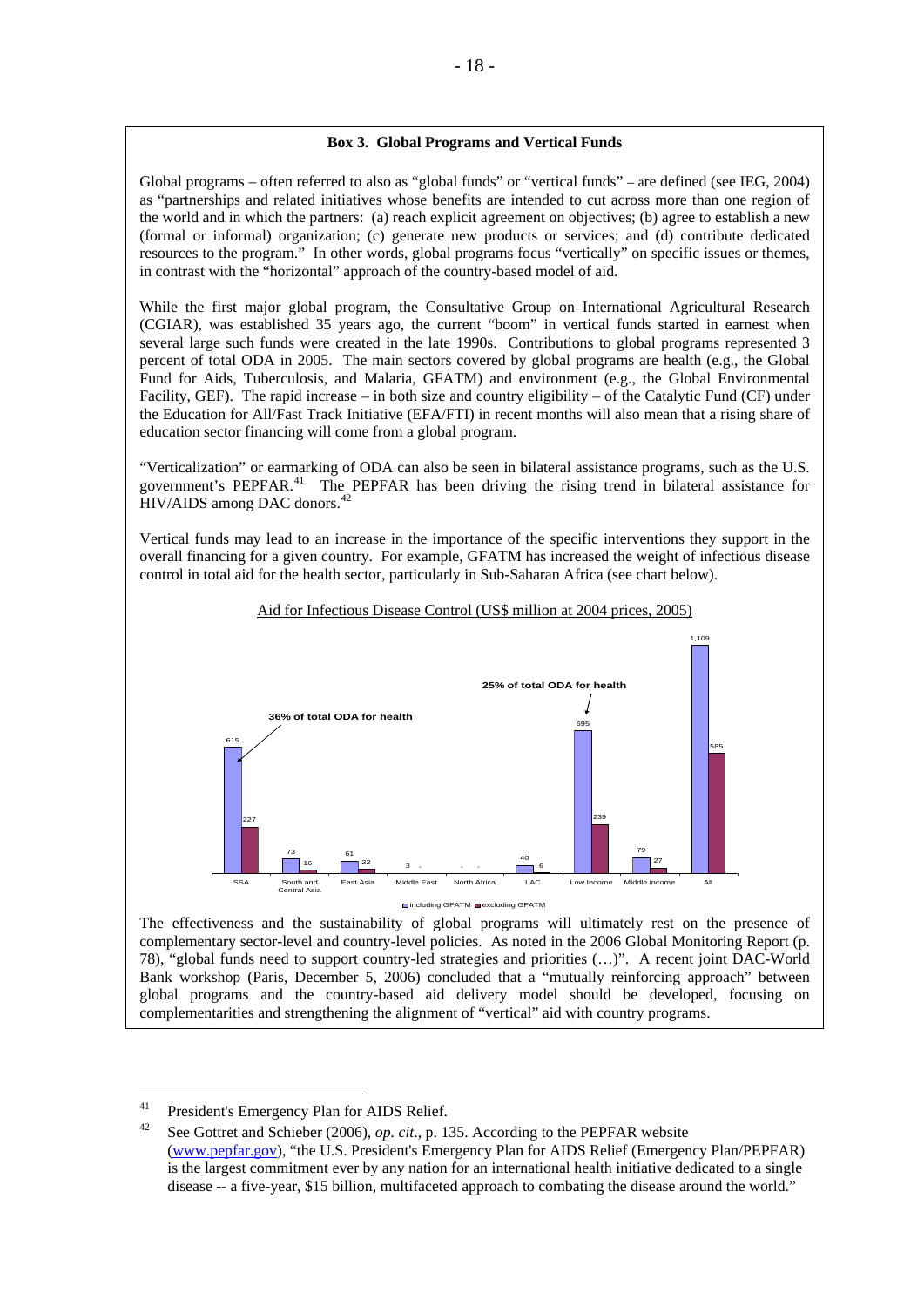<span id="page-24-0"></span>28. **Donor proliferation at the country level has continuously increased over time**. The average number of donors per country nearly tripled over the last half century, rising from about 12 in the 1960s to about 33 in the 2001-2005 period. The combination of more bilateral donors and of an increasing number of multilateral channels has led to an increasingly crowded aid scene.<sup>[43](#page-24-0)</sup> Aid channel proliferation at the country level has been substantial, particularly after the end of the Cold War when the number of countries with over 40 active donors and international organizations grew from zero to thirty-one.<sup>[44](#page-24-0)</sup> The number of international organizations, funds and programs is now higher than the number of developing countries they were created to assist.

## 29. **Multiple aid channels impose an additional strain on already weak**

**implementation capacities in low-income countries.** <sup>[45](#page-24-0)</sup> In fact, "managing aid flows from many different donors is a huge challenge for recipient countries, since different donors usually insist on using their own unique processes for initiating, implementing, and monitoring projects. Recipients can be overwhelmed by requirements for multiple project audits, environmental assessments, procurement reports, financial statements, and project updates".<sup>[46](#page-24-0)</sup>

30. **Proliferation of aid channels is particularly pronounced in the health sector**. In fact, more than 100 major organizations are involved in the health sector, a much higher degree of proliferation than in any other sector.<sup>[47](#page-24-0)</sup> Insufficient clarity of mandates and roles for the various donor organizations – associated with the earmarking of much such aid – makes it difficult to reconcile with "the development of a holistic approach to health systems and sustainable financing at the country level.<sup>1[48](#page-24-0)</sup> The effectiveness of increased ODA financing for health will rest on finding an appropriate balance between providing resources for disease- and intervention-specific health programs and strengthening health systems. The Rwanda case (see Box 4) clearly shows that work on health systems and sustainable financing requires a substantial increase in coordination and harmonization in the health sector. This needs to be done in a manner that enhances inter-sectorality and country focus, while strengthening recipient country leadership and ownership of ODA financed efforts in the health sector.

 $43$ 43 Available data do not indicate that donor proliferation has been particularly more severe in IDA-

eligible countries.<br><sup>44</sup> The year of the start of donor operations in a particular country has been made equal to the year when each donor reported its first disbursement to DAC. While this is the best available data, donors may have started operations earlier without reporting it to DAC, while some non DAC donors (e.g., China, India) do not report data on their activities to DAC and therefore are not included.

<sup>45</sup> See Knack, S. and A. Rahman (2004). "Donor Fragmentation and Bureaucratic Quality in Aid Recipients". World Bank Policy Research Working Paper 3186, January. The authors show that aid fragmentation across donors could be taxing on the bureaucratic quality of recipient countries (with causation running from fragmentation to bureaucratic quality). See also Box 1 in this paper.

<sup>46</sup> Radelet, S. (2006). "A Primer on Foreign Aid". Center for Global Development Working Paper, No. 92, July, p. 15.

<sup>47</sup> This figure includes private donors, but not NGOs. Schieber, G., L. Fleisher, and P. Gottret (2006). "Getting Real on Health Financing". Finance and Development, Vol. 43, No. 4, December, p. 8.

<sup>48</sup> Schieber, G., L. Fleisher, and P. Gottret (2006), op. cit., p. 7.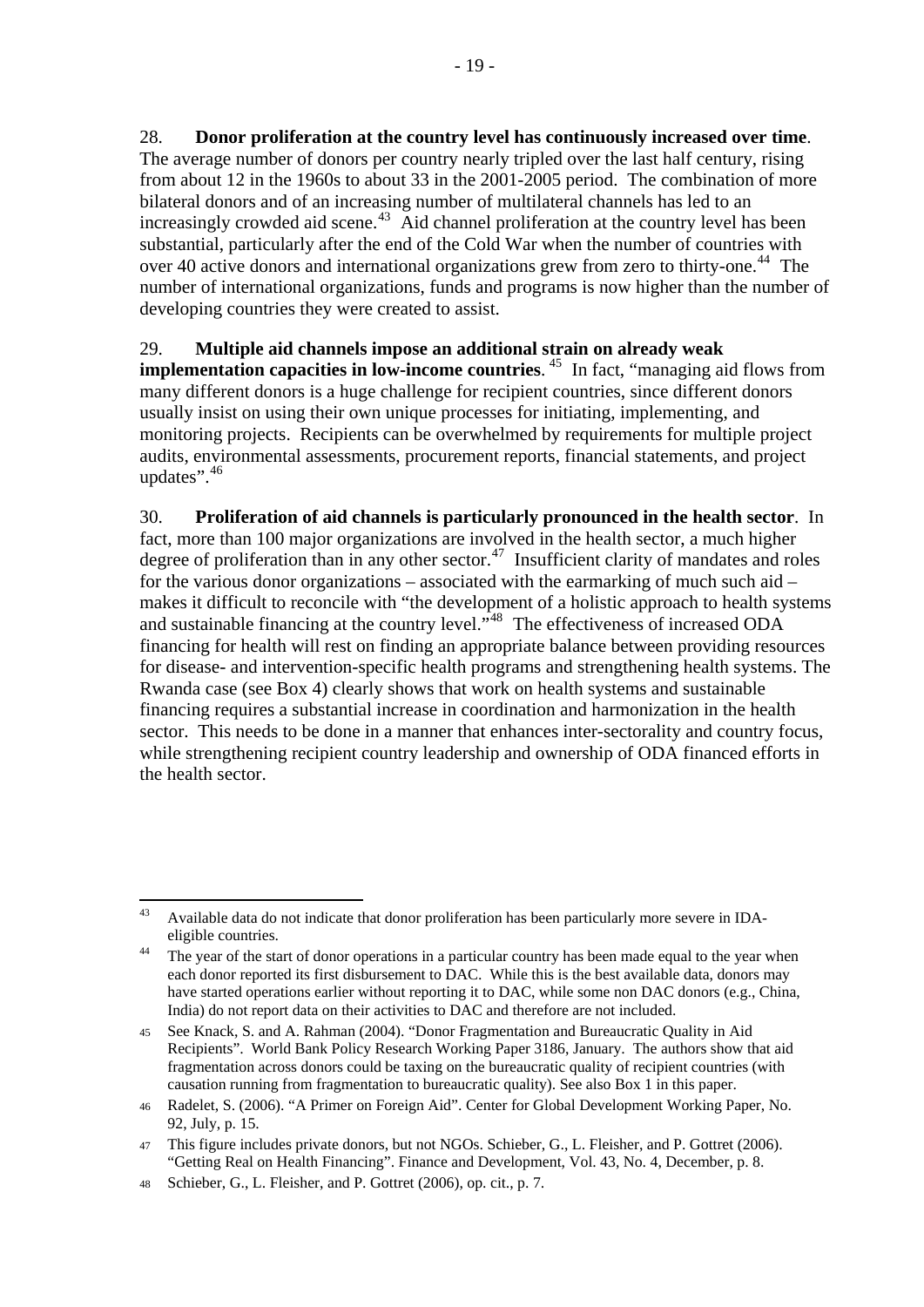#### **Box 4. Health Sector Financing and Public Spending: The Case of Rwanda**

The health sector in Rwanda has received increased funding both from donors and the State budget. As noted in a recent report prepared by the government of Rwanda, the health sector share of public expenditure quadrupled over the last decade: the health sector accounted in 2005 for about 10 percent of government spending – up from 2.5 percent in  $1998$ .<sup>1/</sup> In addition, health sector interventions (including HIV/AIDS-related interventions, which DAC classifies under "Population Programmes" rather than health) received 14.5 percent of total ODA and 21.5 percent of sector allocable ODA to Rwanda in the period 2001-2005. In 2004, donor grants represented about half of total government spending in Rwanda, but this figure would actually underestimate the importance of foreign aid in Rwanda because of off-budget funding, especially in the health sector.

Rwanda's experience highlights the fundamental problems with the ways in which aid for health is delivered. A recent review of development assistance for health (DAH) to Rwanda documented three major issues the government faces in making sure resources translate into results.

The first is the challenge of achieving policy coherence – and even basic fiscal monitoring – given the fact that only 14 percent of total donor support for health is channeled through the Rwandan Ministry of Health and another 12 percent by local governments or health districts. The remaining 75 percent of donor aid goes directly to NGOs or is directly managed by the donors through their own projects (see Table below).

| WHO Spends Donor Ald for Health In Kwanda.    |                                |
|-----------------------------------------------|--------------------------------|
| <b>Financing Agent</b>                        | <b>Percentage of Donor Aid</b> |
| <b>Central Government</b>                     | 14.3                           |
| NGO <sub>s</sub>                              | 54.8                           |
| Development Partner Direct Management         | 19.0                           |
| Direct to Local Government or Health District | 11.9                           |
| Total                                         | 100.0                          |
|                                               |                                |

**Who Spends Donor Aid for Health in Rwanda?**

**Source:** MINISANTE, National Health Accounts, April 2006

A second issue is misalignment of funding in relation the country's burden of disease and with government priorities as established in the country's own health strategy: \$46 million of its current assistance is earmarked for HIV/AIDS, \$18 million for malaria, and only \$1million for the integrated management of childhood illnesses (IMCI) (see chart below). Rwanda has a 3 percent HIV/AIDS prevalence rate and despite progress, infant mortality rate remains high at 118 per 1000 and maternal mortality at 1,400 per 100,000. The Rwanda health strategy calls for improving the health system and incentives therein in order to improve access to the population to essential health services.



A third issue is volatility and the absence of long term commitments: much of the assistance to Rwanda, like other countries, reflects annual or biannual commitments, with the notable exception of bilateral aid from the UK. This leads to substantial variations in the level of funding from year to year, and inhibits long-term planning. In two areas in particular – national decisions to scale up health service provision by training and hiring more doctors and nurses, and the increase in the number of patients on long-term anti-retroviral (ARV) treatment – Rwanda incurs major risks of sustainability.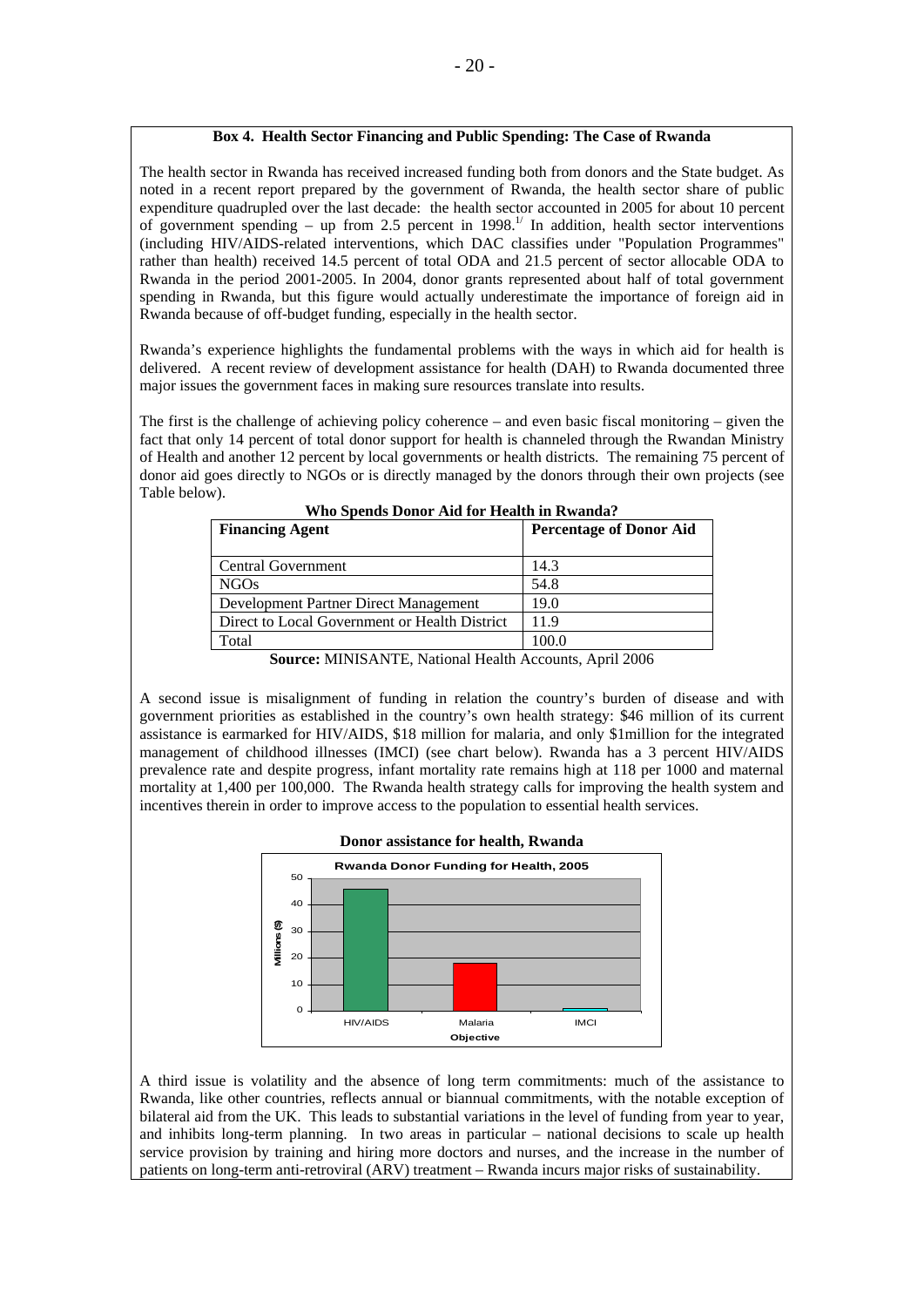## **Box 4 (cont'd)**

<span id="page-26-0"></span>The Rwanda case provides a clear illustration of the importance of a multi-sector approach even for attaining health outcomes. Rwanda is a country with important needs in terms of roads, water, sanitation, education and others. The aforementioned report prepared by the Rwandan authorities states that "spending on health has increased markedly in recent years (...). However, infrastructure and agriculture have been relatively neglected. Major investments in the road network are needed to support economic growth and poverty reduction. Major investments are needed in energy and in water and sanitation."<sup>2/</sup> Such multi-sector investments are also important determinants of health outcomes.

\_\_\_\_\_\_\_\_\_\_\_\_\_\_\_\_\_\_\_\_\_\_ 1/ Republic of Rwanda (2006). *Scaling Up to Achieve the Health MDGs in Rwanda*. A Background Study for the High-Level Forum Meeting in Tunis, June 12-13, 2006. Prepared by the Ministry of Finance and Economic Planning and the Ministry of Health.

2/ *Op. cit*., p. 21.

#### **IV. FRAGMENTATION OF OFFICIAL DEVELOPMENT ASSISTANCE**

31. **The proliferation of aid channels has been combined with fragmented aid.** ODA fragmentation can be damaging to the effectiveness of ODA, particularly in recipient countries with low institutional capacity, as it may increase the transaction costs of aid. Fragmentation is manifested in different forms, such as the number of donor-funded activities and the financial size of aid commitments and the dispersion of small-scale freestanding technical assistance as a modality (instrument) of aid delivery (see also discussion in Box 2). This Section briefly describes ODA fragmentation trends and the transaction costs they engender (subsection A) and how these issues are being addressed in the context of the Paris Declaration on Aid Effectiveness.

## **A. Aid Fragmentation and Associated Costs**

32. **The number of donor-funded activities is large – particularly in the social sectors – and the average financial size of aid interventions/activities is small**. The average size of donor funded activities in developing countries is about \$1.5 million and total number of interventions/activities has reached almost  $60,000$  (see Chart 10).<sup>[49](#page-26-0)</sup> The social sectors (including health and education) account for 48 percent of all activities recorded in the Creditor Reporting System for 2004. This average size of donor activity does not change substantially across sectors or across income groups except for infrastructure projects (about 3 times the average size), general budget support (13 times) and debt relief (16 times).<sup>[50](#page-26-0)</sup>

<sup>&</sup>lt;u>.</u> In general, a "transaction" signifies allocation of funds to a specific activity (project or programme) in a given sector in a given recipient country. However, to improve the accuracy of CRS-based statistics, donors sometimes choose to compile CRS reports at a finer level, in which case a "transaction" represents a component of an activity. But there are also cases where it is preferable to report at a more aggregated level. A "transaction" can thus be the sum of several activities.<br><sup>50</sup> It is difficult to verify whether this situation has deteriorated over time as part of the growth in

commitments may be a result of improved reporting from some DAC members.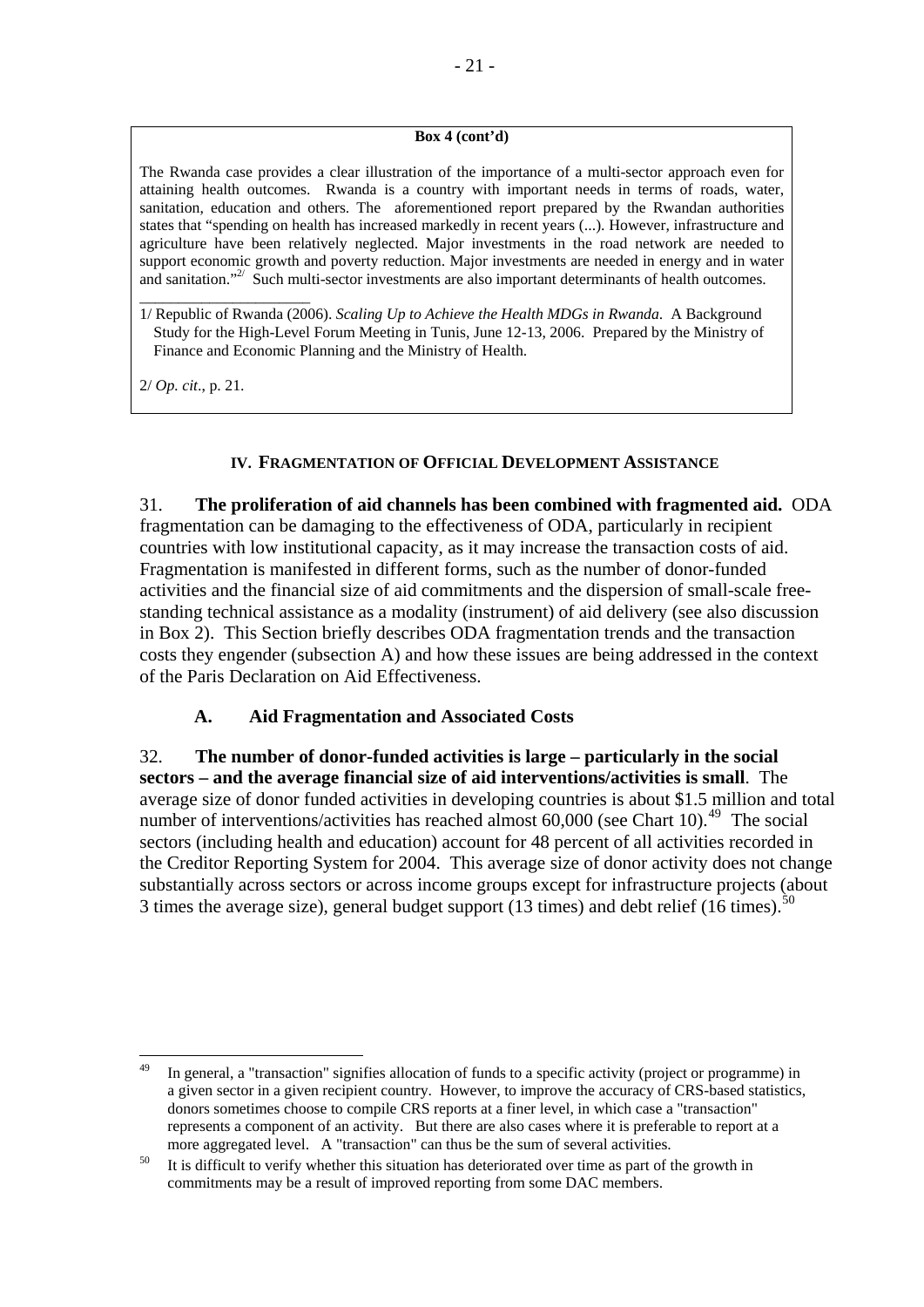

<span id="page-27-0"></span>**Chart 10. Number and Average Size of Donor Activities included in the CRS Database**  (US\$ million, 2004 prices)

**Source:** CRS Online (Table 1)

33. **Fragmentation is reinforced by the fact that the majority of aid activities allocated by modality is for free standing technical assistance.**[51](#page-27-0) The level reached by 2004 (i.e., over 20,000 free standing TA activities) was equivalent, on average, to almost one free standing TA activity – normally of very limited financial size – started each working day in each developing country. As noted in the 2006 *Global Monitoring Report*[52](#page-27-0), "technical cooperation is often criticized as being excessively costly because of the high cost of international experts, as exacerbating the problem of brain drain by training the best and brightest but not being able to retain them, and as being too fragmented and uncoordinated."

34. **Fragmentation seems to be higher the lower is the institutional capacity of recipient countries**. This is suggested by Table 4 below, which links the public sector management capacity to selected features of donor activities. Where implementation capacity is very low, donors tend to finance a large number of small activities in a relatively reduced number of sectors.<sup>[53](#page-27-0)</sup> As government capacity becomes higher, donors seem more willing to support larger projects in more sub-sectors and to increase the overall amount of aid resources to the country, as measured by commitments per capita.

 $51$ <sup>51</sup> "Activities financed by a donor country whose primary purpose is to augment the level of knowledge, skills, technical know-how or productive aptitudes of the population of developing countries, i.e., increasing their stock of human intellectual capital, or their capacity for more effective use of their existing factor endowment." From *DAC Directives*.

<sup>52</sup> IMF and World Bank (2006). *Global Monitoring Report*, pp. 97-98, fn. 17. 53 The figures in Table 4 do not control for the size or income levels of recipient countries.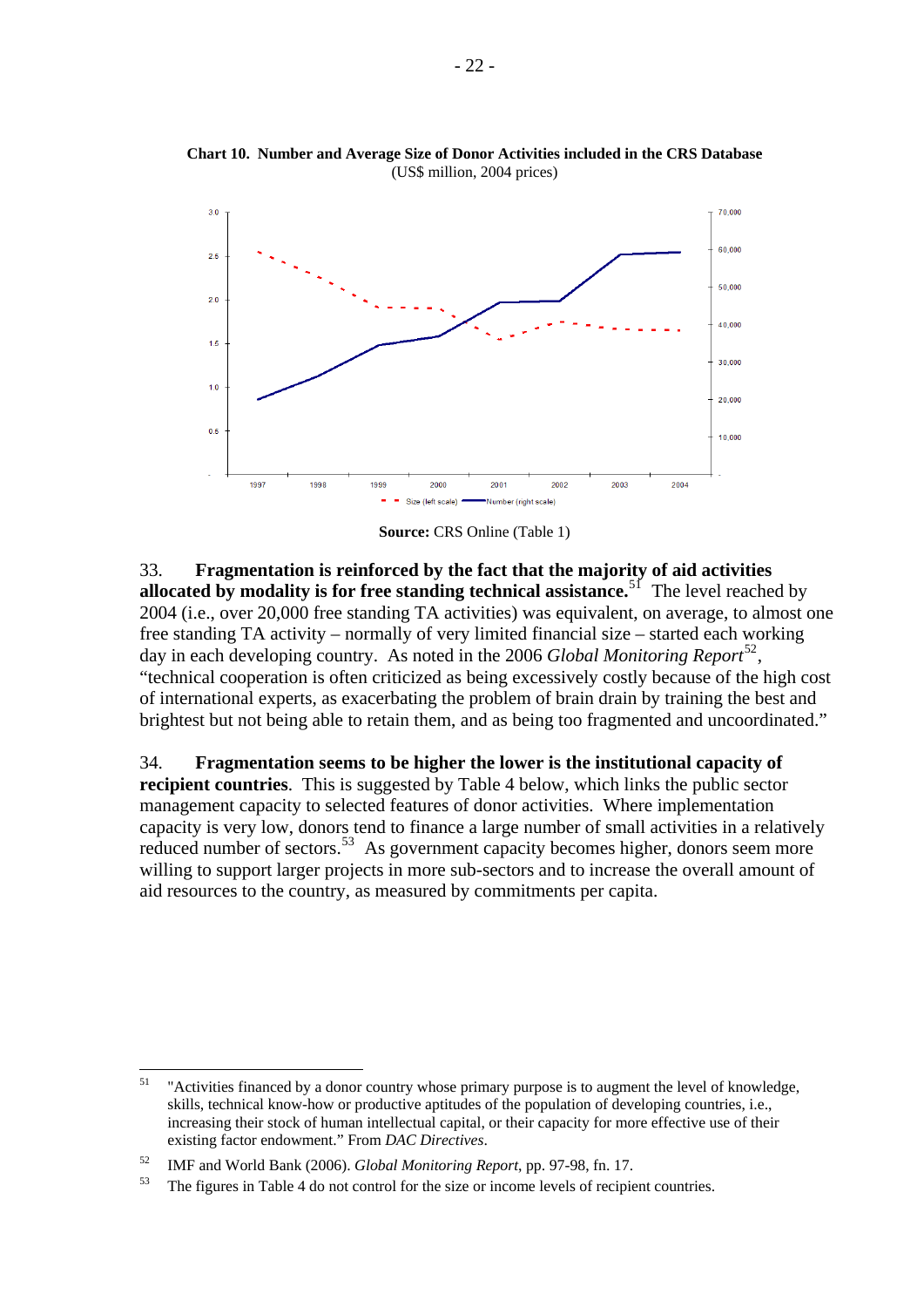<span id="page-28-0"></span>

|                            |                           |                                         | In each low income country:                         |                                         |                                                        |                                                          |                    |  |  |
|----------------------------|---------------------------|-----------------------------------------|-----------------------------------------------------|-----------------------------------------|--------------------------------------------------------|----------------------------------------------------------|--------------------|--|--|
| <b>Government Capacity</b> | <b>IDA IRAI</b><br>Rating | No. of<br>donors<br>reporting<br>to CRS | No. of<br>transactions<br>recorded in<br><b>CRS</b> | No. of<br>subsectors<br>where<br>active | Average size<br>of CRS<br>activities<br>(US\$ million) | <b>ODA</b><br><b>Commitments</b><br>per capita<br>(US\$) | No of<br>countries |  |  |
| Very low                   | Up to $2.5$               | 23                                      | 427                                                 | 77                                      | 1.1                                                    | 29.6                                                     | 11                 |  |  |
| Low                        | $2.6 - 3.0$               | 23                                      | 300                                                 | 78                                      | 1.5                                                    | 42.9                                                     | 15                 |  |  |
| Medium                     | $3.1 - 3.5$               | 25                                      | 502                                                 | 97                                      | 1.8                                                    | 65.7                                                     | 19                 |  |  |
| High                       | >3.5                      | 24                                      | 454                                                 | 95                                      | 2.0                                                    | 70.0                                                     |                    |  |  |

#### **Table 4. -Government Capacity and Donor Fragmentation in Low Income Countries (2004)[54](#page-28-0)**

35. **Transaction costs of ODA affect both donors and recipients**. [55](#page-28-0) In fact, "donors, recipients and independent observers all agree that the system is too complicated and imposes high transaction costs on all parties". Such costs reflect a rising number of aid channels and donor activities/interventions; progressive earmarking of funding through multilateral and bilateral channels; and widespread use of uncoordinated technical assistance. While there is ample anecdotal evidence of the increase of transaction costs caused by aid fragmentation and donor proliferation, they have not been systematically quantified (see Box 5).

#### **Box 5 -Examples of Aid Transaction Costs in Tanzania**

A large share of aid to Tanzania is through more than 700 projects managed by 56 parallel implementation units. Half of all technical assistance provided to the country is not coordinated with the Tanzanian government. Tanzania received 541 donor missions during 2005 of which only 17 percent involved more than one donor.

**Source**: DAC, Progress report on the 2006 survey on monitoring the Paris Declaration .

36. **From the recipient countries' perspective, transaction costs are directly and indirectly associated with the administrative burden placed on them.**[56](#page-28-0)Acharya et al. (2006, *op. cit.*) distinguish between *direct* and *indirect* transaction costs. Direct costs refer to the diversion of scarce resources in recipient countries – notably the time and attention of politicians and government officials – away from domestic priorities in order to attend to demands associated with managing aid-related activities. Such costs are especially relevant in situations where aid is subdivided into many small "packets" with their own managerial and reporting requirements. Indirect costs result from the impact of aid proliferation and fragmentation on the incentive systems in recipient countries' government bureaucracies. An example of such indirect costs is when donor-financed project implementation units lead to "brain drain" from line ministries where managerial skills are in short supply.

 $54$  $54$  See discussion in footnote 49.

<sup>&</sup>lt;sup>55</sup> In Burall, S. and S. Maxwell, with A.R. Menocal (2006), *op. cit.*, p. 1.<br><sup>56</sup> There is a small but growing literature on the costs created by aid proliferation and fragmentation. Recent examples include: Easterly, W. (2002). "The Cartel of Good Intentions: The Problem of Bureaucracy in Foreig Aid". *Journal of Policy Reform*, Vol. 5 (4); Djankov, S., J.G. Montalvo, and M. Reynal-Querol (2005). "The Effectiveness of Foreign Aid in a Donor Fragmented World". World Bank, Washington, D.C.; T. Harford and M. Klein (2005). "The Market for Aid", *Public Policy for the Private Sector*, Note No. 293, June; Acharya, A., A. De Lima and M. Moore (2006). "Proliferation and Fragmentation: Transactions Costs and the Value of Aid". *Journal of Development Studies*, Vol. 42, No. 1; and Roodman, D. (2006). "Aid Proliferation and Absorptive Capacity". *Center for Global Development Working Paper*. No. 75, January.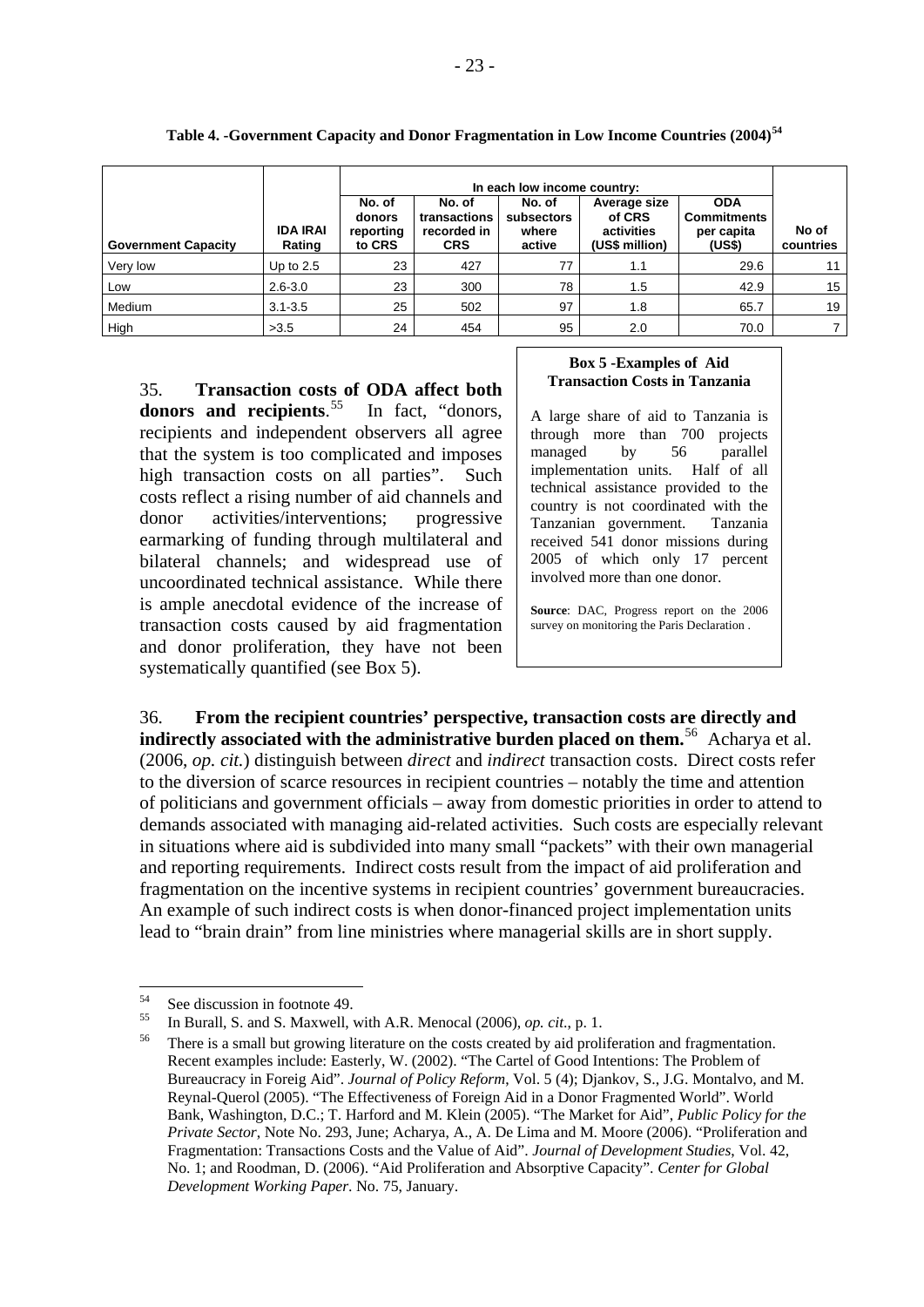## **B. The Paris Declaration Agenda**

<span id="page-29-0"></span>37. **The Paris Declaration on Aid Effectiveness is a significant step forward towards addressing the complexities of the existing aid architecture**. [57](#page-29-0)Signed on March 2, 2005 by 35 donor countries, 26 multilateral donors, 56 recipient countries, and 14 civil society observers, the Declaration put forward an agenda supported by a broad spectrum of development actors. As noted in the 2006 *Global Monitoring Report*, "a distinct feature of the Paris Declaration is a mutual commitment undertaken by partner [recipient] countries and donor countries to an international monitoring process."<sup>[58](#page-29-0)</sup>

38. **The Paris Declaration is based on the key principles of ownership, alignment, harmonization, managing for results, and mutual accountability**.These principles underlie the partnership commitments between recipient or partner countries and the donor countries, as follows:[59](#page-29-0)

- ¾ *Ownership*. "Partner countries exercise effective leadership over their development policies and strategies, and co-ordinate development actions."
- ¾ *Alignment*. "Donors base their overall support on partner countries' national development strategies, institutions and procedures."
- ¾ *Harmonization*. "Donors' actions are more harmonized, transparent and collectively effective."
- ¾ *Managing for Results*. "Managing resources and improving decision-making for results".
- ¾ *Mutual Accountability*. "Donors and partners are accountable for development results".

39. **The five principles of the Paris Declaration are translated into 12 monitorable global targets for 2010**. On the side of recipient or partner countries, these targets emphasize the importance of operational development strategies and reliable procurement and public financial management systems. On the side of donor countries, the targets aim *inter alia* at aligning aid flows to recipients' national priorities, strengthening recipient country capacity, increasing predictability of aid, increasing the proportion of untied aid, using common arrangements or procedures, and sharing analysis. To ensure mutual accountability, all partner countries should have mutual assessment reviews by 2010.

40. **Some of the Paris Declaration targets are directly aimed at addressing aid fragmentation**. They include: (i) 50 percent of technical co-operation flows should be implemented through coordinated programs consistent with national development strategies; and (ii) 66 percent of aid flows should be provided in the context of program-

<sup>57</sup> 57 See *Paris Declaration on Aid Effectiveness. Ownership, Harmonisation, Alignment, Results and Mutual Accountability*. It was signed on March 2, 2005 by ministers of donor and recipient countries responsible for promoting development as well as by heads of multilateral and bilateral development institutions. 58 IMF and World Bank (2006). *Global Monitoring Report*, p. 79.

<sup>59</sup> Definitions extracted from *Paris Declaration, op. cit.*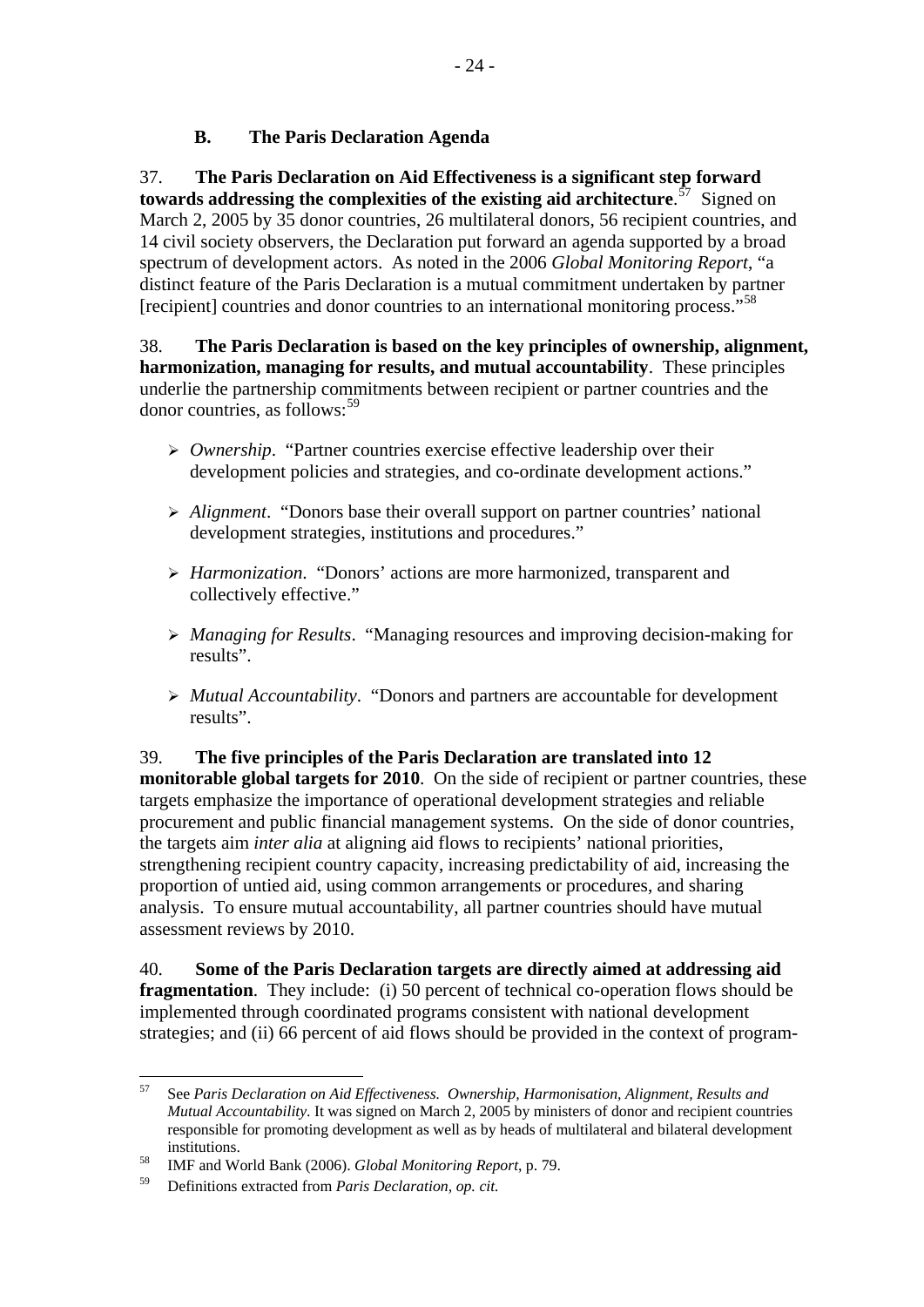<span id="page-30-0"></span>based approaches. Although progress towards these targets should lead to improvements in aid fragmentation indicators, the data present in this paper does not yet capture the effects of the Paris Declaration on aid management.

## **V. CONCLUDING REMARKS**

41. **ODA has grown steadily over the last decade, and is expected to continue to rise as donors have committed to significantly scale-up aid to achieve the MDGs**. As indicated in the 2006 Global Monitoring Report, net ODA disbursements are projected to increase by 60 percent from US\$79 billion in 2004 to US\$128 billion in 2010, with half of it expected to benefit Africa.<sup>[60](#page-30-0), [61](#page-30-0)</sup> With the winding down of debt relief, the scaling up of aid is most likely to occur in other categories of ODA (i.e. core development programs).

42. **To make effective use of such scaled-up ODA at the country level, a number of implementation challenges would need to be addressed by donors and recipients.**  The most upfront challenges include: (i) achieving complementarity across national, regional and global development priorities and programs; and (ii) strengthening recipient countries' ability to make effective use of potentially scaled-up fast-disbursing ODA such as budget support.

43. **A platform for achieving complementarity across national, regional and global development priorities and programs can be found in the principles and targets of the Paris Declaration**. New ODA sources – emerging donors, regional and global programs, private philanthropic aid – bring with them more resources to help developing countries reach their MDGs. However, uncoordinated priorities and programs at the national, regional, and global levels – associated with more fragmented delivery – create transaction costs in ODA delivery and reduce the effectiveness of aid. As noted in the Declaration, "excessive fragmentation of aid at global, country or sector level impairs aid effectiveness. A pragmatic approach to the division of labour and burden sharing increases complementarity and can reduce transaction costs." The Paris Declaration also puts forward a renewed emphasis on harmonization and alignment as well as on the centrality of national development strategies as the primary mechanisms to increase country-level effectiveness of the international aid architecture: "In determining the most effective modalities of aid delivery, we will be guided by development strategies and priorities established by partner countries. Individually and collectively, we will choose and design appropriate and complementary modalities so as to maximize their combined effectiveness".

44. **The country-level effectiveness of** a **potential scaling-up in fast-disbursing ODA – added to the increased fiscal space brought about by recent debt relief initiatives – can be enhanced if country systems are strengthened**. If current trends

<sup>60</sup> 60 Measured in 2004 prices and based on DAC members' announced commitments. See 2006 *Global Monitoring Report*, p. 76: "At their summit in Gleneagles, G-8 leaders committed to increase aid to Africa by \$25 billion a year by 2010, more than doubling assistance to the region. Coupled with pledges by the EU, DAC members have also agreed to expand aid to all developing countries by about

<sup>\$50</sup> billion. These promises would raise the average share of ODA to GNI to 0.36 percent in 2010."<br><sup>61</sup> This discussion is based on an extrapolation of previous aid trends and is not meant to be predictive of future aid flows. Aid flows figures for the 2006-2010 period are not forecasts, but DAC Secretariat projections based on public announcements by DAC member countries.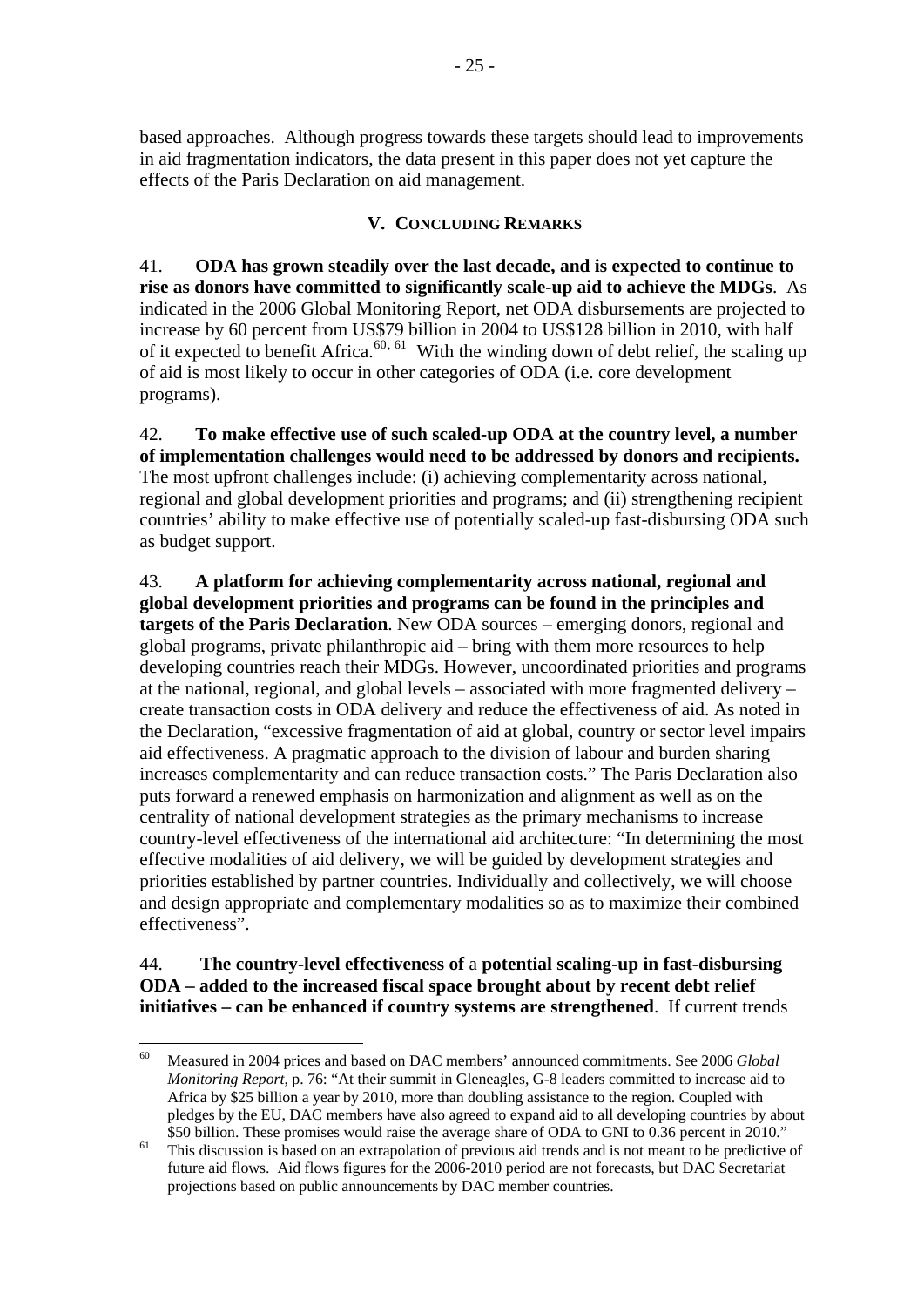persist, the share of fast-disbursing ODA would continue to rise. In low-income countries without robust fiduciary systems, budget support scale-up and the effective use of additional funds retained by countries due to debt relief will need to be accompanied by increased capacity to systematically review public expenditure composition and by strengthened financial management systems. In addition, coordinated donor support is critical. Under the Paris Declaration, donors committed to "use country systems and procedures to the maximum extent possible. Where use of country systems is not feasible, [they committed to] establish additional safeguards and measures in ways that strengthen rather than undermine country systems and procedures."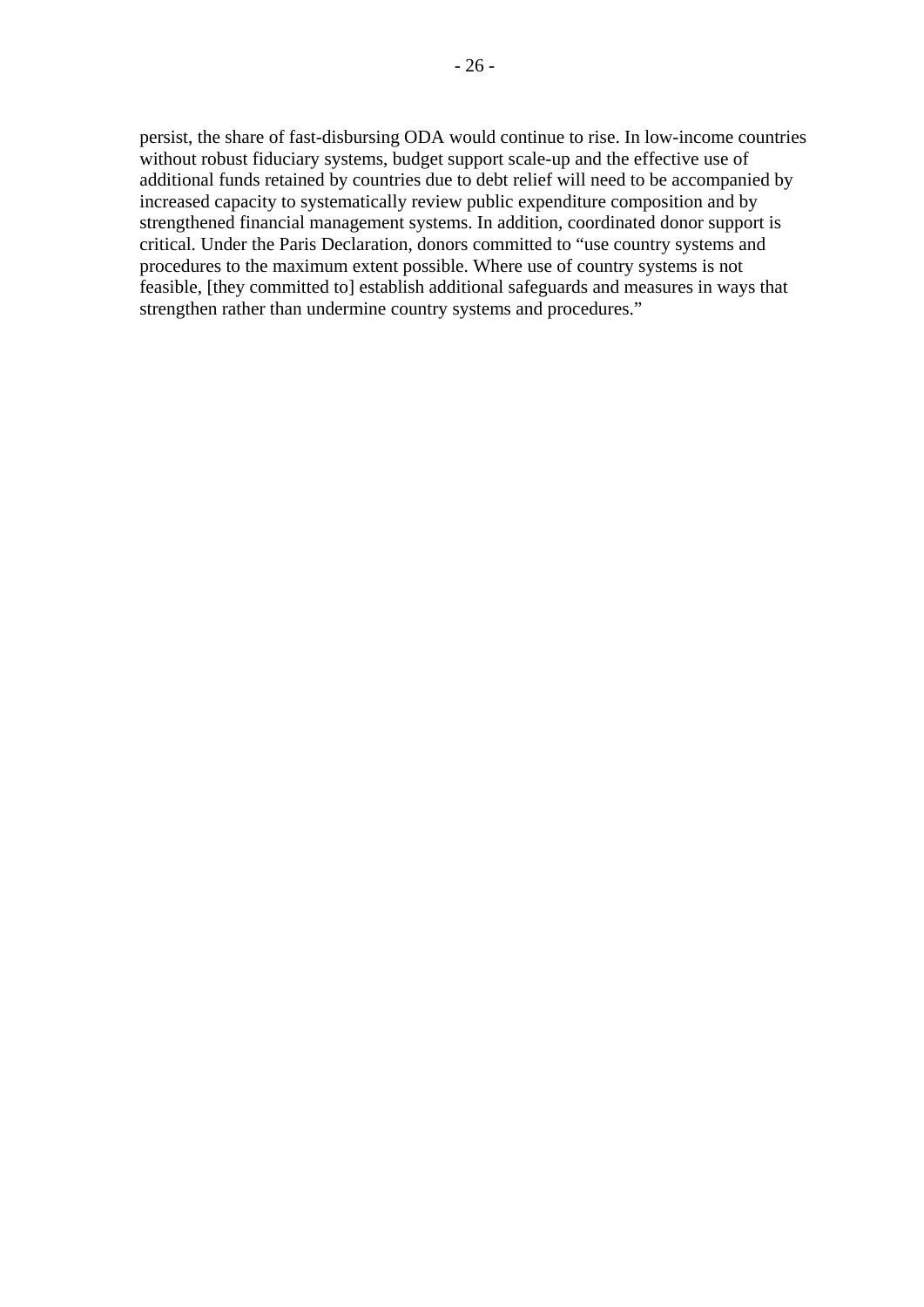## **ANNEX I – A BRIEF HISTORY OF THE AID ARCHITECTURE**

## **A. Introduction**

<span id="page-32-0"></span>1. In the following paragraphs, we briefly review the evolution of the elements of the aid architecture. The only real discontinuity over time has been the end of the Cold War and we will refer to "Cold War" and "Post Cold War" aid architectures. Within each architecture, as shown in Annex Box 1, we can distinguish phases (4 under the Cold War and 2 under the Post Cold War architectures) corresponding



broadly to each decade since 1950. Probably due to the UN "Development Decades" started in the 1960s, the beginning of a new decade (and even more of a new century and a new millennium) has always marked a change (at least in emphasis) on the aid scene.

## **B. Aid Institutions**

## **1. Donor Countries**

2. During the Post War Security phase, most aid (88%), according to aggregate DAC data at current prices, came from the United States (58%), France (22%), and the United Kingdom (8%). France had the largest foreign aid program in relative terms. In the early 1960s a major concern was how to share the "aid burden" (a term still used in DAC tables today) among donors. Canada, Germany, Japan, Sweden, Switzerland, Belgium, Denmark, Norway and the Netherlands established aid agencies or ministries in the 1960s. The number of donors grew from 5-6 in the mid 1940s to over 60 today.

3. A substantial redistribution of the "aid burden" was carried out in the 1970s when, for the first time, development cooperation budgets met substantial parliamentary opposition in France and the USA. In the USA in 1971, the Senate, for the first time after World War II, rejected a foreign assistance bill authorizing funds for fiscal years 1972 and 1973.<sup>[62](#page-32-0)</sup>

4. The outcome of the debate was opposite in Northern European Countries and in Japan where aid budgets were substantially increased. In the late 1960s, Sweden, Netherlands, Norway and Denmark decided to increase their aid above 0.7 of GNI, a level all of them crossed by the mid to late 1970s. In 1978, Japan launched its first "doubling-of-ODA" plan. Japan became the second largest DAC donor by 1984 and the largest by 1989.

<sup>62</sup> 62 From http://www.usaid.gov/about\_usaid/usaidhist.html.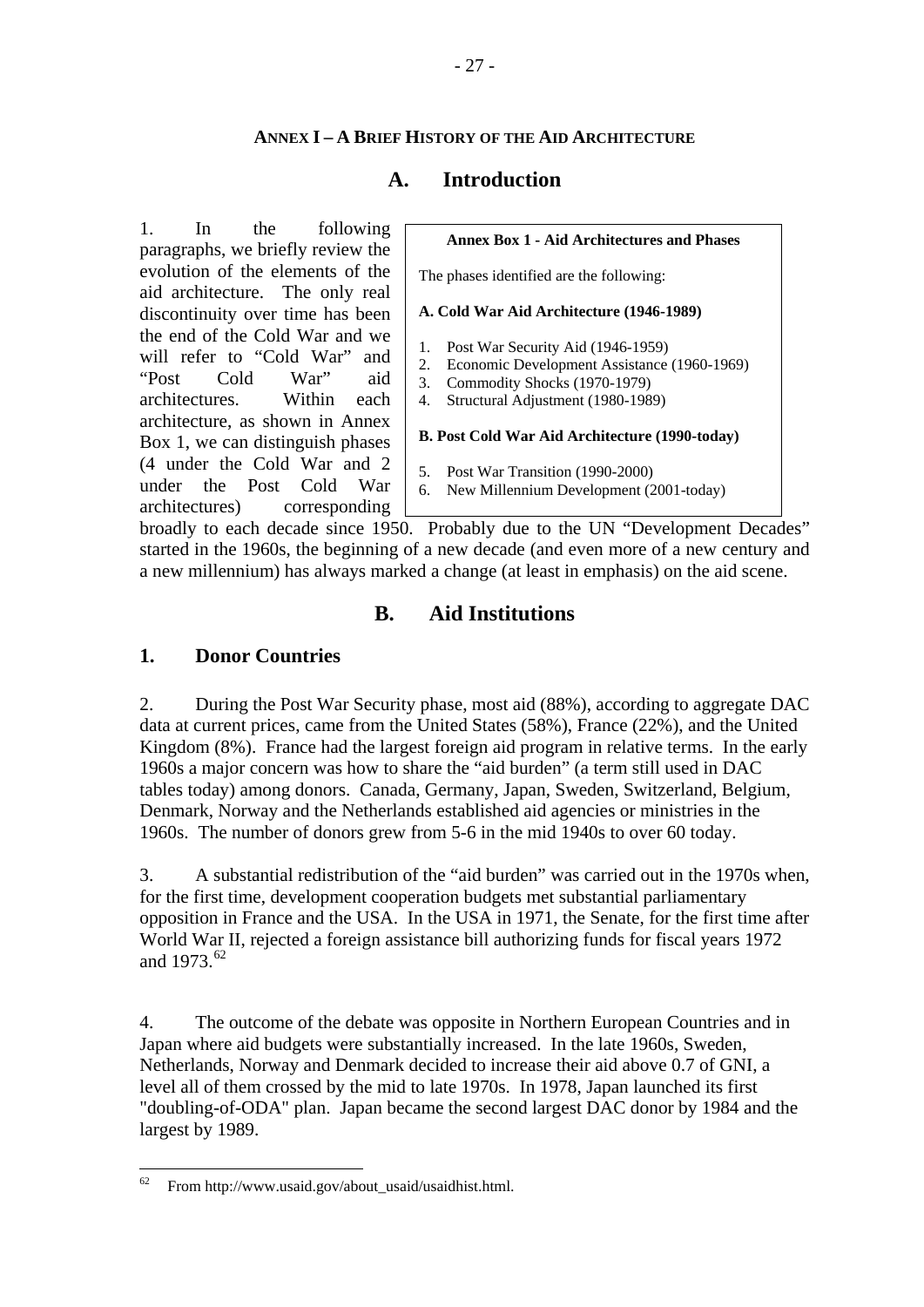<span id="page-33-0"></span>5. As a result the relative importance of the United States, France and the United Kingdom over total net ODA declined substantially in the 1970s and 1980s and has now stabilized at slightly over a third of total net flows.

6. Overall, DAC donors' share of total ODA was at its lowest in the 1970s when non DAC donors accounted for about a third of total ODA. Historically, CMEA (the former Soviet bloc) accounted for 10% of total ODA till the end of the Cold War. ODA from Arab countries reached a peak of 30% of total aid by 1978, with occasional peaks after the second oil shock and the first Gulf War. Since the mid 1990s, DAC donors have accounted for 95% of all ODA flows.<sup>[63](#page-33-0)</sup>

7. "New" donors have emerged since the mid 1990s or re-emerged as in the case of the East European countries that have joined the European Union. The emergence of non DAC donors has been even more evident in humanitarian aid. In response to the Indian Ocean tsunami in early 2005, for example, 70 non DAC donors responded with pledges of support. A recent ODI study<sup>[64](#page-33-0)</sup> found that non-DAC donors accounted for up to  $12\%$ of official humanitarian financing in the period 1999-2004 (based on data from OCHA's Financial Tracking System), focused their efforts in a few countries (i.e., Afghanistan, Iraq, North Korea and the occupied Palestinian Territories), and preferred bilateral aid over multilateral routes.

8. At the same time, while the number of donors has increased, some are operating in a more unified way, as is the case for the 27 members of the European Union. One of the most important developments after the fall of the Berlin wall was in fact the Treaty of Maastricht putting development cooperation on equal footing with other community policies, establishing a strong co-ordination obligation for the Member States and the Commission, and setting clear objectives for EC-managed aid. Over the following 15 years, the process has led to a series of common EU positions at international fora, and a common EU development policy framework.

9. The structures managing bilateral aid have also evolved over time and the overall development cooperation frameworks have become more and more sophisticated. In the 1940s and 1950s only the top three donors provided aid through specialized ministries or agencies: the French Overseas Ministry - Ministère de la France d'Outre-Mer, the British Colonial Development Corporation and the US Economic Cooperation Agency (ECA) in charge of the Marshall Plan's European Recovery Program (ERP).<sup>[65](#page-33-0)</sup> Smaller donors without dedicated structures like the Netherlands provided multilateral contributions to UN organizations whose aid was going to colonies in the West Indies and Papua New Guinea.<sup>[66](#page-33-0)</sup>

10. In the 1960s, most donors established separate, in some cases independent, development cooperation structures. In 1961 France, the United Kingdom and the United States of America reorganized their agencies increasing for a while their independence.

<sup>63</sup> 

<sup>63</sup> Manning (2006), *op. cit*. 64 Harmer and Cotterrell (2005), *op. cit*. 65 It was renamed twice in the 1950s as Mutual Security Agency first and International Cooperation Agency later.<br><sup>66</sup> Paul Hoebink, Poverty Reduction in the Development Cooperation Policy of the Netherlands, on

behalf of the French Ministry of Foreign Affairs, 2002, p. 2.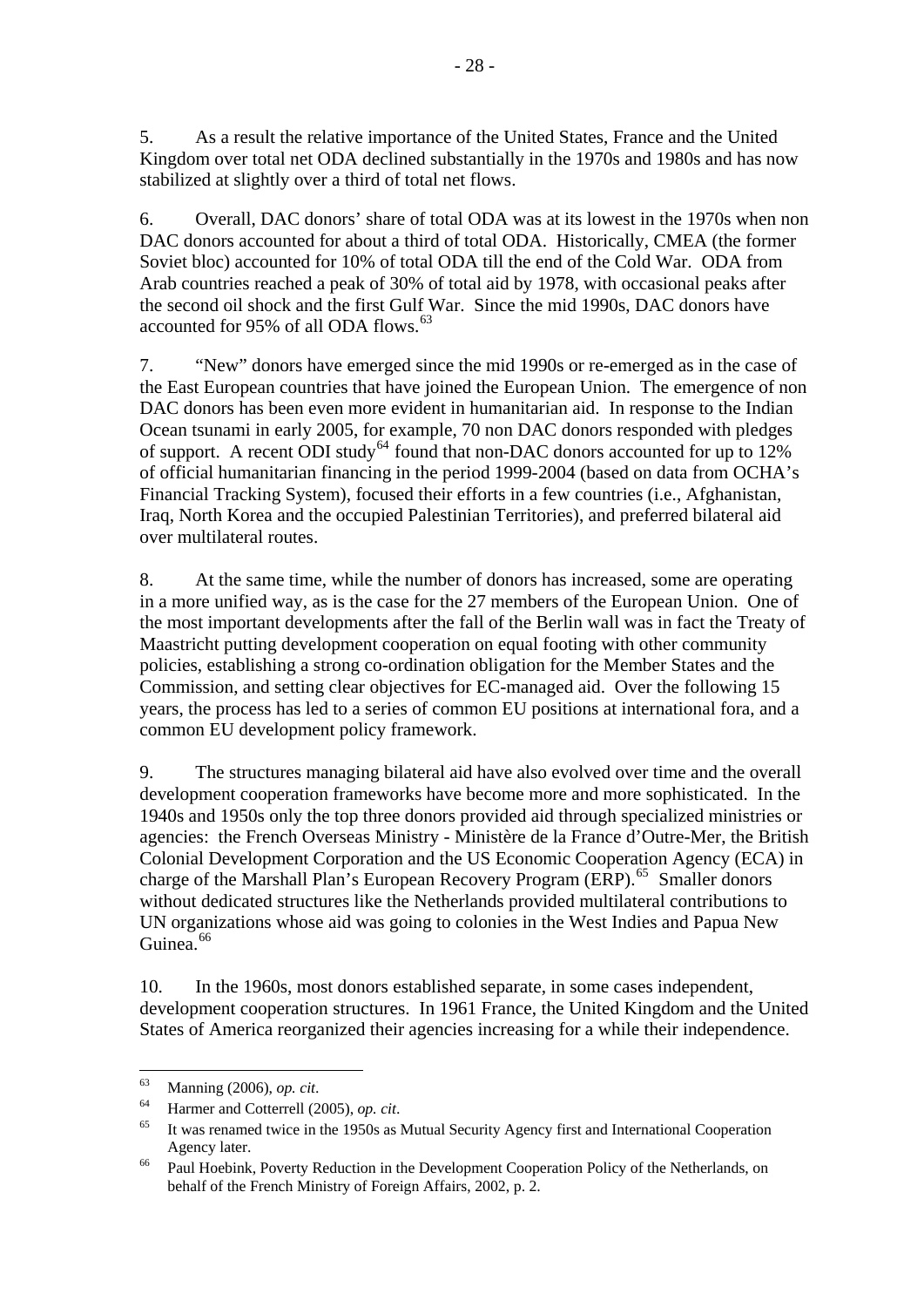<span id="page-34-0"></span>France was the first country to establish a Ministry for Co-operation to be responsible for assistance to independent, mainly African, developing countries.<sup>[67](#page-34-0)</sup> The United Kingdom established the Department for Technical Cooperation to "consolidate in one place the technical expertise for the colonies that had been spread across several government departments."[68](#page-34-0) The USA renamed the International Cooperation Agency (ICA) as the U.S. Agency for International Development (USAID) and put it in charge of the administration of the entire US bilateral economic assistance. Other nine countries (i.e., Canada, Germany, Japan, Sweden, Switzerland, Belgium, Denmark, Norway and the Netherlands) created ministries or agencies to manage their development cooperation programs between 1960 and 1963. Only Italy, among the major donors of the time, did not have a dedicated agency or a department for development cooperation.<sup>[69](#page-34-0)</sup>

11. Where created, ministries for cooperation were independent from the Foreign Ministry to prevent development policies to be subordinated to foreign policy interests. However, some were not long lived due to the spreading recognition of the importance of development cooperation for post-colonial foreign policy.<sup>[70](#page-34-0)</sup>

## **2. International Agencies and Programs**

12. In the 1960s, the activism that led to the establishment of many donor agencies or ministries on the bilateral front was matched by the creation of an international development "framework". The new multilateral arrangements reflected a general sense that "consortia" of donors<sup>[71](#page-34-0)</sup> would overcome the coordination, and other problems of a multitude of individual aid programs (Rosenstein-Rodan, 1968).

<sup>67</sup> 67 See Bossuat, G. (2003). "French Development Aid and Co-operation under de Gaulle", *Contemporary* 

*European History*, on the history of French Development Aid and Co-operation under de Gaulle.<br><sup>68</sup> Barder, O (2005), *Reforming Development Assistance: Lessons from the UK Experience*, Center for Global Development, p.7. In 1964, the functions of the Department of Technical Co-operation and the overseas aid policy functions of the Foreign, Commonwealth Relations and Colonial Offices and of other government departments were reorganized into the UK Overseas Development Ministry (ODM) taking over almost the whole responsibility for the aid program formerly handled by several

government departments.<br><sup>69</sup> Italy established a Department for Development Co-operation in the Ministry of Foreign Affairs about 15 years later, in 1978.<br><sup>70</sup> In 1966, the French aid administration was reorganized and the overall responsibilities passed to the

Ministry of Foreign Affairs. In the United Kingdom, the Overseas Development Ministry was replaced in 1970 by the Overseas Development Administration (ODA), a functional wing of the Foreign and Commonwealth Office, and the functions of the Minister of Overseas Development were transferred to the Secretary of State for Foreign and Commonwealth Affairs. The independence of the UK aid management structure was re-established and interrupted several times. In May 1974 the Government announced that the ODA was once again to be a separate ministry, as the Ministry of Overseas Development, under its own minister. However, in November 1979 the ministry again became the Overseas Development Administration (ODA) as a functional wing of the Foreign and Commonwealth Office. In 1997 the ODA was replaced by an independent Ministry - the Department for International Development (DFID) - headed by a Secretary of State with cabinet rank.<br><sup>71</sup> During the 1950s, donors started operating together through international consortia. The first such

case was the Colombo Plan ("Council for Technical Co-operation in South and South-East Asia"), established in 1950, which included India, Pakistan and Ceylon as regional members and Australia, Canada, New Zealand, United States, Japan and the United Kingdom as donor countries. The World Bank assisted developing countries by assembling international consortia like the India Consortium created in 1958 with Canada, Germany, Japan, the United Kingdom, and the United States to meet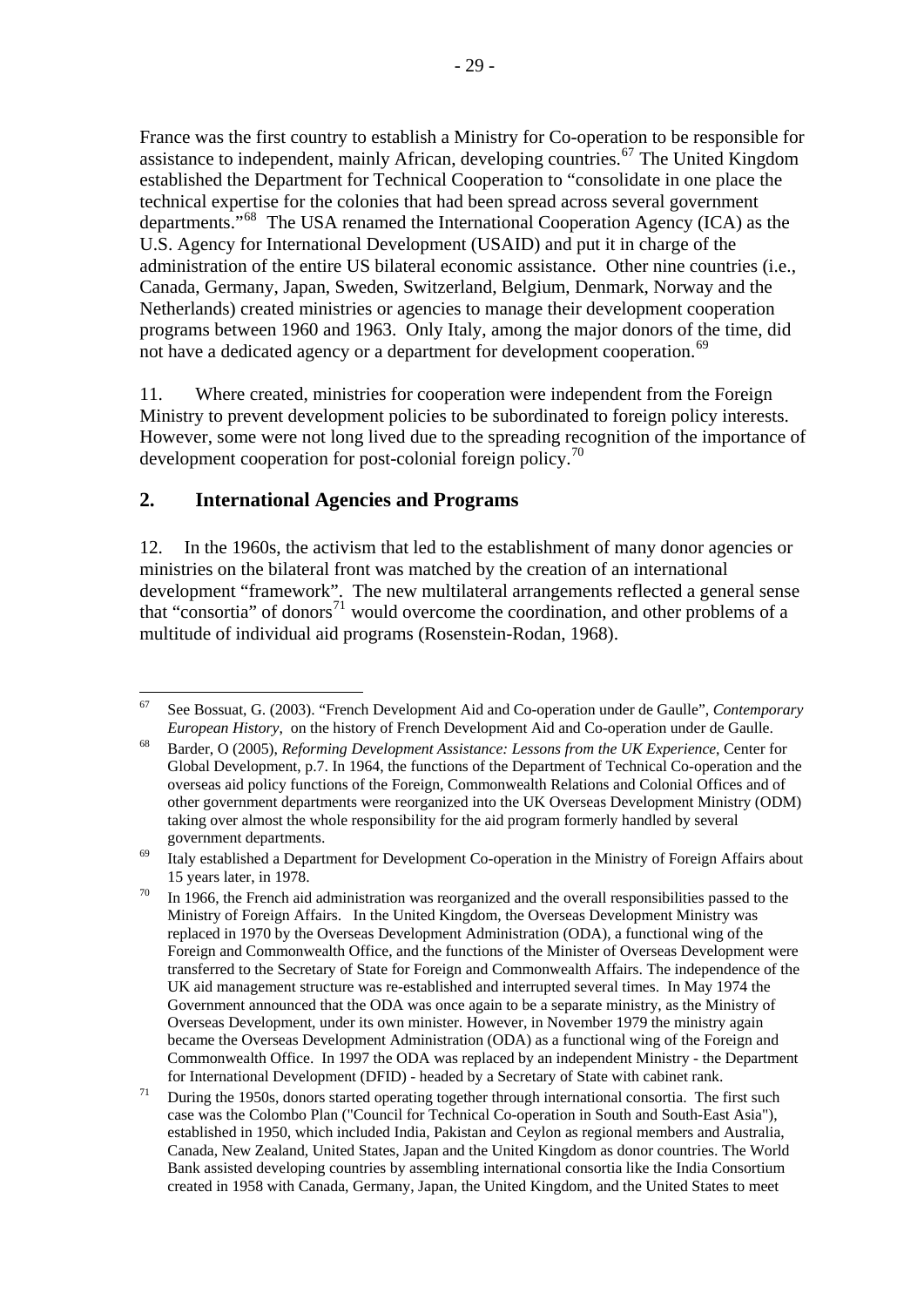<span id="page-35-0"></span>13. The International Development Association (IDA) was established in 1960 and radically changed the nature of the World Bank. Through IDA the Bank started its concessional lending activities. However, IDA had to be replenished periodically and the views and priorities of shareholding countries started to play a larger role in the Bank's activities.<sup>[72](#page-35-0)</sup> In the early 1960s, the Development Assistance Committee (DAC)<sup>[73](#page-35-0)</sup> was created as a key forum of major bilateral donors.

14. By then, the overall subdivision of labor among the multilateral institutions had become clear. OECD's DAC would be a forum for information sharing and rule setting for the more diverse donor community of the 1960s. IDA and the "concessional windows" of regional banks<sup>[74](#page-35-0)</sup> would provide soft loans for investments in infrastructure and production. The UN would provide, through UNDP, funding for its many specialized agencies, programs and funds supporting developing countries on specific issues and launch new development themes through its conferences.

15. In the 1980s, UNDP's decision to move towards national execution of UN projects, significantly changed its relations with UN specialized agencies, funds and programs that started to raise funds from donors independently through non core contributions.[75](#page-35-0) In the late 1970s, UNDP started a progressive shift from agency to national execution: the responsibility for the management of UNDP funded projects was progressively[76](#page-35-0) moved from the Specialized Agencies to recipient country's institutions and this became the "norm" from the early 1990s. As a reaction to this move, the Specialized Agencies increased their financial base by "using part of the assessed budget for operational activities and by soliciting extra-budgetary contributions from donors."<sup>[77](#page-35-0)</sup> The balance between core and non-core contributions to UN agencies and programs changed, with the latter - considered as bilateral ODA by DAC - taking real significance by the mid-1990s.

 India's balance-of-payments crisis and the Pakistan Consortium of 1960 with the same membership and objectives.<br><sup>72</sup> "The establishment of IDA meant the recognition that there was a legitimate need for concessional

- assistance and that the Bank could provide this assistance without compromising its strict standards for lending. However, IDA, with its periodic replenishments by member governments, meant that the Bank had to pay increasing attention to the views and priorities of the parliamentary bodies that provided the replenishment funds. Whereas the Bank had previously to consider only the productive and economic aspects of lending, now the internal politics of the shareholding governments began to play a larger role in the Bank's activities." World Bank, profile of its 3rd President, Eugene R. Black
- (from website).<br><sup>73</sup> In 1960, the then Organization for European Economic Co-operation (OEEC) established a Development Assistance Group (DAG) as a forum for consultations among aid donors on assistance to less-developed countries. One year later, OEEC was renamed Organization for Economic Cooperation and Development (OECD) with the significant addition of "development" to the name and
- DAG was renamed Development Assistance Committee (DAC).<br><sup>74</sup> Two Regional Development Banks are also established in this period: the African Development Bank in 1964 and the Asian Development Bank in 1966 that join the Inter-American Development Bank
- established in 1959. 75 *Towards a Redesign of the UN Development Architecture*, DAC Background Paper prepared by the Belgian Delegation, December 2005, p 2.<br>
<sup>76</sup> A 1994 study by the UN Joint Inspection Unit found that only 15% of projects financed by UNDP
- 
- between 1988 and 1993 had been managed by recipient governments.<br><sup>77</sup> Towards a Redesign of the UN Development Architecture, DAC Background Paper prepared by the Belgian Delegation, December 2005, p.2.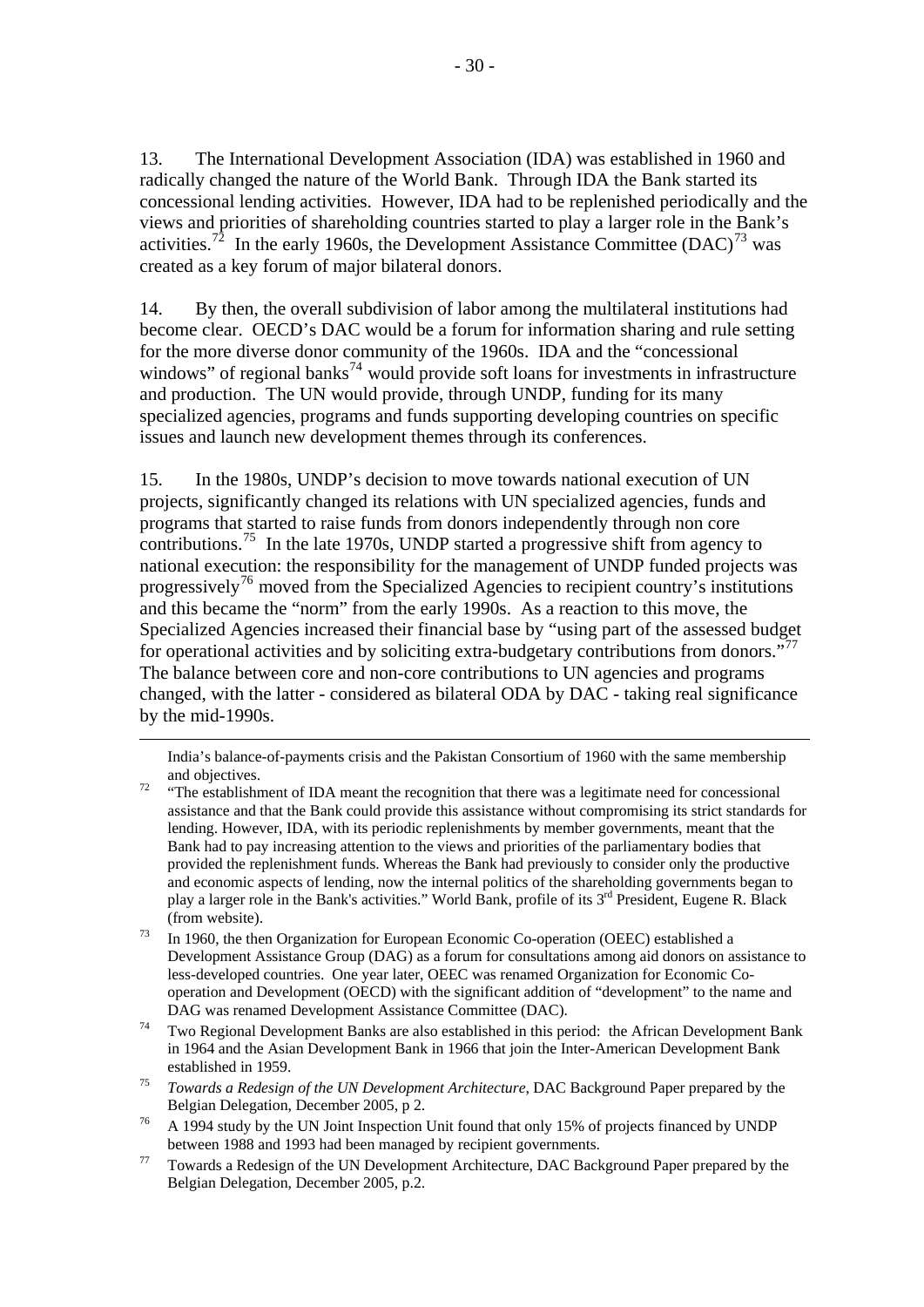<span id="page-36-0"></span>16. While UN Conferences started to draw the public's attention on specific development issues, there was an overall increase in the number of UN agencies, funds and programs after several conferences. "It appears indeed as if the international community needed new institutional structures as the concrete manifestation of the political determination to take on the new development challenges."[78](#page-36-0) They mirrored the tendency among some bilaterals to earmark development funds for specific purposes. However, unlike the wave of agencies and funds created earlier, the 1970s cohort was not very successful in terms of funds raised. This led to the creation of only one new development related organization in the 1980s and to a second attempt in the late 1990s when donors preferred public-private partnerships to inter-governmental or inter-agency global programs.

17. After the end of the Cold War, humanitarian aid and UN Specialized Agencies in this field started competing for ODA funds. This has also blurred the distinction between humanitarian and development aid and brought a security dimension to aid.

## **3. Civil Society**

18. The 1990s saw a broadening of public support for development cooperation, although few knew about the MDGs or were confident in their achievement.<sup> $\frac{79}{2}$  $\frac{79}{2}$  $\frac{79}{2}$ </sup> According to a 2004 research by Eurobarometer, for example, one EU citizen out of two believed it is "very important" to help people in poor countries but only one out of three believed that their governments had allocated too small a share of their national budgets to development aid.

19. The main concern was not so much the level of aid but the confidence in the ability of the official sector to achieve results. Over time there has been a decreasing confidence among EU citizens in their national governments' ability to help the poor.<sup>[80](#page-36-0)</sup> In parallel to this declining confidence in official aid, there has been a progressive "privatization" of aid itself: about a fifth of all reported official and private aid to developing countries has been provided or managed by NGOs and public-private partnerships.

20. According to the Johns Hopkins Comparative Nonprofit Sector Project, which has been monitoring NGO activities in 35 countries, international activities of NGOs in 2004 (largely but not exclusively on development cooperation and humanitarian aid) employed the full time equivalent of 140,000 staff - probably larger than the total staff of all bilateral and multilateral donors combined - and generated revenues for US\$13 billion from philanthropy (36%), government contributions (35%) and fees (29%). "The number and variety of such organizations seem to have grown enormously in recent years. Indeed, a veritable "global associational revolution" appears to be under way, a massive upsurge of organized private, voluntary activity in virtually every region of the world—in the developed countries of North America, Western Europe, and Asia; throughout Central and Eastern Europe; and in much of the developing world."<sup>[81](#page-36-0)</sup>

<sup>78</sup> Ibidem, p 3.

<sup>79</sup> Eurobarometer, *Attitudes towards Development Aid*, 2005, p. 4.

<sup>80</sup> Ibidem, p. 42.

<sup>81</sup> Salamon, L.M., S.W. Sokolowski and R. List (2003). Global Civil Society: an Overview, The Johns Hopkins Comparative Nonprofit Sector Project, p.1.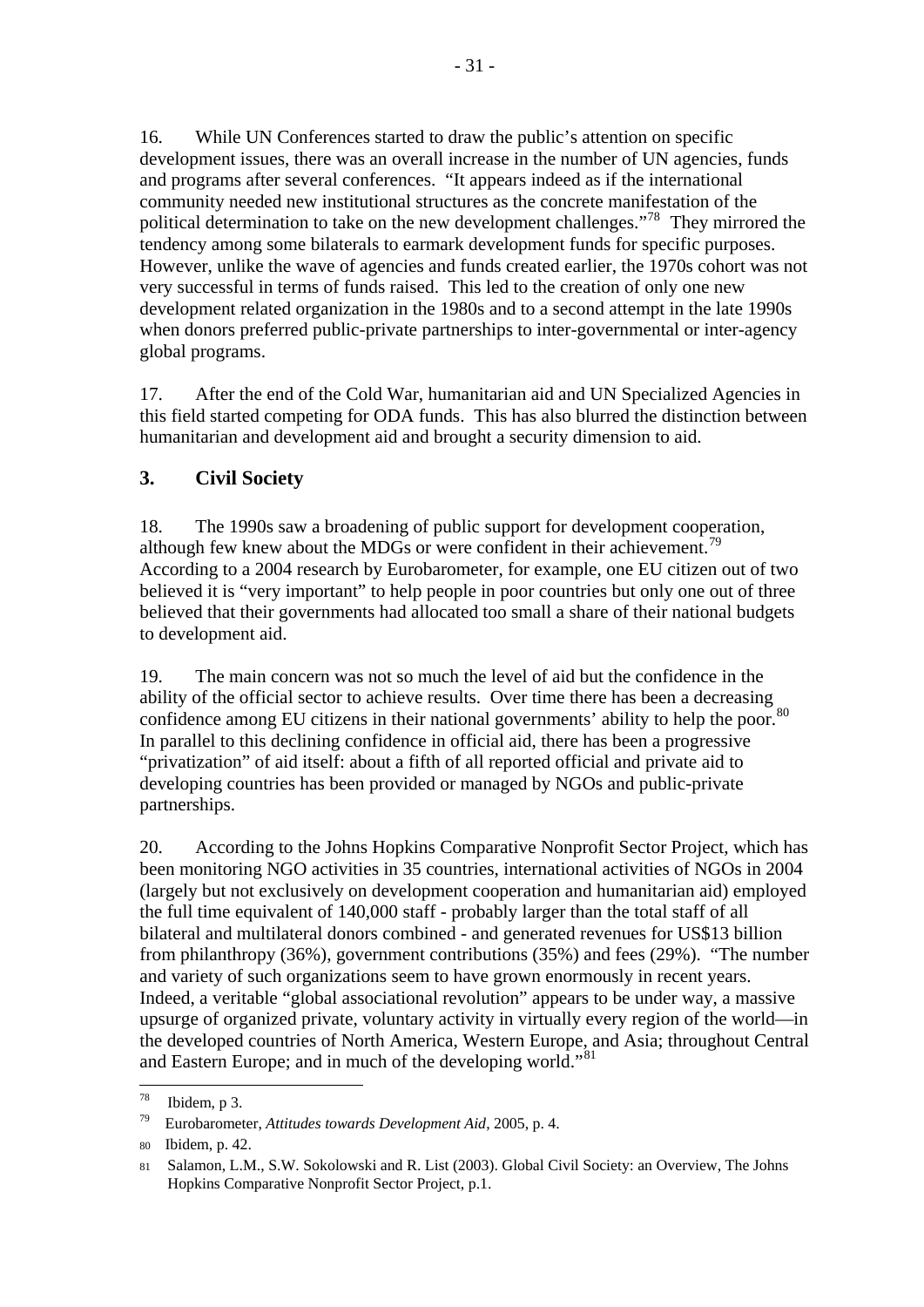## **C. Aid Rules and Principles**

21. The rules and principles of aid, which are the other pillar of the aid architecture, concern five major areas:

- $\blacksquare$  the definition of aid
- $\blacksquare$  the aid targets: how much aid should be given
- $\blacksquare$  the purpose of aid: what is aid's goal and what should aid be used for in/by recipient countries
- $\blacksquare$  the modalities of aid: in what form should aid be given (e.g., types of aid, terms)
- aid management: roles and responsibilities of donors and recipients (e.g., the aid effectiveness agenda: coordination, alignment, and harmonization)

## **1. The Definition of Aid**

22. This apparently theoretical issue has had instead a substantial impact on the volume of aid. For example, almost a third of the ODA flows recorded in 2005 would have not been considered ODA in the 1970s and early 1980s.

23. The current definition of Official Development Assistance (ODA) comprises grants or loans provided by official agencies (including state and local governments, or by their executive agencies) to developing countries (countries and territories on the DAC List of Aid Recipients) and to multilateral institutions for flows to developing countries, each transaction of which meets the following test: (a) it is administered with the promotion of the economic development and welfare of developing countries as its main objective; and (b) it is concessional in character and contains a grant element of at least 25 percent (calculated at a rate of discount of 10 percent). In addition to financial flows, Technical Co-operation is included in aid.

24. ODA has five elements: (a) the type of flows (grants, loans or technical cooperation); (b) the source (official sector of donor countries); (c) the recipients (they must be on the DAC list); (d) the development/welfare purpose of the related transactions; and (e) their concessional character.

25. The definition and measurement of "aid" had been one of the first tasks of DAC and a subject of significant controversy among donors, some supporting a very rigorous definition of "development" and others in favor of considering almost all official flows to developing countries as "aid". The first comprehensive survey of flows of financial resources to developing countries (then called "countries in course of economic development") was published in March 1961, and covered the period 1956-59. It was then followed by DAC Annual Reports and time series were collected from 1961 onwards for aggregate flows (DAC data) and from 1973 for country level activities (CRS data). The definition of ODA was adopted in 1969 and it allowed distinguishing development assistance from other flows without developmental objectives. Since then, the major changes of the definition of ODA have concerned two aspects: the activities to be considered as promoting economic development and welfare and the DAC list of aid recipients. The definition itself was changed only once in 1972, adding a more precise definition of "grant element" and replacing the previous term "social development" with "welfare".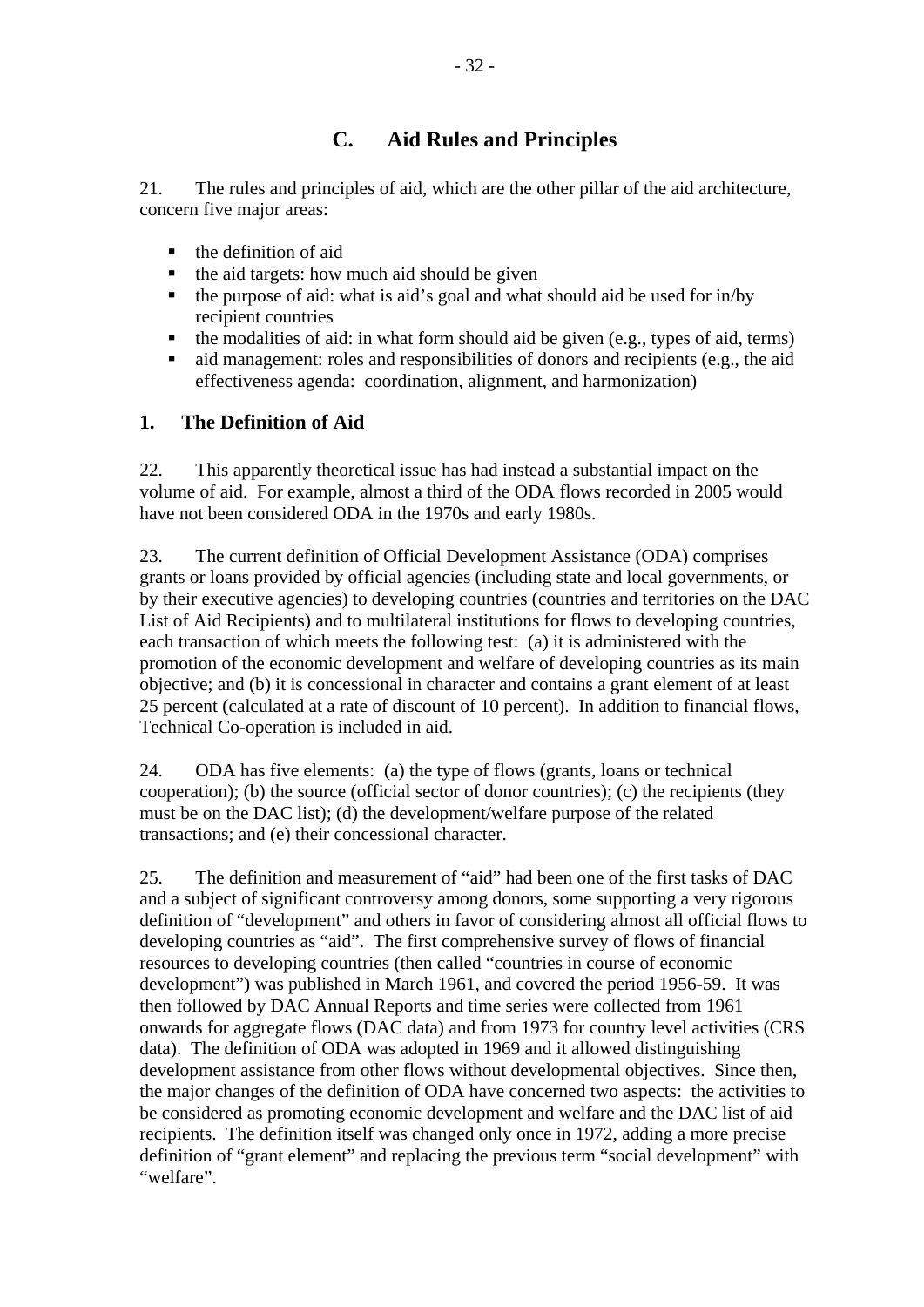<span id="page-38-1"></span>26. The list of activities to be considered as promoting development and welfare has been widened substantially over time. *Inter alia*, cost of refugees in donor countries, imputed costs of students from developing countries, internally paid interest subsidies, promotion of development awareness, and recording of debt forgiveness on military debt and other non-ODA debt were all added to the list of activities. There is still an ongoing debate on the inclusion of certain expenditures relating to conflict prevention, peace building and security-related activities.

#### **Annex Chart 1 - Increase of Net ODA due to the Widening of the list of ODA Eligible Activities (1978-2005)**

<span id="page-38-0"></span>

**Source**: DAC Online (Table 1a)

27. As showed in [Annex Chart 1](#page-38-0), the impact of these changes on the recorded ODA volume has been substantial in recent years leading to an increase in total ODA of 33% in 2005, particularly due to debt forgiveness on non ODA debt and to donor administrative costs.

28. The DAC list of aid recipients was introduced only in 1993, after a long discussion on a proposal to consider as ODA all aid for all countries which met the DAC norms of concessionality and development motivation. Since 1961, data had been collected on most non communist developing countries. $82$  From 1989, countries of the former Eastern Bloc that were below the World Bank threshold for high income countries started being added to the list. South Africa was added in 1991. From 1993 to 2004, a second part was added to the DAC list including "more advanced" developing and

<sup>82</sup> They included the following recipients: all countries and territories in Africa except South Africa; in America except the United States and Canada; non-Communist Asian and Oceanic countries except Australia, Japan and New Zealand; and the following in Europe: Cyprus, Gibraltar, Greece, Malta, Spain, Turkey and Yugoslavia.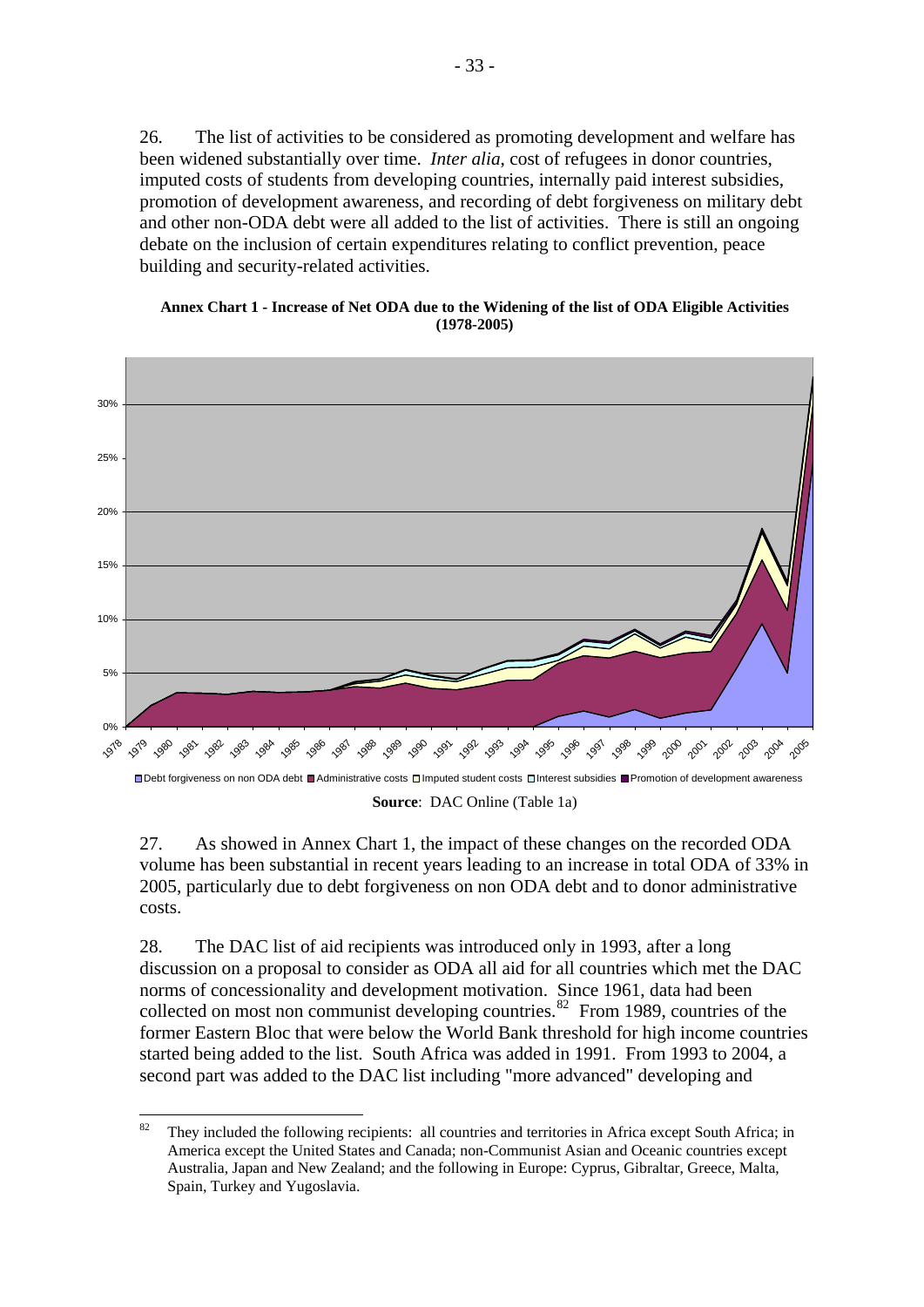<span id="page-39-1"></span>eastern European countries and aid to these countries was recorded as "Official Aid" and did not count for the achievement of the UN targets of ODA/GNI. As showed in [Annex](#page-39-0)  [Chart 2,](#page-39-0) bilateral ODA to the countries added to the DAC list since 1989 has been limited, reaching a peak of 15% of all bilateral ODA by 2003.

<span id="page-39-0"></span>

**Annex Chart 2. Bilateral ODA to Countries Added to the DAC List of Aid Recipients Since 1989 (US\$ millions, 2004 prices)** 

**Source**: DAC Online (Table 2a)

## **2. Aid Targets**

29. The idea of a target for aid was introduced by an appeal by the World Council of Churches of 1958 circulated to all the United Nations Delegations.<sup>[83](#page-39-1)</sup> [Annex Chart 3](#page-41-0) shows the evolution of the targets for DAC countries and of the debate on them: the early target of official and private flows to developing countries over GNI<sup>[84](#page-39-1)</sup> and the post-1969 ODA/GNI targets, which benefited from the introduction of the ODA concept in 1969.

30. The ODA/GNI aid target has been missed so far (with some notable exceptions<sup>[85](#page-39-1)</sup>) although the gap has been narrowing in the last few years. The 0.7 target was never formally adopted, although the target has been debated at UN Conferences for almost half a century. Nordic European countries had formally adopted the target in the 1970s and 1980s and other EU Member States joined them in 2005. There is no theoretical

 $83$ 83 For a detailed discussion on the history of the "0.7 target" see e.g. *DAC in Dates* and Clemens, M.A. and T.J. Moss (2005). "Ghost of 0.7%: Origins and Relevance of the International Aid Target". Center

for Global Development.<br><sup>84</sup> "National Income", GNP and GNI were used over the year and are used interchangeably here as the differences among the actual ratios due to the different choices of denominator are negligible.<br><sup>85</sup> The Netherlands, Sweden, Norway, Denmark and Luxembourg have reached and maintained the 0.7%

target.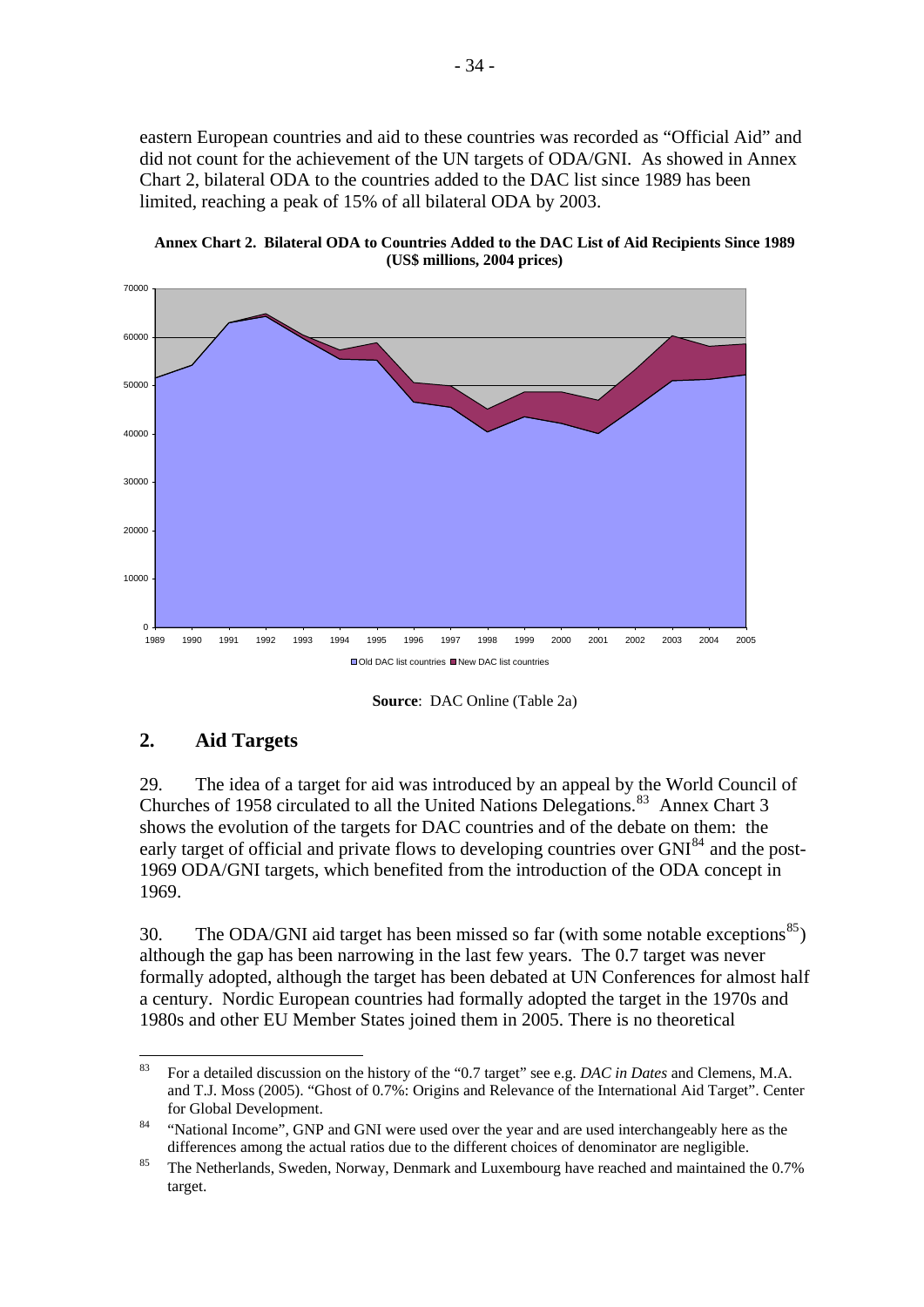<span id="page-40-0"></span>background to the target: although some studies in the 1960s tried to justify it, the 0.7 target is more related to an assessment of what was politically feasible at the time than to actual developing countries needs.

## **3. The Purpose of Aid**

31. Aid was explicitly motivated by the interest of the donor countries till World War II. During the first phase of the Cold War (1946-1959), foreign aid was initially focused on reconstruction and later on security. An important feature of aid in the 1950s was the optimism generated by the success of the Marshall Plan leading to a widespread belief that "the combination of capital and technical assistance could transform economies in a very short time."[86](#page-40-0) Even at the international level, as discussed in the Jackson Report of 1969, while the most important multilateral organizations (i.e., UN, IBRD, IMF, OEEC, several UN agencies) were being created, there was "little awareness … that the new organizations would launch operational activities of a development nature on a long-term basis. Development operations were also relegated to second place by the founders of the various specialized agencies created around the same period to encourage international cooperation of a sectoral kind in areas such as agriculture, education, health and civil aviation."<sup>[87](#page-40-0)</sup>

32. The major shift during and even more after the war in US and UK legislation was the recognition of foreign aid as a tool to be used for the benefit of the recipient. The main goal of aid was economic development of recipient countries justified by a combination of moral, political and economic considerations relating to the interests of donors. Growth would be generated through technical assistance and capital for investments in infrastructure and agriculture (particularly food production).

33. The 1960s saw the emergence of the concept of "development co-operation" and the launch of the first UN Development Decade. The focus in the 1960s shifted towards government-led industrialization through import substitution, nationalization and overall economic planning (national development plans). While in the 1950s there had been more space for community based projects based on the "self-help" philosophy (the purpose of aid as stated in the 1961 DAC Declaration on the Common Effort, was to "help less-developed countries help themselves"), the 1960s saw a much wider role for the State.

<sup>86</sup> 

Barder (2005), *op. cit.*, p. 4.<br>Bertrand, D (2005), *Some Measures to Improve Overall Performance of the United Nations System at the Country Level. Part I: A Short History of United Nations Reform in Development*. Joint Inspection Unit, p. 3.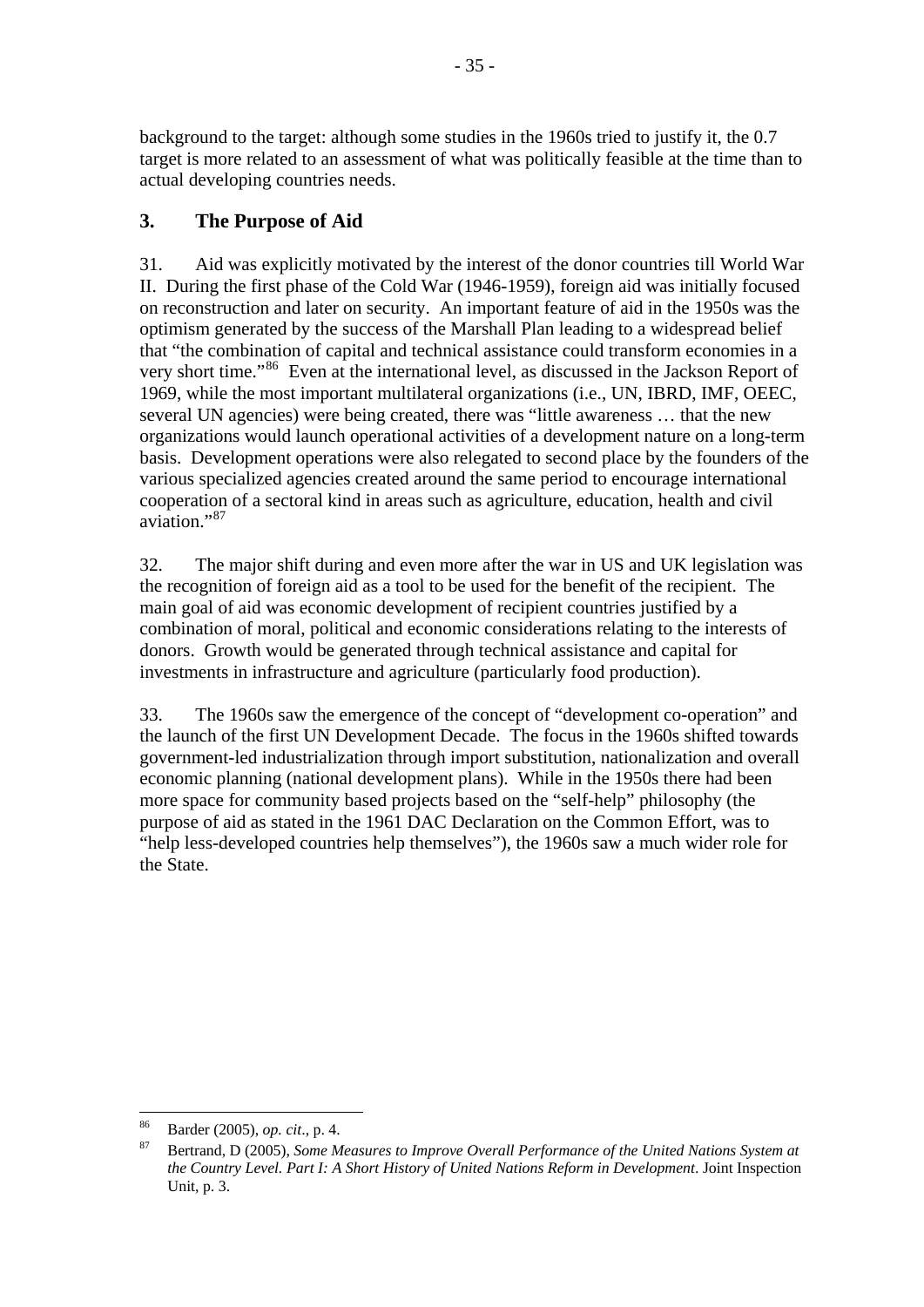<span id="page-41-0"></span>

#### **Annex Chart 3. Official and Private Flows and ODA as a Share of GNI in DAC Countries and Major Events on Aid Targets (1960-2005)**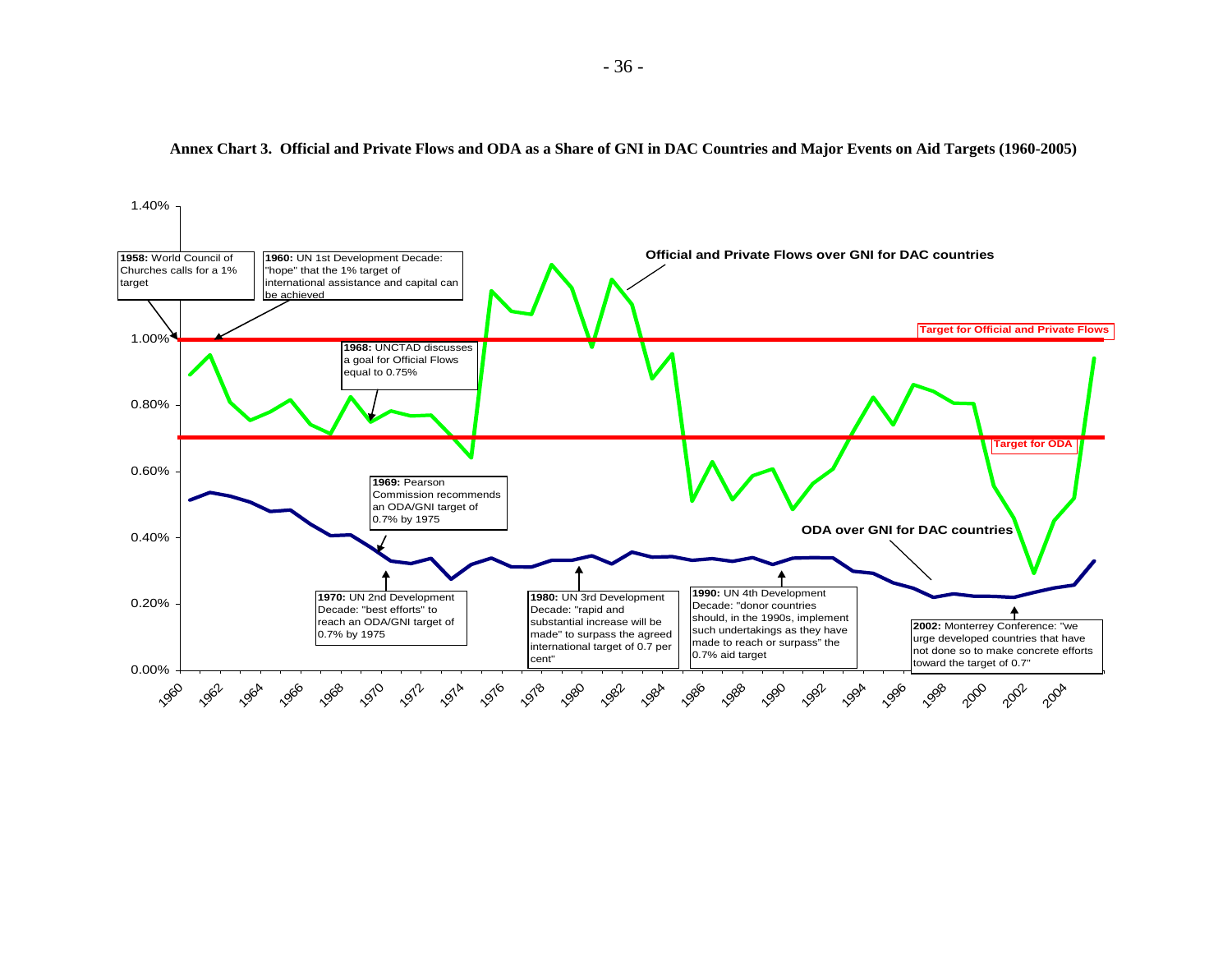<span id="page-42-0"></span>34. The 1970s witnessed a crisis of this model. The 1970s saw a broadening of the debate – started in the mid 1960s - on the rationale for foreign aid, which led to substantial legislative changes in several countries. There was a decline in the volume and flexibility of aid among some of the largest donors (e.g., USA, France, UK) and a substantial increase of the volume of aid among others (e.g., Nordic European countries, and Japan). In the USA, "assistance for the poorest sectors of developing nations ("basic human needs") became the central thrust of the reform. To extend assistance directly to the recipient nation's population, Congress replaced the old categories of technical assistance grants and development loans with new functional categories aimed at specific problems such as agriculture, family planning, and education. The aim of bilateral development aid was to concentrate on sharing American technical expertise and commodities to meet development problems, rather than relying on large-scale transfers of money and capital goods, or financing of infrastructure. The structure of the [Foreign Assistance Act] remains today pretty much the way it was following these 1973 amendments."[88](#page-42-0)

35. Many donors saw the objective of a more broad based economic growth "aimed at increasing the productive income of the poor."<sup>[89](#page-42-0)</sup> The "basic human needs" approach focused the attention of donors on assistance to the poorest sections of the population in developing countries<sup>[90](#page-42-0)</sup> and on the need for "local cost financing." As most poor lived in rural areas, rural development became a particular area of attention and the State was supplemented through donor projects in "extending" its services to rural areas. The concept of "Least Developed Countries" was also introduced by the UN in 1971. More traditional support for productive sectors continued (with the introduction of "mixed credits" by key donors) but more attention to the social sectors started to be paid. There were also some initial attempts towards the promotion of private investment and to link aid to donor exports $91$  and an overall proliferation of implementation units outside government.

36. The financial crises of the 1980s moved the attention beyond capital accumulation and basic human needs of developing countries to their policies, starting the lending for "structural adjustment". The importance of policies for development was recognized as one of the main lessons of the DAC Review of 25 years of ODA carried out in 1985: "one of the compelling lessons of experience is that aid can only be as effective as the policy, economic and administrative environment in which it operates." The "integration of developing countries in the world economy" became an additional goal of

<sup>88</sup> 88 From http://www.usaid.gov/about\_usaid/usaidhist.html

<sup>89</sup> DAC High Level Meeting of March 1977, *Statement on Development Co-operation for Economic Growth and Meeting Basic Human Needs.* 90 DAC (1976), How to reach the poorest in poor countries.

<sup>&</sup>lt;sup>91</sup> In the UK the Aid and Trade Provision (ATP), allowing the combination of aid with non concessional export credits both tied to the purchase of British goods and services, was introduced in 1977. The Conservative government further enhanced the ATP provision, giving "greater weight in the allocation of our aid to political, industrial and commercial objectives alongside our basic developmental objectives."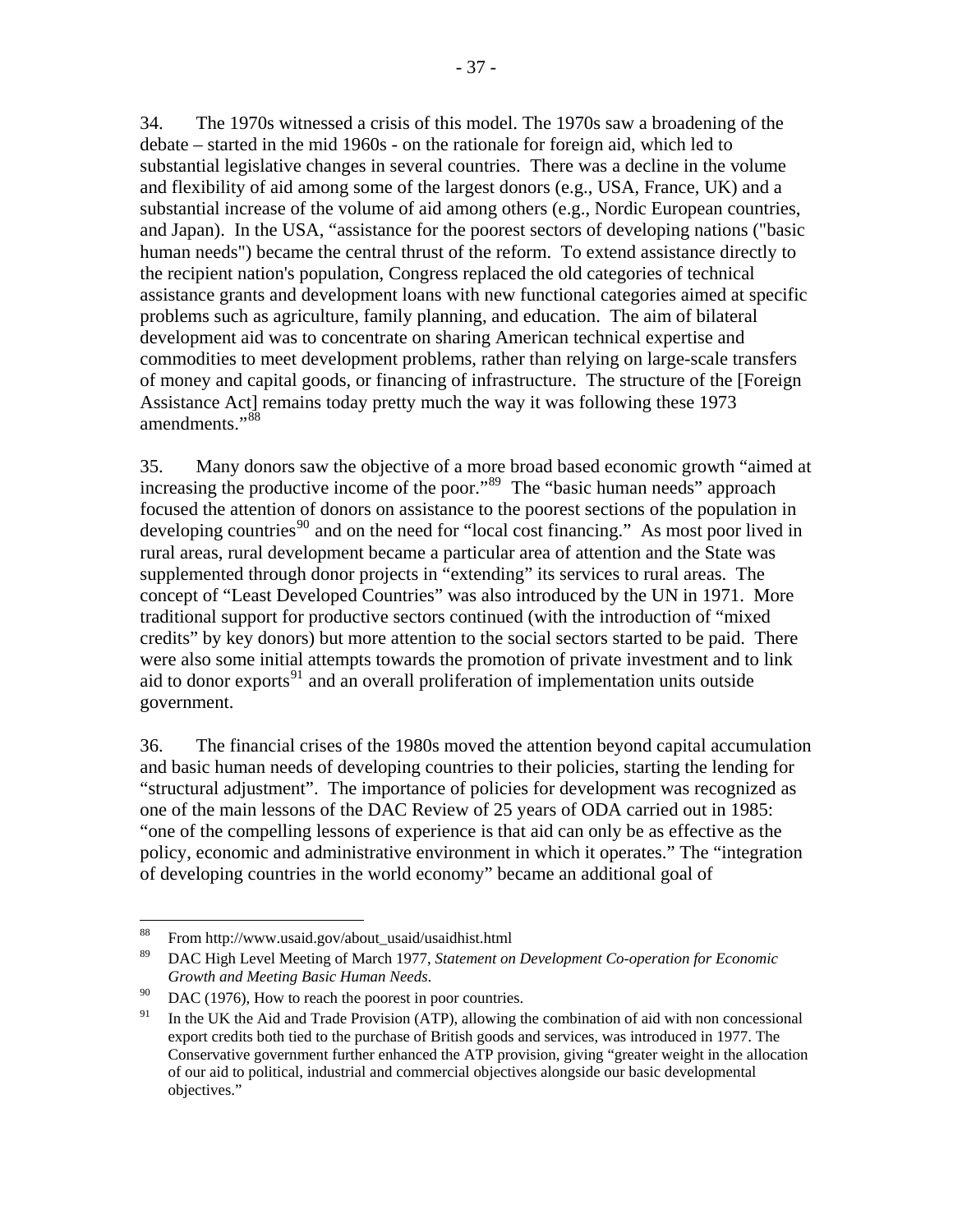<span id="page-43-0"></span>development cooperation, together with the growing adoption of outward looking, market-oriented development strategies in developing countries.

37. In the early 1990s the goal of development cooperation shifted to sustainable development with a greater attention paid to environmental concerns, to broader participation by beneficiaries and progressively to the institutions of developing countries, with more funds going to "cross-cutting" issues and to "capacity building". A major restating of the ultimate objective of aid was carried out in the 1990s. While it was previously accepted that economic growth will ultimately "trickle down" to the poor, more and more evidence pointed to the contrary. An international consensus was reached by the 1990s that the goal of aid included sustainable development, poverty reduction, integration in the world economy and the building of viable economies and societies<sup>[92](#page-43-0)</sup>. Developing countries institutions and policies were now seen as key to progress in this area (*Assessing Aid*, 1998). The end of the Cold War allowed the tackling of issues previously neglected like "good governance" (formally addressed by DAC in 1992 for the first time). The role of the State was re-discussed and donors started supporting civil reform programs, private sector development and privatization.

38. The consensus was slowly translated into policy and law by several countries and led to the Millennium Development Goals by 2001. The eight MDG range from halving extreme poverty to halting the spread of HIV/AIDS and providing universal primary education, all by the target date of 2015 and now "form a blueprint agreed to by all the world's countries and all the world's leading development institutions."<sup>[93](#page-43-0)</sup>

## **4. Aid Modalities**

39. The donor community has been focusing its attention on aid terms since the early days of DAC. The 1961 Resolution on the Common Aid Effort called for grants or loans "on favorable terms" including long maturities. In 1962, the DAC's chairman called for "joint efforts to reverse the trend towards more tying of aid". In 1963, DAC adopted a specific "Resolution on the Terms and Conditions of Aid" recommending "appropriate terms" for aid. In 1965, a new recommendation clarified objectives on financial terms and suggested measures for aid untying.

40. There was wide support among donors for a progressive softening of aid terms and an agreement was reached early on, in the 1970s. By 1972, an agreement had been reached within DAC of a target of an 84% grant element in aid with special conditions for Least Developed Countries, a concept introduced by the UN only one year earlier. The final terms - agreed in 1978 - included a grant element of ODA commitments of 86% (90% for LDCs). The grant element of ODA has been above 80% since 1992 and mostly above 90% since 2000.

<sup>92</sup> See e.g. the 1995 DAC Recommendation "Development Partnerships in the New Global Context".

<sup>93</sup> http://www.un.org/millenniumgoals/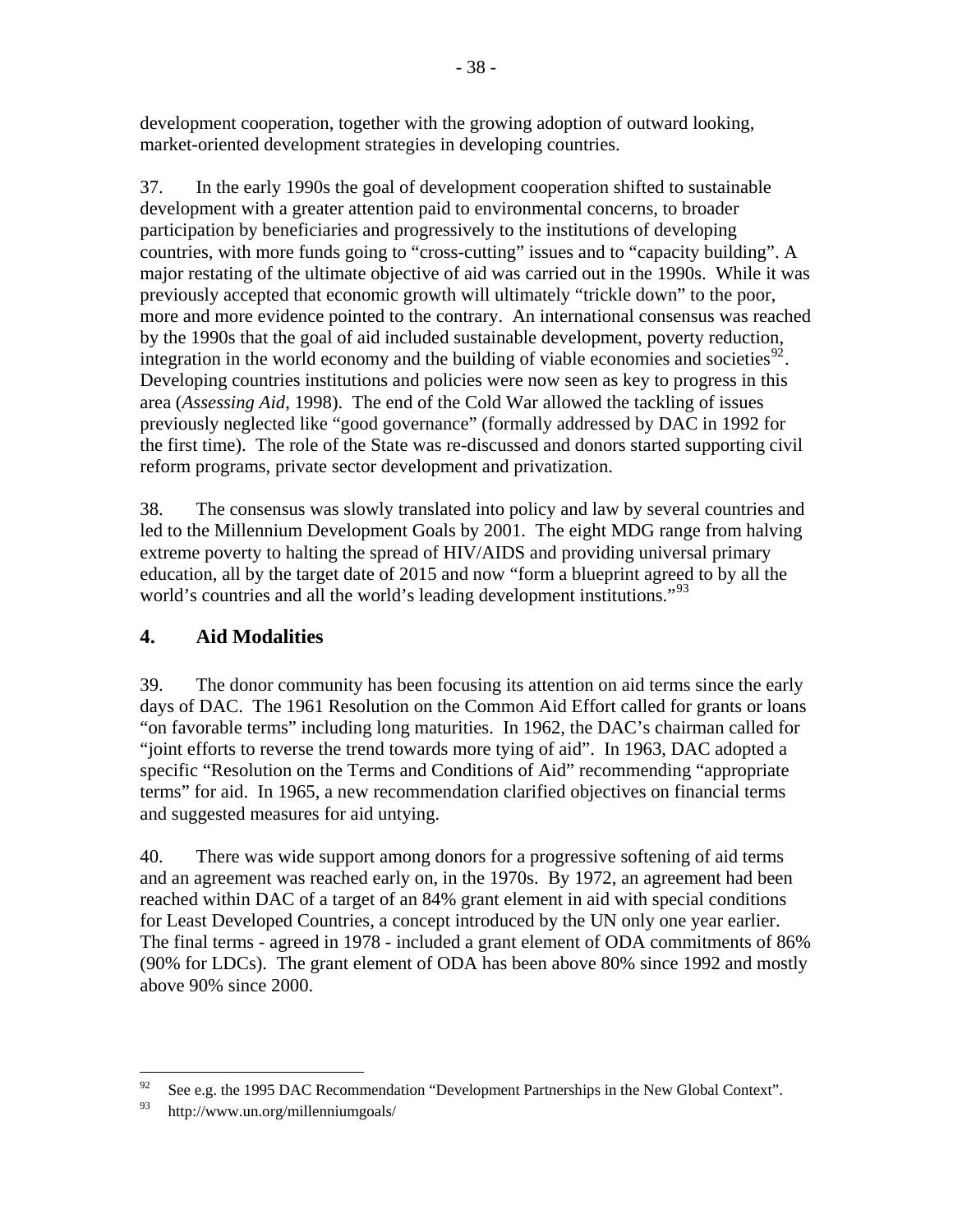<span id="page-44-0"></span>41. Progress on untying proved instead difficult till the end of the Cold War, while real progress was made since 1991, although a large share of ODA remains tied, at least partially. The current share of untied ODA of DAC members, all items considered, is 42% (68% in the case of LDCs). Not surprisingly the debate on untying was particularly strong in the 1970s, when public support for development cooperation was widely different among donor countries. Where public support was low, tying was seen as an essential rationale for providing aid, while where public support for aid was strong, tying increased the risk of using aid to gain commercial advantage to the detriment of development effectiveness. It proved impossible to reach any agreement, except on the untying of multilateral aid (1973). A major breakthrough was finally achieved in 1987 when DAC adopted the *Guiding Principles for Associated Financing and Tied and Partially Untied Official Development Assistance* in parallel with strengthened provisions for transparency and discipline for export credits and tied aid. The policy was revised in 1991 and in 2001 when DAC issued a recommendation for the complete untying of ODA<sup>[94](#page-44-0)</sup> to LDCs, with the exception of small contracts (exception removed in 2006).

## **5. Aid Management**

## *a) Aid Coordination*

42. Aid coordination has been debated among donors for almost 45 years. The 1962 DAC Chairman's Report called for "better coordination of aid programs" and in the same year the first donor consultative group was called to "coordinate development assistance" to Nigeria. In 1966, DAC issued specific guidelines for the coordination of technical assistance. In 1983, DAC focused the attention on the need to improve coordination "at the country level" and by 1984 a general agreement was reached to increase the number of consultative groups, strengthen their aid coordination functions and to promote local arrangements for coordination. The 1985 DAC Review of 25 years of ODA concluded that "donor competition for attractive projects" remained a problem due to "both administrative constraints and donor inhibitions resulting from political or commercial considerations." By 1986, the DAC High Level Meeting recognized that the "responsibility for aid co-ordination lies with each recipient government". In 1989 the Report on Development Cooperation in the 1990s recognized that donor coordination should be based on comparative advantage: "National development assistance efforts must be seen as part of a larger international effort. No individual donor country has an aid program large enough in any single developing country to achieve significant development objectives on its own. Staff constraints are such that effective aid management imperatively calls for increased donor co-operation based on some specialization."

## *b) Aid Alignment*

43. The 1985 DAC review of 25 years of ODA found that "greater emphasis should be given to ensuring the commitment of recipients' executing agencies and the motivation of local target groups through their active involvement in selection, design and

<sup>94</sup> With the exception of technical cooperation and food aid.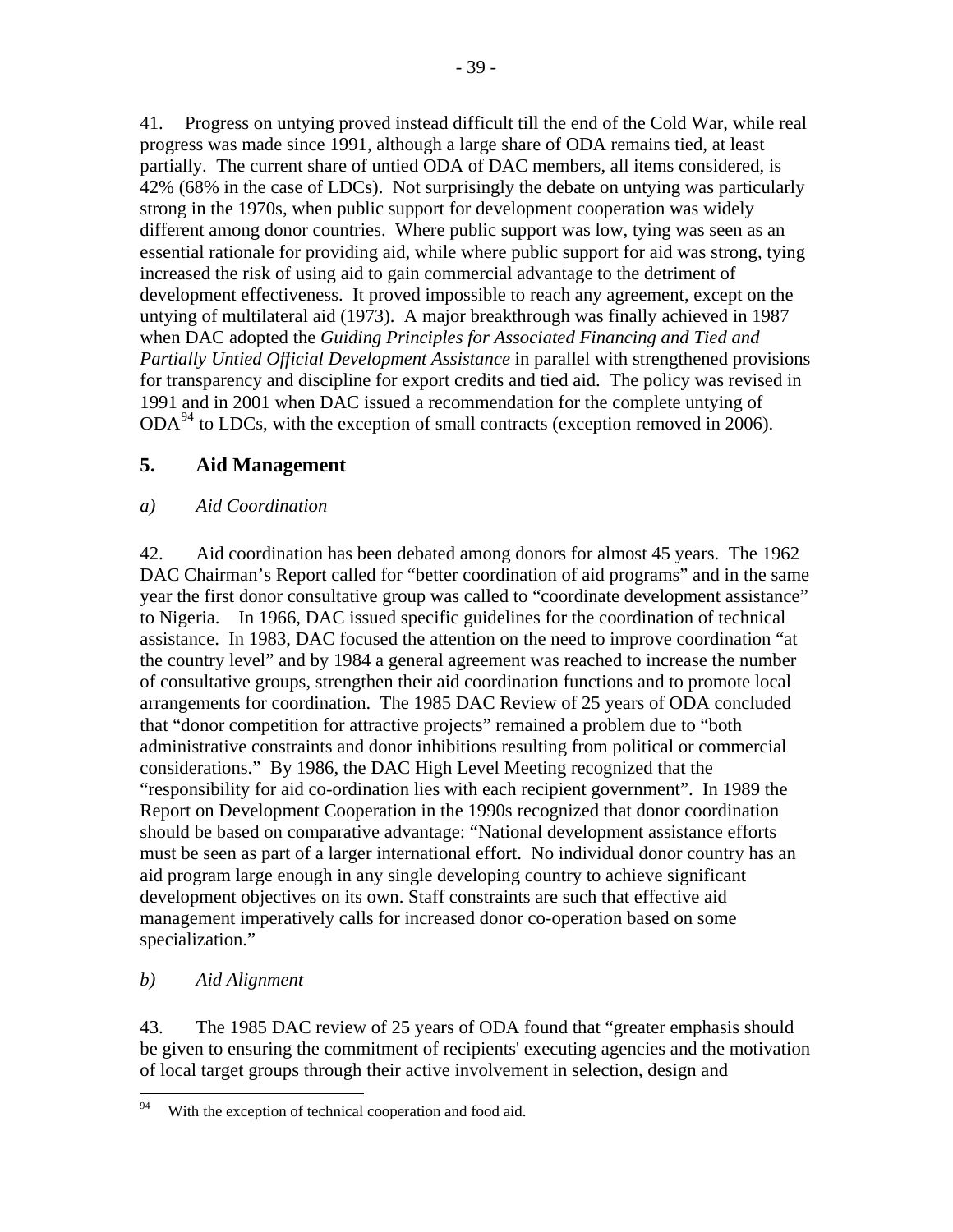<span id="page-45-0"></span>implementation." In 1986, DAC recognized "the need for developing countries to prepare, with the assistance of the World Bank, IMF and UNDP, effective development strategies and programs which can serve as a basis for aid co-ordination." The need for aligning aid strategies to recipient countries one was recognized by 1989 in the Report on Development Cooperation in the 1990s: "donor countries will be able to assist developing countries effectively only if they relate their national aid activities to concerted action in support of effective programs and policies of the assisted countries." In 1995, the DAC High Level Meeting adopted a statement calling for "the principal responsibility of each developing country for its own development and the need for public participation." In 1996 "local ownership" became one of the cornerstones of the new development strategy adopted by DAC and by 1997 DAC recommended that member countries should "promote a leadership role for developing countries."

44. The most important development in aligning donor and partner countries' strategies has been the introduction of the Poverty Reduction Strategy Papers (PRSP) in 1999. As stated in the Joint World Bank /IMF 2005 PRS Review, "In December 1999, the Boards of the World Bank and the International Monetary Fund introduced a new approach to their relations with low-income countries. The approach—centered around the development and implementation of poverty reduction strategies (PRSs)—was in many ways novel. It made the successful preparation of a nationally owned poverty reduction strategy a precondition for access to debt relief and concessional financing from both institutions. These strategies were expected to be poverty-focused, countrydriven, results-oriented, and comprehensive. They were also expected to serve as a framework for better coordination of development assistance among other development partners. The approach called for a fundamental change in the nature of the relationship between developing countries and donors. It sought to empower governments to set their development priorities and pushed donors to align their assistance around a country's priorities rather than their own."

45. The challenge of alignment lies also in the process of strategy formulation by donors. Country programs or plans were introduced in the late 1960s and early 1970s by the World Bank, the European Commission and a few donors to see how the various projects to be undertaken in each country would fit together. These early plans were replaced in the 1980s by country strategies which became widespread among donors by the 1990s when the country replaced the project as the unit of account of development and the country cycle replaced the project cycle<sup>[95](#page-45-0)</sup>. In the 2000s the focus shifted again: from donor strategies for a country to a plan to assist each country to implement its own strategy. DFID's Country Assistance Plans, for example, "are different from Country Strategy Papers as they start from the basis of the Country's own Poverty Strategy and assess to what extent it is appropriate for DFID to support this, rather than starting from DFID's analysis of what the country should do to reduce poverty."<sup>[96](#page-45-0)</sup>

<sup>95</sup> 95 "The country program cycle has replaced the project cycle as the Bank's most important business model, just as the country has replaced the project as the critical unit of account in development." *Managing for Development Results in the World Bank – Progress Report, 2004, p. 4.* DFID CAP Guidance, p.1.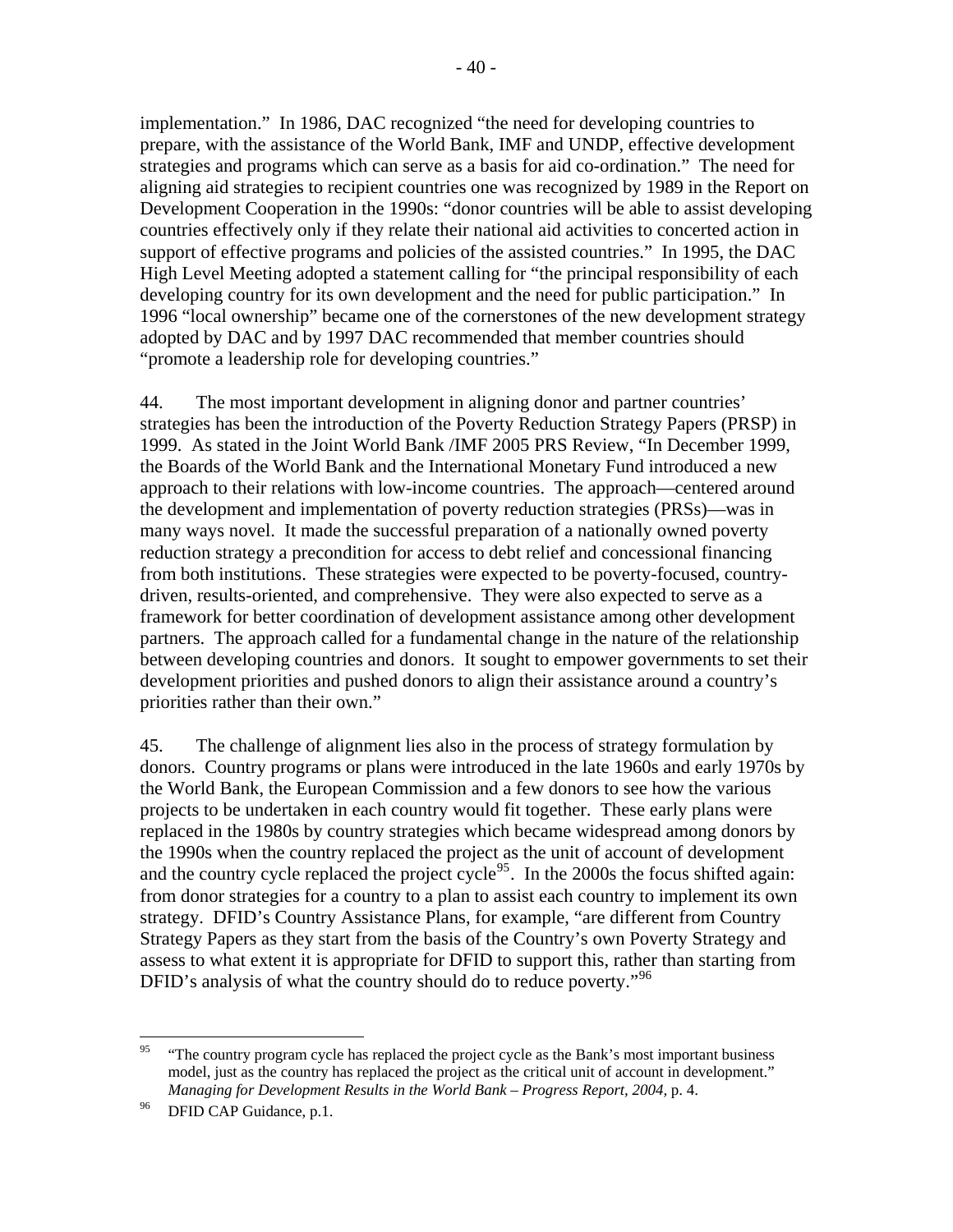#### *c) Aid Harmonization*

46. A sustained effort towards greater harmonization of donor practices has been another new feature of the Post-Cold War Architecture. The process, started in Rome in 2003, culminated in the Paris Declaration of 2005 that, for the first time, set a series of specific, time bound and measurable, indicators of progress towards greater harmonization, alignment and coordination. (see subsection IV.B of the main text for a discussion of the Paris Declaration Agenda).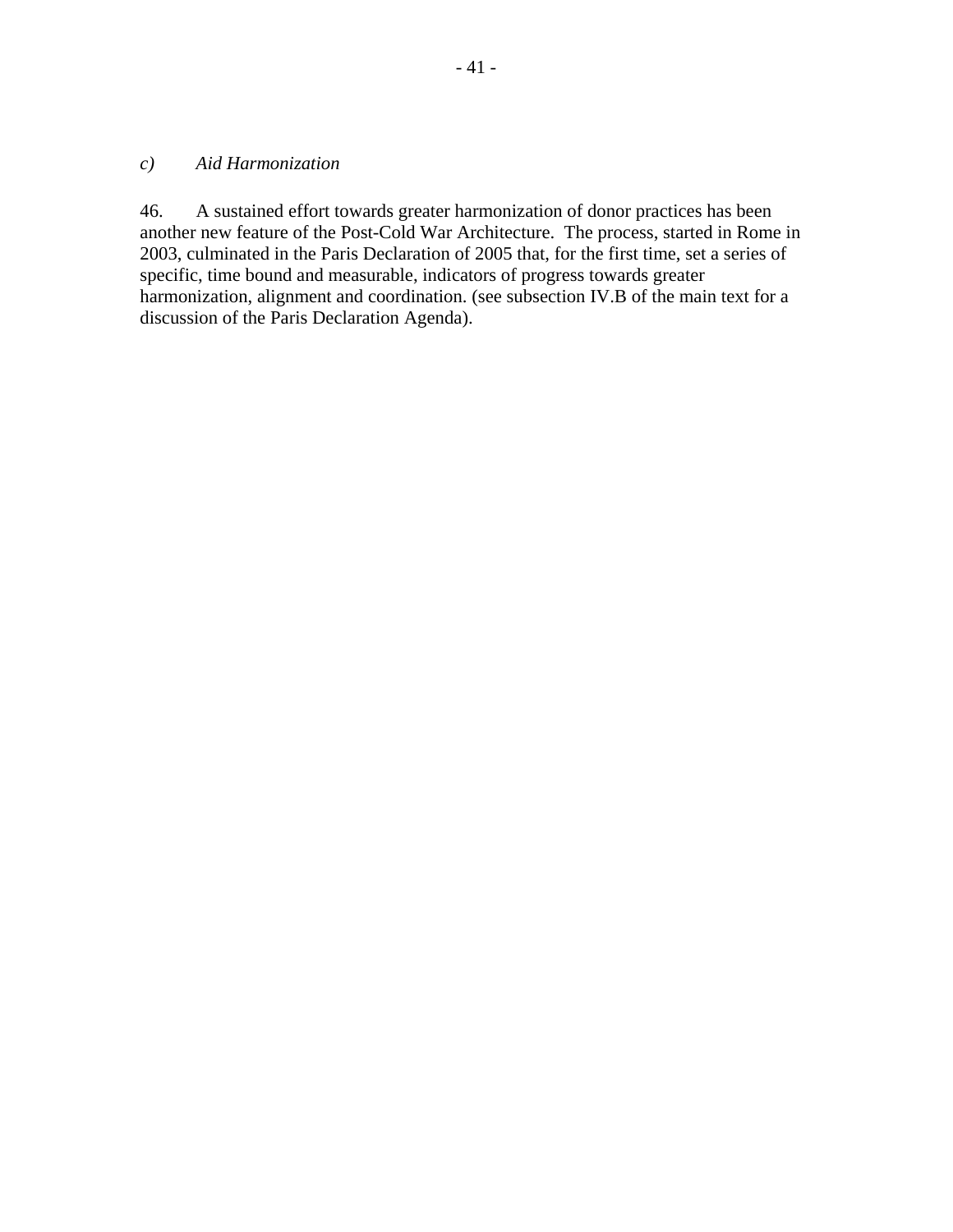#### **ANNEX II - LIST OF BILATERAL DONORS**

#### **A. DAC Members**

- 1) Australia
- 2) Austria
- 3) Belgium
- 4) Canada
- 5) Denmark
- 6) Finland
- 7) France
- 8) Germany
- 9) Greece
- 10) Ireland
- 11) Italy

12) Japan

- 13) Luxembourg
- 14) Netherlands
- 15) New Zealand
- 16) Norway
- 17) Portugal
- 18) Spain
- 19) Sweden
- 20) Switzerland
- 21) United Kingdom
- 22) United States

#### **B. OECD Members that are not part of DAC**

- 1) Czech Republic
- 2) Hungary
- 3) Iceland
- 4) Korea
- 5) Poland
- 6) Slovak Republic
- 7) Turkey
- 8) Mexico

#### **C. EU Members that are not part of OECD**

- 1) Bulgaria
- 2) Cyprus
- 3) Estonia
- 4) Latvia

#### **D. Other non-DAC donors**

- 1) Brazil
- 2) China
- 3) Chinese Taipei
- 4) India
- 5) Indonesia
- 6) Iran
- 7) Israel
- 8) Kuwait
- 9) Lybia
- 5) Lithuania
- 6) Malta
- 7) Romania
- 8) Slovenia
- 10) Malaysia
- 11) Pakistan
- 12) Russian Federation
- 13) Saudi Arabia
- 14) Singapore
- 15) South Africa
- 16) Thailand
- 17) United Arab Emirates
- 18) Venezuela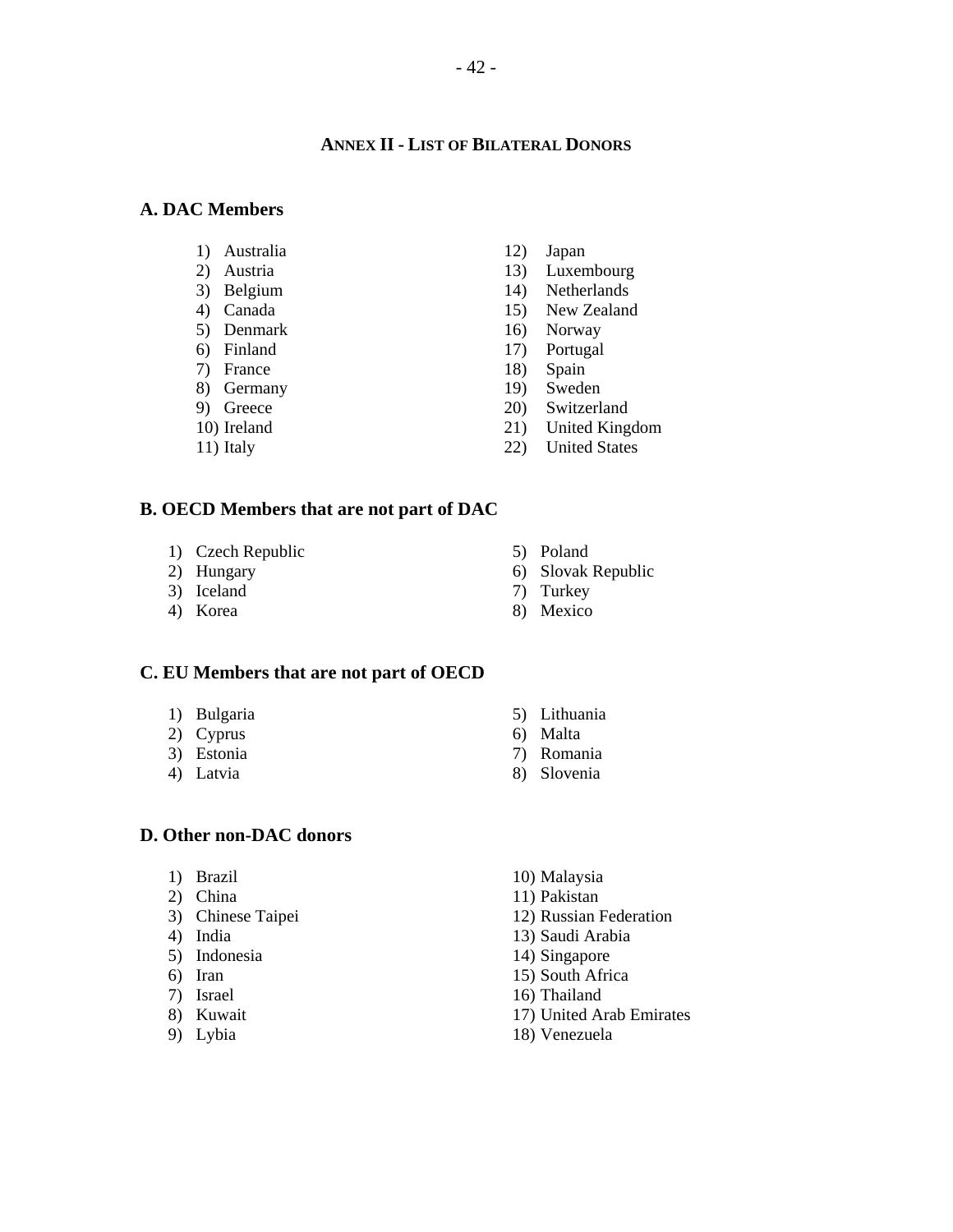| No. Acronym             | Name                                                                                    | <b>Type</b>                                     | Year<br>established | <b>DAC</b><br><b>Sector</b> |
|-------------------------|-----------------------------------------------------------------------------------------|-------------------------------------------------|---------------------|-----------------------------|
| 1 <sub>ICCD</sub>       | <b>Convention to Combat Desertification</b>                                             | <b>UN Program</b>                               | 1997                | 410                         |
|                         | 2 DLCO-EA Desert Locust Control Organisation for Eastern Africa                         | International<br>Organisation                   | 1962                | 410                         |
| 3 ECA                   | Economic Commission for Africa                                                          | <b>UN Commission</b>                            | 1958                | multi                       |
| 4 ECLAC                 | Economic Commission for Latin America and the Caribbean                                 | <b>UN Commission</b>                            | 1948                | multi                       |
| 5 ESCAP                 | Economic and Social Commission for Asia and the Pacific                                 | <b>UN Commission</b>                            | 1947                | multi                       |
| 6 ESCWA                 | Economic and Social Commission for Western Asia                                         | <b>UN Commission</b>                            | 1974                | multi                       |
| 7 IAEA                  | International Atomic Energy Agency (voluntary contributions only)                       | <b>UN Specialised</b><br>Agency                 | 1957                | 230                         |
| 8 IFAD                  | International Fund for Agricultural Development                                         | <b>UN Fund</b>                                  | 1977                | 311                         |
|                         | 9 INSTRAW International Research and Training Institute for the Advancement of<br>Women | <b>UN Research</b><br>and Training<br>Institute | 1976                | 420                         |
| 10 UNAIDS               | Joint UN Programme on HIV/AIDS                                                          | <b>UN Program</b>                               | 1995                | 120                         |
| 11 UNCDF                | United Nations Capital Development Fund                                                 | <b>UN Fund</b>                                  | 1966                | 430                         |
| 12 UNCTAD               | United Nations Conference on Trade and Development                                      | <b>UN Program</b>                               | 1964                | 331                         |
| 13 UNDP                 | United Nations Development Programme                                                    | <b>UN Program</b>                               | 1965                | multi                       |
| 14 UNDRO                | Office of the United Nations Disaster Relief Co-ordinator                               | <b>UN Program</b>                               | 1971                | 700                         |
| 15 UNEP                 | United Nations Environment Programme                                                    | <b>UN Program</b>                               | 1972                | 410                         |
| 16 UNETPS<br>A          | United Nations Educational and Training Programme for Southern<br>Africa                | <b>UN Program</b>                               | 1967                | 110                         |
|                         | 17 UNFCCC United Nations Framework Convention on Climate Change                         | <b>UN Program</b>                               | 1991                | 410                         |
| 18 UNFPA                | United Nations Population Fund                                                          | <b>UN Fund</b>                                  | 1967                | 130                         |
| <b>19 UN</b><br>Habitat | United Nations Human Settlements Programme                                              | <b>UN Program</b>                               | 1978                | 160                         |
| 20 UNHCR                | Office of the United Nations High Commissioner for Refugees                             | <b>UN Program</b>                               | 1950                | 700                         |
| 21 UNICEF               | United Nations Children's Fund                                                          | UN Fund                                         | 1946                | 100                         |
| 22 UNIDO                | United Nations Industrial Development Organisation                                      | <b>UN Specialised</b><br>Agency                 | 1966                | 321                         |
| 23 UNIFEM               | United Nations Development Fund for Women                                               | UN Fund                                         | 1976                | 420                         |
| 24 UNITAR               | United Nations Institute for Training and Research                                      | <b>UN Research</b><br>and Training<br>Institute | 1965                | 110                         |
| 25 UNMAS                | <b>United Nations Mine Action Service</b>                                               | UN Program                                      | 1997                | 200                         |

## **ANNEX III – LIST OF MAIN INTERNATIONAL DEVELOPMENT ORGANIZATIONS**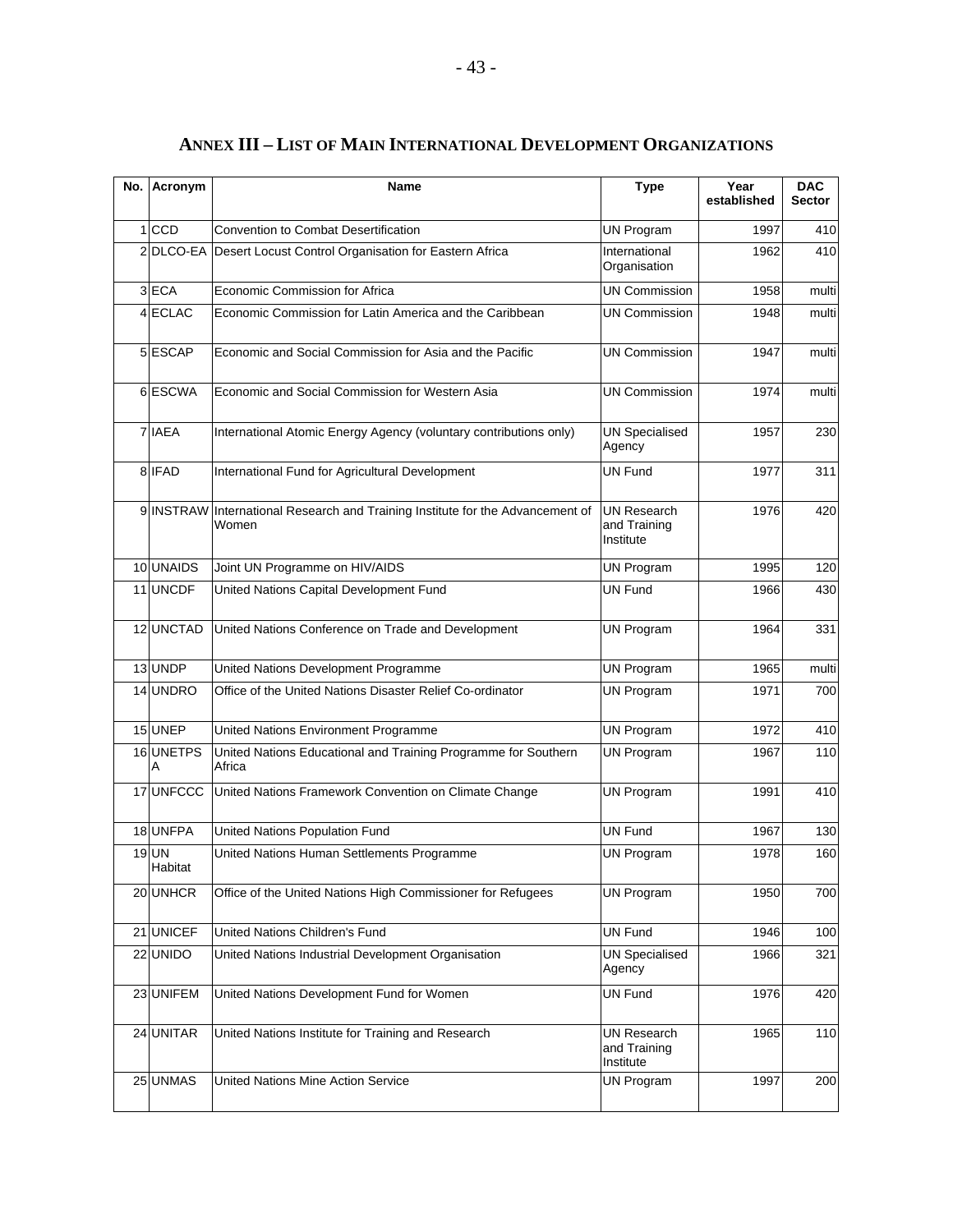| No. | Acronym       | <b>Name</b>                                                                                      | <b>Type</b>                                     | Year<br>established | <b>DAC</b><br><b>Sector</b> |
|-----|---------------|--------------------------------------------------------------------------------------------------|-------------------------------------------------|---------------------|-----------------------------|
|     | 26 UNOCHA     | United Nations Office for the Co-ordination of Humanitarian Affairs                              | <b>UN Office</b>                                | 1991                | 700                         |
|     | 27 UNODC      | United Nations Office on Drugs and Crime                                                         | <b>UN Office</b>                                | 1997                | 430                         |
|     | 28 UNRISD     | United Nations Research Institute for Social Development                                         | <b>UN Research</b><br>and Training<br>Institute | 1963                | 150                         |
|     | 29 UNRWA      | United Nations Relief and Works Agency                                                           | <b>UN Specialised</b><br>Agency                 | 1949                | 100                         |
|     | 30 UNSC       | United Nations System Staff College                                                              | <b>UN Research</b><br>and Training<br>Institute | 1996                | 150                         |
|     | 31 UNSCN      | United Nations System Standing Committee on Nutrition                                            | <b>UN Commission</b>                            | 1977                | 120                         |
|     | 32 UNSIA      | United Nations System-Wide Special Initiative on Africa                                          | <b>UN Program</b>                               | 1996                | multi                       |
|     | 33 UNU        | United Nations University (including Endowment Fund)                                             | <b>UN Research</b><br>and Training<br>Institute | 1973                | 700                         |
|     | <b>34 UNV</b> | <b>United Nations Volunteers</b>                                                                 | <b>UN Program</b>                               | 1970                | multi                       |
|     | 35 UNVFD      | United Nations Voluntary Fund on Disability                                                      | <b>UN Fund</b>                                  | 1981                | 430                         |
|     | 36 UNVFTC     | United Nations Voluntary Fund for Technical Co-operation in the Field UN Fund<br>of Human Rights |                                                 | 1987                | 700                         |
|     | 37 UNVFVT     | United Nations Voluntary Fund for Victims of Torture                                             | <b>UN Fund</b>                                  | 1981                | 700                         |
|     | 38 WFC        | World Food Council                                                                               | <b>UN Program</b>                               | 1974                | 311                         |
|     | 39 WFP        | World Food Programme                                                                             | <b>UN Program</b>                               | 1962                | 700                         |
|     | 40 WPC        | <b>World Population Conference</b>                                                               | <b>UN Program</b>                               | 1986                | 130                         |
|     | 41 FAO        | Food and Agriculture Organisation                                                                | <b>UN Specialised</b><br>Agency                 | 1945                | 311                         |
|     | $42$ ILO      | International Labour Organisation                                                                | <b>UN Specialised</b><br>Agency                 | 1945                | multi                       |
|     | 43 ITU        | International Telecommunications Union                                                           | <b>UN Specialised</b><br>Agency                 | 1865                | 220                         |
|     | 44 UNESCO     | United Nations Educational, Scientific and Cultural Organisation                                 | <b>UN Specialised</b><br>Agency                 | 1945                | multi                       |
|     | 45 UNO        | United Nations Organisation                                                                      | UN Main                                         | 1945                | multi                       |
|     | 46 UNPKO      | United Nations Peacekeeping Operations                                                           | <b>UN Office</b>                                | 1945                | 700                         |
|     | 47 UPU        | <b>Universal Postal Union</b>                                                                    | <b>UN Specialised</b><br>Agency                 | 1874                | 220                         |
|     | 48 WHO        | World Health Organisation                                                                        | <b>UN Specialised</b><br>Agency                 | 1948                | 120                         |
|     | 49 WIPO       | World Intellectual Property Organisation                                                         | <b>UN Specialised</b><br>Agency                 | 1974                | multi                       |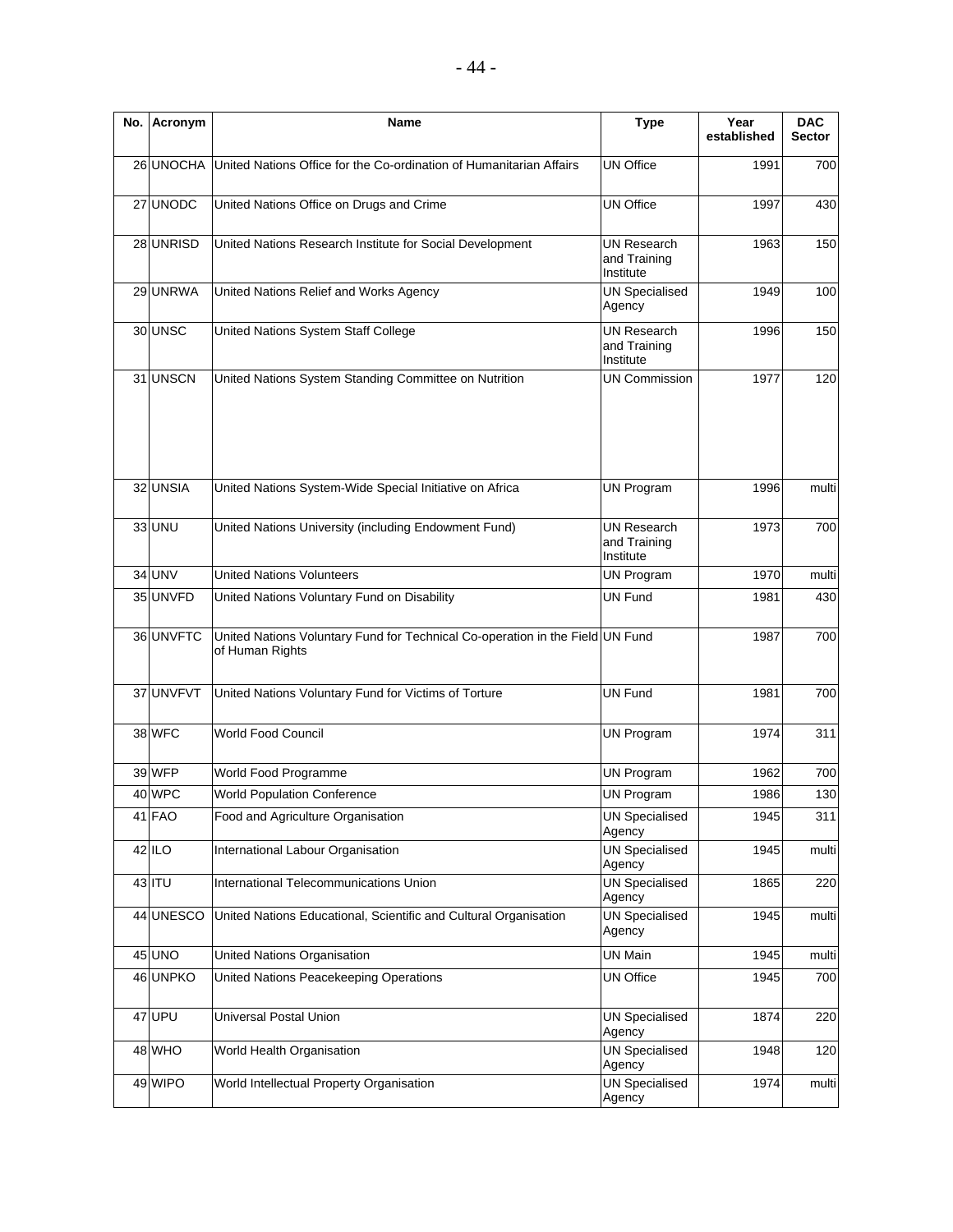| No. | Acronym                                  | <b>Name</b>                                                                                                                                                                            | <b>Type</b>                     | Year<br>established | <b>DAC</b><br><b>Sector</b> |
|-----|------------------------------------------|----------------------------------------------------------------------------------------------------------------------------------------------------------------------------------------|---------------------------------|---------------------|-----------------------------|
|     | 50 WMO                                   | World Meteorological Organisation                                                                                                                                                      | <b>UN Specialised</b><br>Agency | 1951                | multi                       |
|     | $51$ EC                                  | European Commission                                                                                                                                                                    | Multilateral<br>Oganisation     | 1957                | multi                       |
|     | $52$ IMF $-$<br><b>ENDA</b>              | International Monetary Fund - Subsidisation of IMF Emergency<br><b>Assistance for Natural Disasters</b>                                                                                | IFI Fund                        | 2005                | multi                       |
|     | 53 IMF-<br><b>PRGF</b><br>Trust          | International Monetary Fund - Poverty Reduction and Growth Facility   IFI Fund<br>Trust                                                                                                |                                 | 1988                | multi                       |
|     | 54 IMF-<br>PRGF-<br><b>HIPC</b><br>Trust | International Monetary Fund - Poverty Reduction and Growth Facility IFI Fund<br>- Heavily Indebted Poor Countries Initiative Trust (includes HIPC,<br>PRGF and PRGF-HIPC sub-accounts) |                                 | 1994                | multi                       |
|     | 55 IBRD                                  | International Bank for Reconstruction and Development                                                                                                                                  | Multilateral<br>Oganisation     | 1946                | multi                       |
|     | 56 IDA                                   | International Development Association                                                                                                                                                  | Multilateral<br>Oganisation     | 1960                | multi                       |
|     | 57 IDA -<br><b>HIPC</b>                  | International Development Association - Heavily Indebted Poor<br><b>Countries Debt Initiative Trust Fund</b>                                                                           | IFI Fund                        | 1996                | multi                       |
|     | 58 IFC                                   | International Finance Corporation                                                                                                                                                      | Multilateral<br>Oganisation     | 1956                | multi                       |
|     | 59 MIGA                                  | Multilateral Investment Guarantee Agency                                                                                                                                               | Multilateral<br>Oganisation     | 1988                | multi                       |
|     | 60 WTO -<br><b>ITC</b>                   | World Trade Organisation - International Trade Centre                                                                                                                                  | <b>UN Specialised</b><br>Agency | 1964                | 331                         |
|     | 61 WTO -<br><b>ACWL</b>                  | World Trade Organisation - Advisory Centre on WTO Law                                                                                                                                  | <b>IFI Fund</b>                 | 2001                | 331                         |
| 62  |                                          | World Trade Organisation - Doha Development Agenda Global Trust   IFI Fund<br>Fund                                                                                                     |                                 | 2001                | 331                         |
| 63  |                                          | <b>African Solidarity Fund</b>                                                                                                                                                         | Regional Fund                   | 1976                | multi                       |
|     | 64 AfDB                                  | Ordinary Capital and African Development Fund                                                                                                                                          | <b>Regional Fund</b>            | 1972                | multi                       |
|     | 65 AsDB                                  | Ordinary Capital and Asian Development Fund                                                                                                                                            | Regional Fund                   | 1973                | multi                       |
|     | 66 CABEI                                 | Central American Bank for Economic Integration                                                                                                                                         | Regional Bank                   | 1960                | multi                       |
|     | 67 CAF                                   | Andean Development Corporation                                                                                                                                                         | Regional Bank                   | 1968                | multi                       |
|     | 68 CDB                                   | Caribbean Development Bank (Ordinary Capital and Special<br>Development Fund)                                                                                                          | Regional Bank                   | 1970                | multi                       |
|     | 69 ECCB                                  | Eastern Caribbean Central Bank                                                                                                                                                         | Regional Bank                   | 1983                | multi                       |
|     | 70 IDB                                   | Ordinary Capital, Fund for Special Operations, Inter-American<br>Investment Corporation and Multilateral Investment Fund                                                               | Regional Bank                   | 1959                | multi                       |
|     | 71 NDF                                   | Nordic Development Fund                                                                                                                                                                | Regional Bank                   | 1989                | multi                       |
|     | 72 ACBF                                  | African Capacity Building Foundation                                                                                                                                                   | Multilateral<br>Program         | 1991                | 150                         |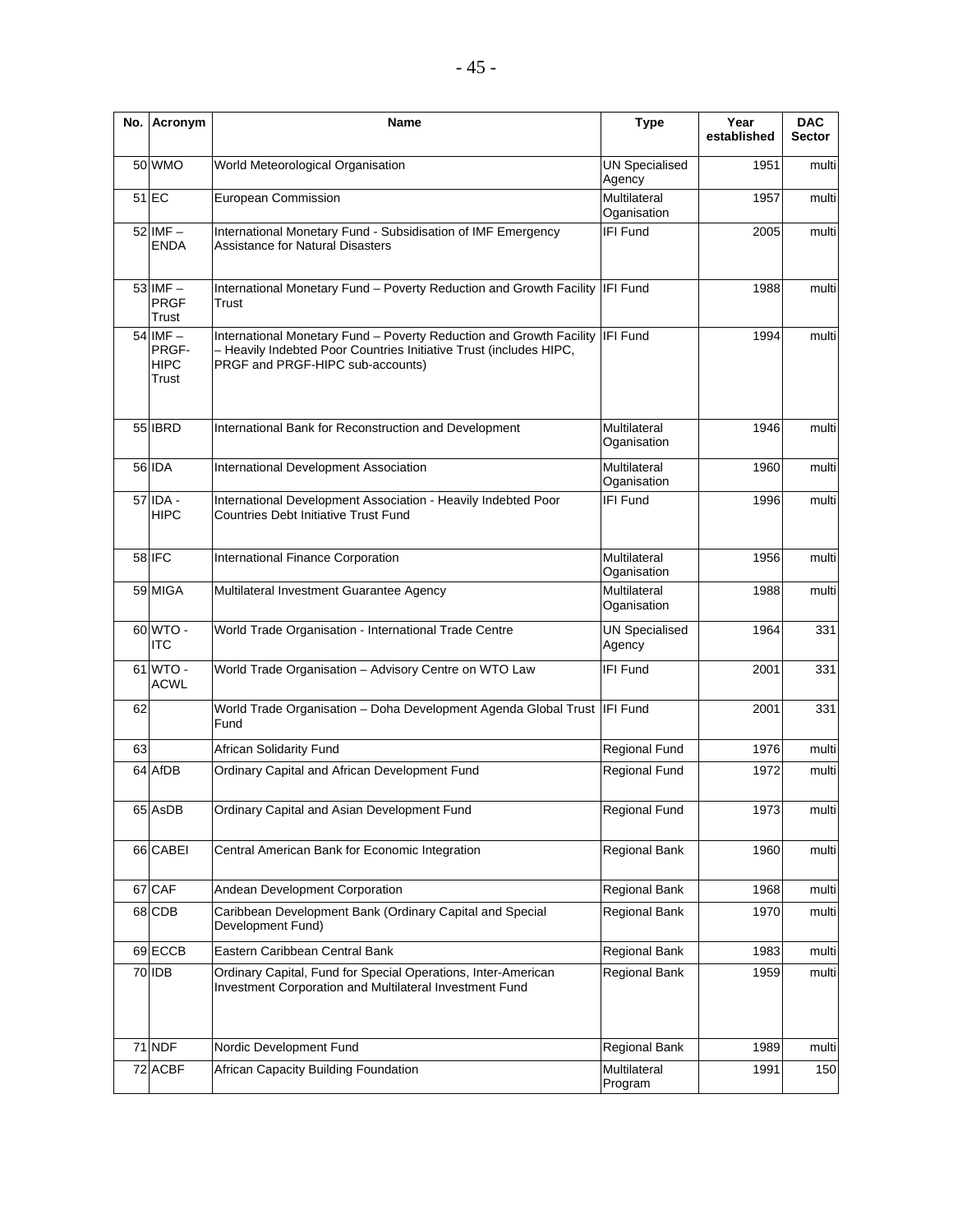| No.   | Acronym                     | Name                                                                                                            | <b>Type</b>             | Year<br>established | <b>DAC</b><br><b>Sector</b> |
|-------|-----------------------------|-----------------------------------------------------------------------------------------------------------------|-------------------------|---------------------|-----------------------------|
|       | $73$ APEC $-$<br><b>ASF</b> | Asia-Pacific Economic Cooperation Support Fund (except<br>contributions tied to counter-terrorism activities)   | Regional<br>Program     | 2005                | multi                       |
|       | 74 APFIC                    | Asia-Pacific Fishery Commission                                                                                 | <b>UN Program</b>       | 1948                | 313                         |
|       | <b>75 APO</b>               | Asian Productivity Organisation                                                                                 | Regional<br>Program     | 1961                | multi                       |
|       | 76 ASEAN                    | Association of Southeast Asian Nations: Economic Co-operation                                                   | Regional<br>Program     | 1967                | multi                       |
|       | 77 ASEAN<br>(CF)            | <b>ASEAN Cultural Fund</b>                                                                                      | Regional<br>Program     | 1967                | multi                       |
|       | <b>78 AU</b>                | African Union (excluding peacekeeping facilities)                                                               | Regional<br>Program     | 1964                | multi                       |
|       | 79 AVRDC                    | World Vegetable Centre                                                                                          | Multilateral<br>Program | 1971                | 311                         |
|       | 80 BSTDB                    | Black Sea Trade and Development Bank (27 per cent of contributions<br>Regional<br>reportable as ODA)<br>Program |                         | 1998                | multi                       |
|       | 81 CAMES                    | African and Malagasy Council for Higher Education                                                               | Regional<br>Program     | 1968                | 110                         |
|       | 82 CAPAM                    | Commonwealth Association for Public Administration and<br>Management                                            | Regional<br>Program     | 1994                | 150                         |
|       | 83 CARICO<br>М              | Caribbean Community Secretariat                                                                                 | Regional<br>Program     | 1973                | multi                       |
|       | 84 CEC                      | Caribbean Epidemiology Centre                                                                                   | Regional<br>Program     | 1975                | 120                         |
|       | 85 CF                       | Commonwealth Foundation                                                                                         | Regional<br>Program     | 1966                | 150                         |
|       | 86 CFC                      | <b>Common Fund for Commodities</b>                                                                              | <b>UN Fund</b>          | 1989                | 311                         |
|       | 87 CFTC                     | Commonwealth Fund for Technical Co-operation                                                                    | Regional<br>Program     | 1971                | multi                       |
|       | 88 CGIAR<br>(IARC)          | Consultative Group on International Agricultural Research                                                       | Multilateral<br>Program | 1971                | 311                         |
| 89 CI |                             | Commonwealth Institute                                                                                          | Regional<br>Program     | 1886                | multi                       |
|       | 90 CIAT                     | International Centre for Tropical Agriculture                                                                   | part of CGIAR           | 1969                | 310                         |
|       | 91 CIFOR                    | Centre for International Forestry Research                                                                      | part of CGIAR           | 1992                | 310                         |
|       | 92 CIHEAM                   | International Centre for Advanced Mediterranean Agronomic Studies                                               | Regional<br>Program     | 1962                | 311                         |
|       | 93 CIMMYT                   | International Maize and Wheat Improvement Centre                                                                | part of CGIAR           | 1943                | 311                         |
|       | 94 CIP                      | <b>International Potato Centre</b>                                                                              | part of CGIAR           | 1975                | 311                         |
|       | 95 CITES                    | Convention on International Trade in Endangered Species of Wild<br>Fauna and Flora                              | <b>UN Program</b>       | 1975                | 700                         |
|       | 96 CLAS                     | Commonwealth Legal Advisory Service                                                                             | Regional<br>Program     | 1962                | 150                         |
|       | 97 CMDF                     | Commonwealth Media Development Fund                                                                             | Regional<br>Program     | 1981                | 150                         |
|       | 98 COL                      | Commonwealth of Learning                                                                                        | Regional                | 1987                | 110                         |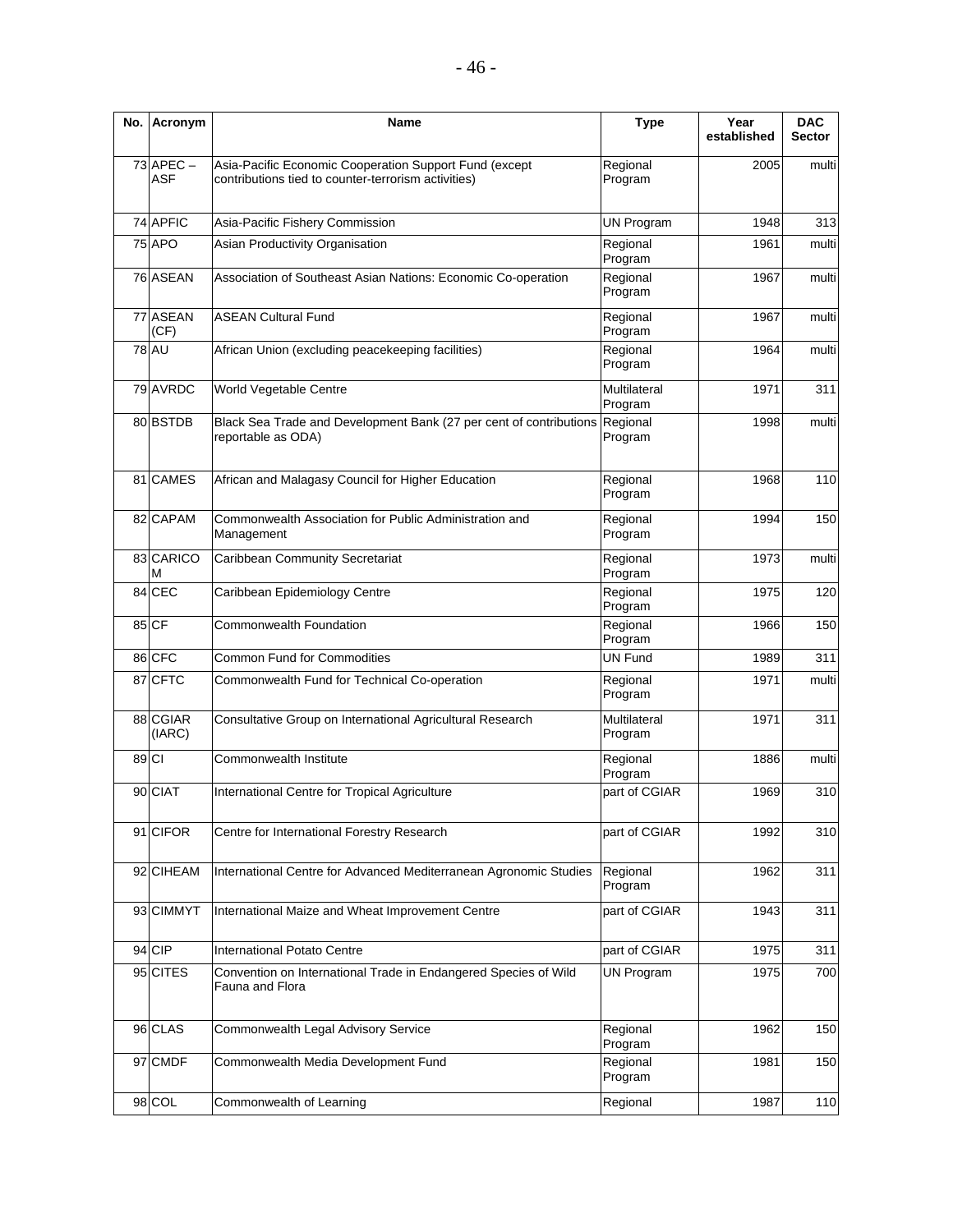| No.      | Acronym                    | <b>Name</b>                                                                                        | <b>Type</b>                 | Year<br>established | <b>DAC</b><br><b>Sector</b> |
|----------|----------------------------|----------------------------------------------------------------------------------------------------|-----------------------------|---------------------|-----------------------------|
|          |                            |                                                                                                    | Program                     |                     |                             |
|          | 99 CPLP                    | Community of Portuguese-Speaking Countries                                                         | Regional<br>Program         | 1996                | multi                       |
|          | 100 CPTA                   | Colombo Plan Technical Assistance                                                                  | Regional<br>Program         | 1950                | multi                       |
|          | 101 CPTM                   | Commonwealth Partnership for Technology Management                                                 | Regional<br>Program         | 1995                | 300                         |
| 102 CS   |                            | Club du Sahel                                                                                      | Regional<br>Program         | 1976                | 150                         |
|          | 103 CSC                    | Commonwealth Scientific Council                                                                    | Regional<br>Program         | 1920                | 150                         |
|          | 104 CSSO                   | <b>Commonwealth Small States Office</b>                                                            | Regional<br>Program         | 1981                | 150                         |
|          | 105 CTIAF                  | Commonwealth Trade and Investment Access Facility                                                  | Regional<br>Program         | 1997                | 331                         |
|          | 106 CYP                    | Commonwealth Youth Programme                                                                       | Regional<br>Program         | 1973                | 430                         |
|          | $107$ EBRD -<br><b>ETC</b> | European Bank for Reconstruction and Development - Early<br><b>Transition Countries Initiative</b> | Regional Fund               | 2003                | 240                         |
|          |                            | 108 ECOWAS Economic Community of West African States                                               | Regional<br>Program         | 1975                | multi                       |
|          | 109 ENDA                   | Environmental Development Action in the Third World                                                | Regional<br>Program         | 1972                | 700                         |
|          | 110 EPPO                   | European and Mediterranean Plant Protection Organisation                                           | Regional<br>Program         | 1951                | 700                         |
|          | 111 EROPA                  | Eastern-Regional Organisation of Public Administration                                             | Regional<br>Program         | 1960                | 150                         |
|          | 112 FFA                    | South Pacific Forum Fisheries Agency                                                               | Regional<br>Program         | 1979                | 313                         |
|          | 113 FFTC                   | Food and Fertiliser Technology Centre                                                              | Regional<br>Program         | 1969                | 310                         |
| 114 FIT  |                            | Foundation for International Training                                                              | International<br><b>NGO</b> | 1976                | 150                         |
| 115      |                            | <b>Global Crop DiversityTrust</b>                                                                  | Multilateral<br>Program     | 2004                | 310                         |
|          | 116 GEF                    | Global Environment Facility (77 per cent of contributions reportable<br>as ODA)                    | Multilateral<br>Program     | 1991                | 700                         |
|          | 117 GFATM                  | Global Fund to Fight AIDS, Tuberculosis and Malaria                                                | Multilateral<br>Program     | 2001                | 120                         |
|          | 118 GICHD                  | Geneva International Centre for Humanitarian Demining                                              | Multilateral<br>Program     | 2005                | 720                         |
|          | 119 IAF                    | Intergovernmental Agency of the Francophonie                                                       | Regional<br>Program         | 1970                | multi                       |
| 120 IAI  |                            | International African Institute                                                                    | International<br>NGO        | 1926                | multi                       |
| 121 IAII |                            | Inter-American Indian Institute                                                                    | Regional<br>Program         | 1940                | multi                       |
|          | 122 IBE                    | International Bureau of Education -- International Educational<br>Reporting System (IERS)          | <b>UN Program</b>           | 1925                | 110                         |
|          | 123 ICAC                   | International Cotton Advisory Committee                                                            | International               | 1939                | 311                         |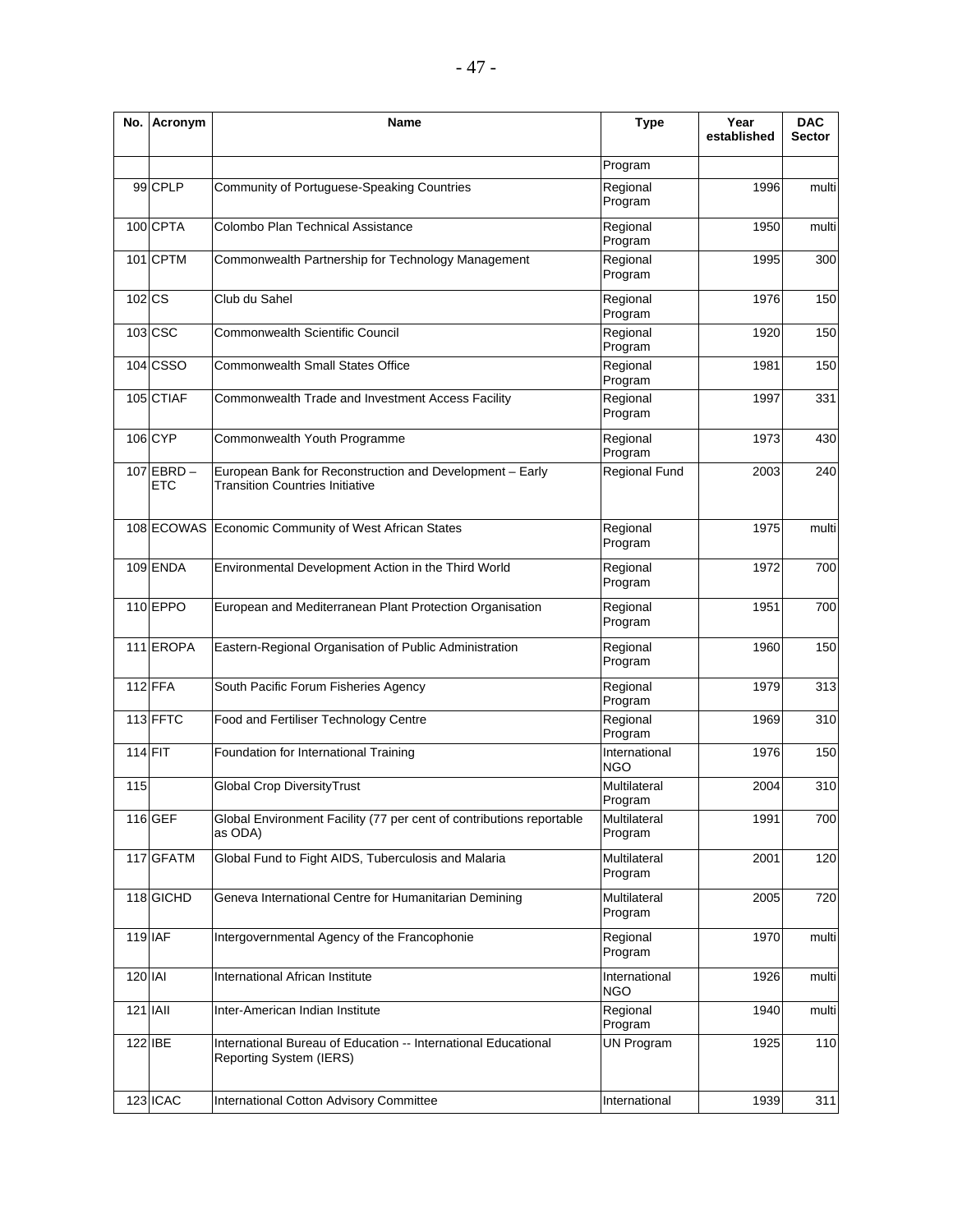| No.                          | Acronym         | Name                                                                                                   | <b>Type</b>                 | Year<br>established | <b>DAC</b><br><b>Sector</b> |
|------------------------------|-----------------|--------------------------------------------------------------------------------------------------------|-----------------------------|---------------------|-----------------------------|
|                              |                 |                                                                                                        | Commodity<br>Body           |                     |                             |
|                              | 124 ICARDA      | International Centre for Agricultural Research in Dry Areas                                            | part of CGIAR               | 1977                | 311                         |
|                              | 125 ICCIDD      | International Council for the Control of Iodine Deficiency Disorders                                   | Multilateral<br>Program     | 1985                | 120                         |
|                              | 126 ICDDR, B    | Centre for Health and Population Research                                                              | International<br><b>NGO</b> | 1978                | 120                         |
|                              | 127 ICIPE       | International Centre of Insect Physiology and Ecology                                                  | International<br>NGO        | 1970                | 410                         |
|                              | 128 ICRA        | International Centre for Development Oriented Research in<br>Agriculture                               | Multilateral<br>Program     | 1981                | 311                         |
|                              | 129 ICRAF       | World Agroforestry Centre                                                                              | part of CGIAR               | 1978                | 311                         |
|                              | 130 ICRISAT     | International Crops Research Institute for the Semi-Arid Tropics                                       | part of CGIAR               | 1972                | 311                         |
|                              | 131 <b>IDEA</b> | International Institute for Democracy and Electoral Assistance                                         | Multilateral<br>Program     | 1995                | 150                         |
|                              | 132 IDLO        | International Development Law Organisation                                                             | Multilateral<br>Program     | 1983                | 150                         |
| $133$ $\overline{\text{HC}}$ |                 | International Institute for Cotton                                                                     | Multilateral<br>Program     | 1965                | 311                         |
|                              | <b>134 IICA</b> | Inter-American Institute for Co-operation on Agriculture                                               | Regional<br>Program         | 1942                | 311                         |
|                              | 135 IITA        | International Institute of Tropical Agriculture                                                        | part of CGIAR               | 1967                | 311                         |
|                              | 136 ILRI        | International Livestock Research Institute                                                             | part of CGIAR               | 1994                | 311                         |
|                              | $137$ INBAR     | International Network for Bamboo and Rattan                                                            | Multilateral<br>Program     | 1997                | 311                         |
| 138                          |                 | <b>INTERPOL Fund for Aid and Technical Assistance to Developing</b><br>Countries                       | Multilateral<br>Program     | 1994                | 150                         |
|                              | 139 IOC         | Intergovernmental Oceanographic Commission                                                             | <b>UN Program</b>           | 1960                | 410                         |
|                              | 140 IOM         | International Organisation for Migration                                                               | Multilateral<br>Program     | 1951                | 150                         |
|                              | 141 IPCC        | Intergovernmental Panel on Climate Change                                                              | Multilateral<br>Program     | 2000                | 150                         |
|                              | 142 IPGRI       | International Plant Genetic Resources Institute                                                        | part of CGIAR               | 1974                | 311                         |
|                              | <b>143 IRRI</b> | International Rice Research Institute                                                                  | part of CGIAR               | 1960                | 311                         |
|                              | <b>144 ISTA</b> | International Seed Testing Association                                                                 | International<br>NGO        | 1924                | 311                         |
|                              | <b>145 IUCN</b> | International Union for the Conservation of Nature and Natural<br>Resources (World Conservation Union) | Multilateral<br>Program     | 1948                | 410                         |
|                              | <b>146 ITTO</b> | International Tropical Timber Organisation                                                             | UN Program                  | 1986                | 312                         |
| 147 IVI                      |                 | International Vaccine Institute                                                                        | <b>UN Program</b>           | 1969                | 120                         |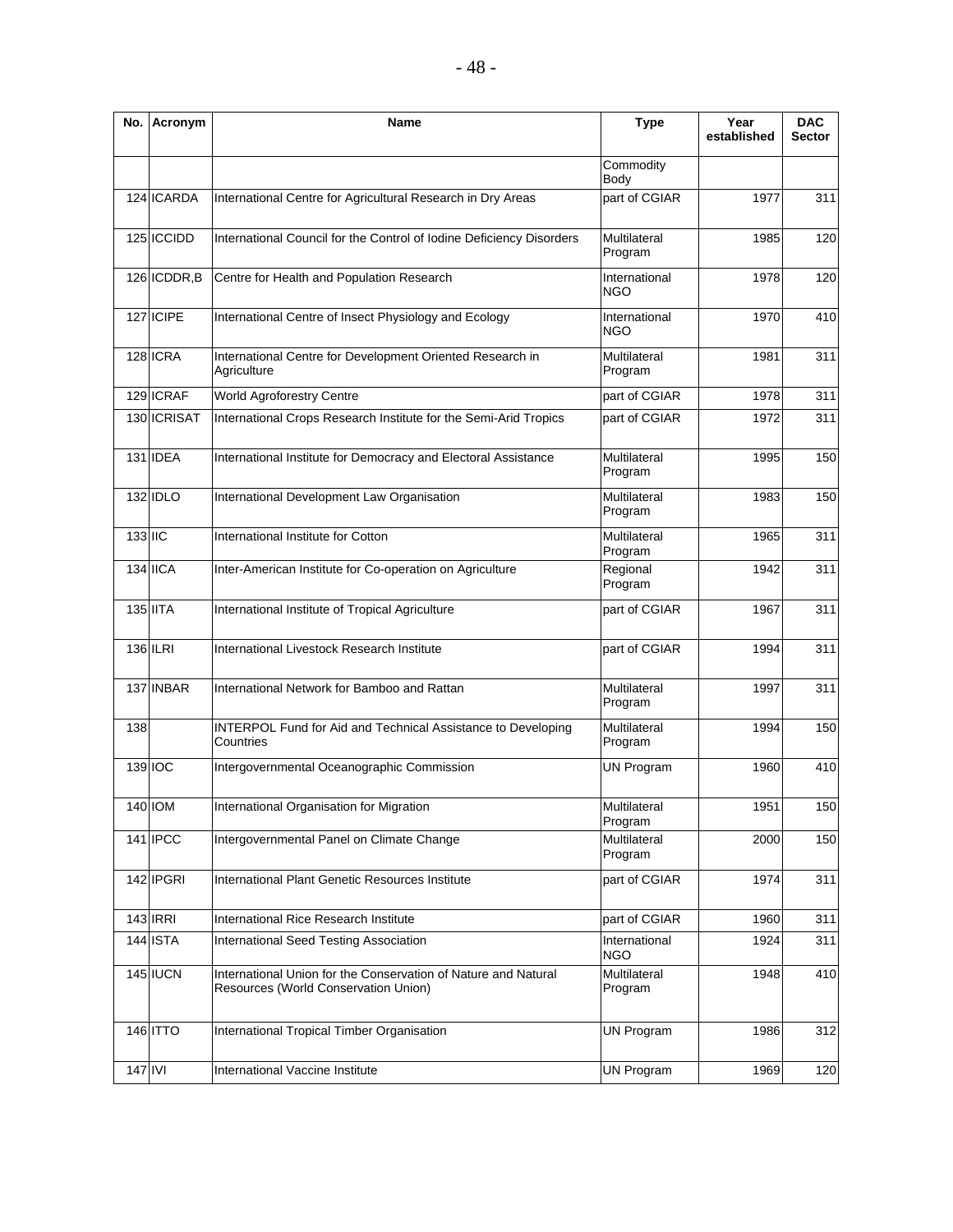| No. | Acronym                      | Name                                                                                                                                    | <b>Type</b>             | Year<br>established | <b>DAC</b><br><b>Sector</b> |
|-----|------------------------------|-----------------------------------------------------------------------------------------------------------------------------------------|-------------------------|---------------------|-----------------------------|
|     | 148 IWMI                     | International Water Management Institute                                                                                                | part of CGIAR           | 1992                | 100                         |
|     | 149 JSCA                     | Justice Studies Centre of the Americas                                                                                                  | Regional<br>Program     | 2001                | 150                         |
|     | <b>150 MRC</b>               | <b>Mekong River Commission</b>                                                                                                          | Regional<br>Program     | 1995                | 100                         |
|     | 151 MFMP                     | Multilateral Fund for the Implementation of the Montreal Protocol                                                                       | Multilateral<br>Program | 1990                | 700                         |
|     | 152 OAS                      | Organisation of American States                                                                                                         | Regional<br>Program     | 1948                | multi                       |
|     | 153 OECD                     | Organisation for Economic Co-operation and Development<br>Contributions to special funds for Technical Co-operation Activities<br>Only) | Multilateral<br>Program | 1961                | multi                       |
|     | 154 OECD -<br>Dev.<br>Centre | <b>OECD Development Centre</b>                                                                                                          | Multilateral<br>Program | 1961                | multi                       |
|     | 155 OECS                     | Organisation of Eastern Caribbean States                                                                                                | Regional<br>Program     | 1981                | multi                       |
|     | 156 PAHO                     | Pan American Health Organisation                                                                                                        | <b>UN Program</b>       | 1906                | 120                         |
|     | 157 PAIGH                    | Pan American Institute of Geography and History                                                                                         | Regional<br>Program     | 1928                | 150                         |
|     | 158 PARCA                    | Pan American Railway Congress Association                                                                                               | Regional<br>Program     | 1925                | 210                         |
|     | 159 PIDG                     | Private Infrastructure Development Group                                                                                                | Multilateral<br>Program | 2002                | 200                         |
|     | 160 PIFS                     | Pacific Islands Forum Secretariat                                                                                                       | Regional<br>Program     | 1971                | multi                       |
|     | 161 SADC                     | Southern African Development Community                                                                                                  | Regional<br>Program     | 1981                | multi                       |
|     | 162 SATCC                    | Southern African Transport and Communications Commission                                                                                | Regional<br>Program     | 1981                | 200                         |
|     | 163 SCAAP                    | (Colombo Plan) Special Commonwealth African Assistance<br>Programme                                                                     | Regional<br>Program     | 1950                | multi                       |
|     | 164 SEAFDC                   | Southeast Asian Fisheries Development Centre                                                                                            | Regional<br>Program     | 1967                | 313                         |
|     | 165 SEAMEO                   | Southeast Asian Ministers of Education                                                                                                  | Regional<br>Program     | 1965                | 110                         |
|     | 166 SOPAC                    | South Pacific Applied Geoscience Commission                                                                                             | Regional<br>Program     | 1972                | 410                         |
|     | 167 SPBEA                    | South Pacific Board for Educational Assessment                                                                                          | Regional<br>Program     | 1980                | 110                         |
|     | 168 SPC                      | Secretariat of the Pacific Community                                                                                                    | Regional<br>Program     | 1980                | multi                       |
|     | 169 SPREP                    | Pacific Regional Environment Programme                                                                                                  | Regional<br>Program     | 1980                | 410                         |
|     | 170 UNPO                     | Unrepresented Nations and Peoples' Organisation                                                                                         | Multilateral<br>Program | 1991                | multi                       |
|     | 171 USP                      | University of the South Pacific                                                                                                         | Regional<br>Program     | 1968                | 110                         |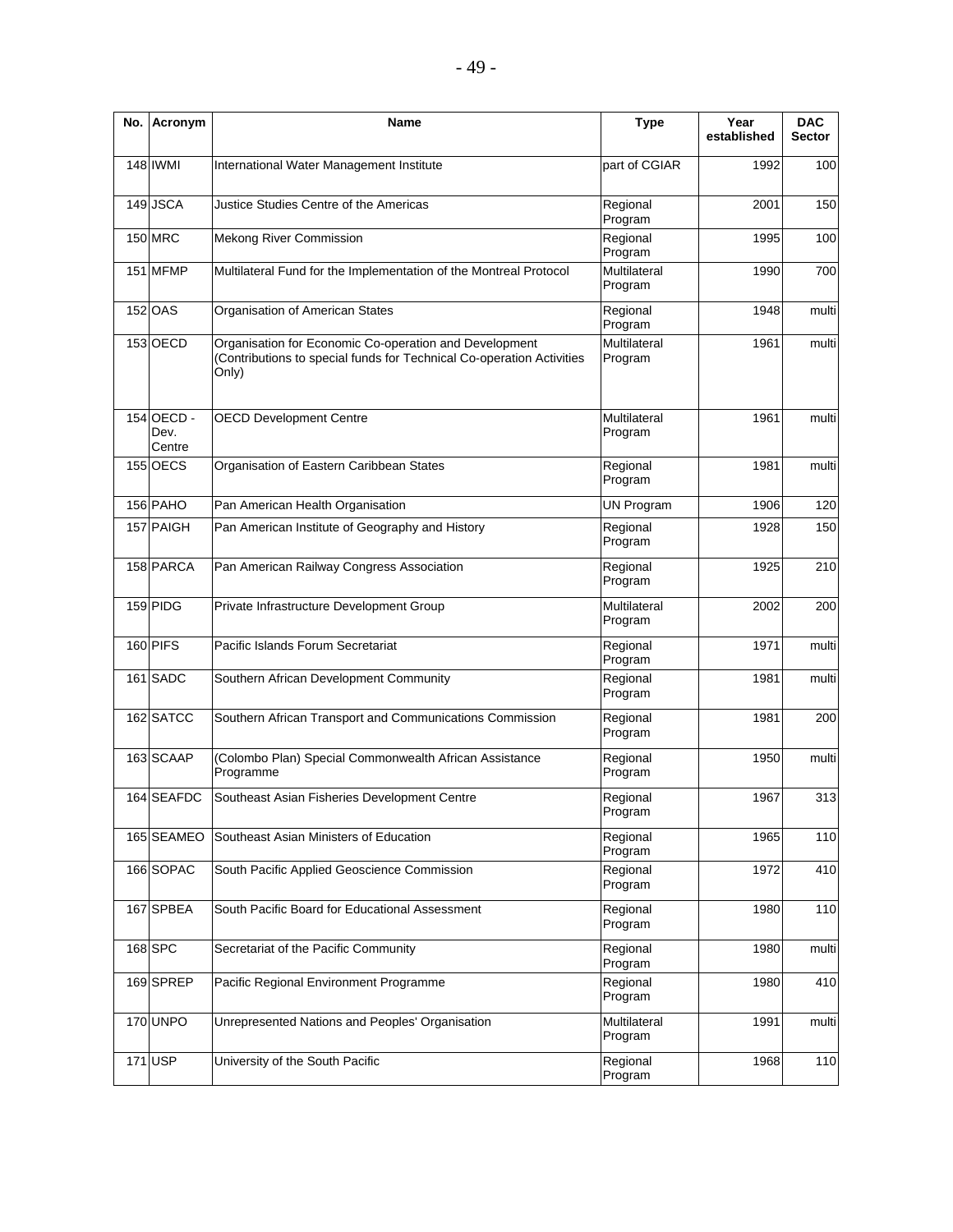| No.     | Acronym                             | Name                                                                                         | <b>Type</b>                 | Year<br>established | <b>DAC</b><br><b>Sector</b> |  |
|---------|-------------------------------------|----------------------------------------------------------------------------------------------|-----------------------------|---------------------|-----------------------------|--|
|         | 172 WAEMU                           | West African Economic and Monetary Union                                                     | Regional<br>Program         | 1994                | 240                         |  |
|         | 173 WARDA                           | Africa Rice Centre                                                                           | part of CGIAR               | 1970                | 313                         |  |
|         | $174$ WCO -<br>Fellowshi<br>p Prog. | World Customs Organisation Fellowship Programme                                              | Multilateral<br>Program     | 1985                | 331                         |  |
|         | <b>175 WMU</b>                      | <b>World Maritime University</b>                                                             | Multilateral<br>Program     | 1983                | 110                         |  |
|         | 176 WorldFish<br>Centre             | <b>WorldFish Centre</b>                                                                      | part of CGIAR               | 1977                | 313                         |  |
|         | 177 AGID                            | Association of Geoscientists for International Development                                   | International<br><b>NGO</b> | 1974                | 410                         |  |
|         | 178 AITIC                           | Multilateral<br>Agency for International Trade Information and Co-operation<br>Program       |                             | 1995                | 331                         |  |
|         | 179 AWEPA                           | European Parliamentarians for Africa                                                         | International<br>NGO        | 1975                | 150                         |  |
|         | 180 CLASCO                          | Latin American Council for Social Sciences (Consejo<br>Latinoamericano de Ciencias Sociales) | International<br><b>NGO</b> | 1967                | 100                         |  |
|         | Α                                   | 181 CODESRI Council for the Development of Economic and Social Science<br>Research in Africa | International<br><b>NGO</b> | 1973                | 100                         |  |
| 182     |                                     | Development Gateway Foundation                                                               | Multilateral<br>Program     | 2001                | 220                         |  |
|         | 183 CUTS                            | Consumer Unity & Trust Society International                                                 | International<br><b>NGO</b> | 1983                | 150                         |  |
|         | 184 ELCI                            | Environmental Liaison Centre International                                                   | International<br><b>NGO</b> | 1974                | 410                         |  |
|         | 185 Eurostep                        | Eurostep                                                                                     | International<br><b>NGO</b> | 1990                | 150                         |  |
|         | 186 FARA                            | Forum for Agricultural Research in Africa                                                    | International<br><b>NGO</b> | 1997                | 311                         |  |
|         | 187 FAWE                            | Forum for African Women Educationalists                                                      | International<br><b>NGO</b> | 1992                | 420                         |  |
|         | 188 GCE                             | Global Campaign for Education                                                                | International<br><b>NGO</b> | 1999                | 110                         |  |
| 189 HAI |                                     | <b>Health Action International</b>                                                           | International<br><b>NGO</b> | 1981                | 120                         |  |
|         | S                                   | 190 HURIDOC Human Rights Information and Documentation Systems                               | International<br>NGO        | 1982                | 150                         |  |
|         | <b>191 ICRA</b>                     | International Catholic Rural Association                                                     | International<br>NGO        | 1970                | 313                         |  |
|         | <b>192 ICRC</b>                     | International Committee of the Red Cross                                                     | International<br><b>NGO</b> | 1863                | 700                         |  |
|         | 193 ICTSD                           | International Centre for Trade and Sustainable Development                                   | International<br>NGO        | 1996                | 410                         |  |
|         |                                     | 194 IFRCRCS International Federation of Red Cross and Red Crescent Societies                 | International<br><b>NGO</b> | 1919                | 700                         |  |
| 195 IFS |                                     | International Federation of Settlements and Neighbourhood Centres                            | International<br><b>NGO</b> | 1926                | 150                         |  |
| 196     |                                     | International HIV/AIDS Alliance                                                              | International<br><b>NGO</b> | 1993                | 120                         |  |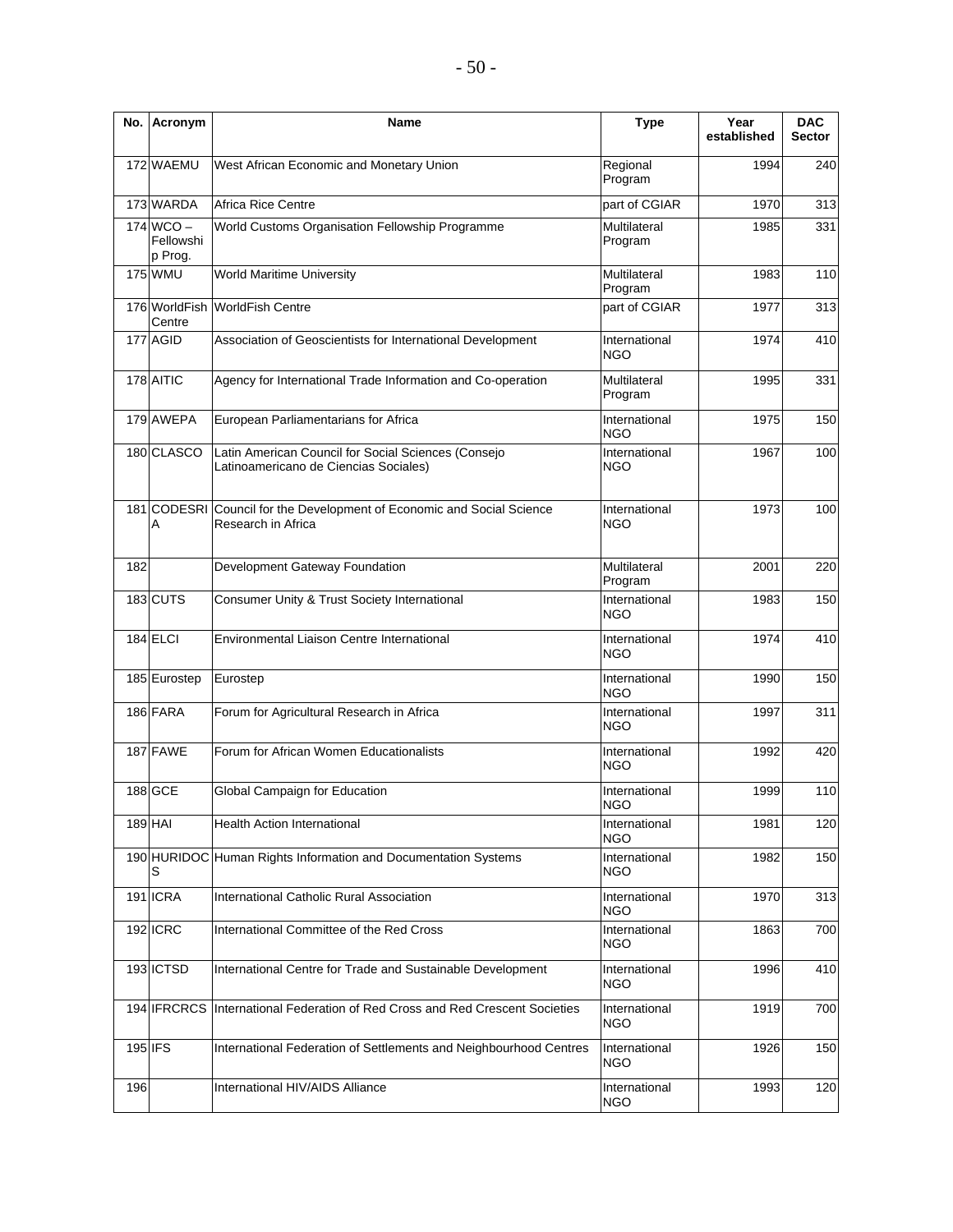| No.      | Acronym        | Name                                                                                | <b>Type</b>                 | Year<br>established | <b>DAC</b><br><b>Sector</b> |
|----------|----------------|-------------------------------------------------------------------------------------|-----------------------------|---------------------|-----------------------------|
|          | 197 IIED       | International Institute for Environment and Development                             | International<br><b>NGO</b> | 1971                | 410                         |
|          | 198 INAFI      | International Network of Alternative Financial Institutions                         | International<br><b>NGO</b> | 1995                | 240                         |
|          | 199 IPPF       | International Planned Parenthood Federation                                         | International<br><b>NGO</b> | 1954                | 130                         |
|          | 200 IPS        | Inter Press Service, International Association                                      | International<br><b>NGO</b> | 1964                | 150                         |
| 201 ISC  |                | International Seismological Centre                                                  | International<br><b>NGO</b> | 1964                | 430                         |
|          | 202 ISHR       | International Service for Human Rights                                              | International<br><b>NGO</b> | 1984                | 150                         |
| 203 ITF  |                | International Trust Fund for Demining and Mine Victims Assistance                   | Multilateral<br>Program     | 1998                | 700                         |
|          | 204 IUEF       | International University Exchange Fund -- IUEF Stip. in Africa and<br>Latin America | International<br><b>NGO</b> | 1969                | 110                         |
|          | 205 MSF        | Médecins Sans Frontières                                                            | International<br><b>NGO</b> | 1971                | 700                         |
|          | 206 OMCT       | World Organisation Against Torture                                                  | International<br><b>NGO</b> | 1986                | 150                         |
|          | 207 PAID       | Pan-African Institute for Development                                               | International<br><b>NGO</b> | 1987                | 110                         |
|          | 208 PANOS      | <b>PANOS Institute</b>                                                              | International<br><b>NGO</b> | 1986                | 150                         |
|          | 209 PSI        | Population Services International                                                   | International<br><b>NGO</b> | 1970                | 130                         |
|          | 210 SID        | Society for International Development                                               | International<br><b>NGO</b> | 1957                | 150                         |
| $211$ TI |                | Transparency International                                                          | International<br><b>NGO</b> | 1993                | 150                         |
|          | 212 UNION      | International Union Against Tuberculosis and Lung Disease                           | International<br>NGO        | 1920                | 120                         |
|          | 213 WSP -      | International Peacebuilding Alliance (Interpeace)                                   | <b>UN Program</b>           | 1994                | 700                         |
|          | <b>214 WUS</b> | <b>World University Service</b>                                                     | International<br><b>NGO</b> | 1925                | 110                         |
|          | 215 WWB        | Women's World Banking                                                               | International<br><b>NGO</b> | 1990                | 240                         |
|          | 216 CITIES     | <b>Cities Alliance</b>                                                              | PPP                         | 1999                | 430                         |
|          | 217 GAIN       | Global Alliance for Improved Nutrition                                              | PPP                         | 2003                | 120                         |
|          | 218 GAVI       | Global Alliance for Vaccines and Immunization                                       | PPP                         | 1999                | 120                         |
|          | 219 GeSCI      | Global e-Schools and Communities Initiative                                         | <b>PPP</b>                  | 2003                | 110                         |
|          | 220 GWP        | Global Water Partnership                                                            | <b>PPP</b>                  | 1996                | 100                         |
|          | 221 IAVI       | International AIDS Vaccine Initiative                                               | PPP                         | 1996                | 120                         |
|          | 222 IPM        | International Partnership for Microbicides                                          | PPP                         | 2002                | 120                         |
|          | 223 GKP        | Global Knowledge Partnership                                                        | PPP                         | 1997                | 430                         |
|          | 224 EFA        | <b>Education for All Initiative</b>                                                 | IFI Fund                    | 2002                | 110                         |
| 225      | <b>CEPF</b>    | Critical Ecosystems Partnership                                                     | Multilateral                | 2000                | 700                         |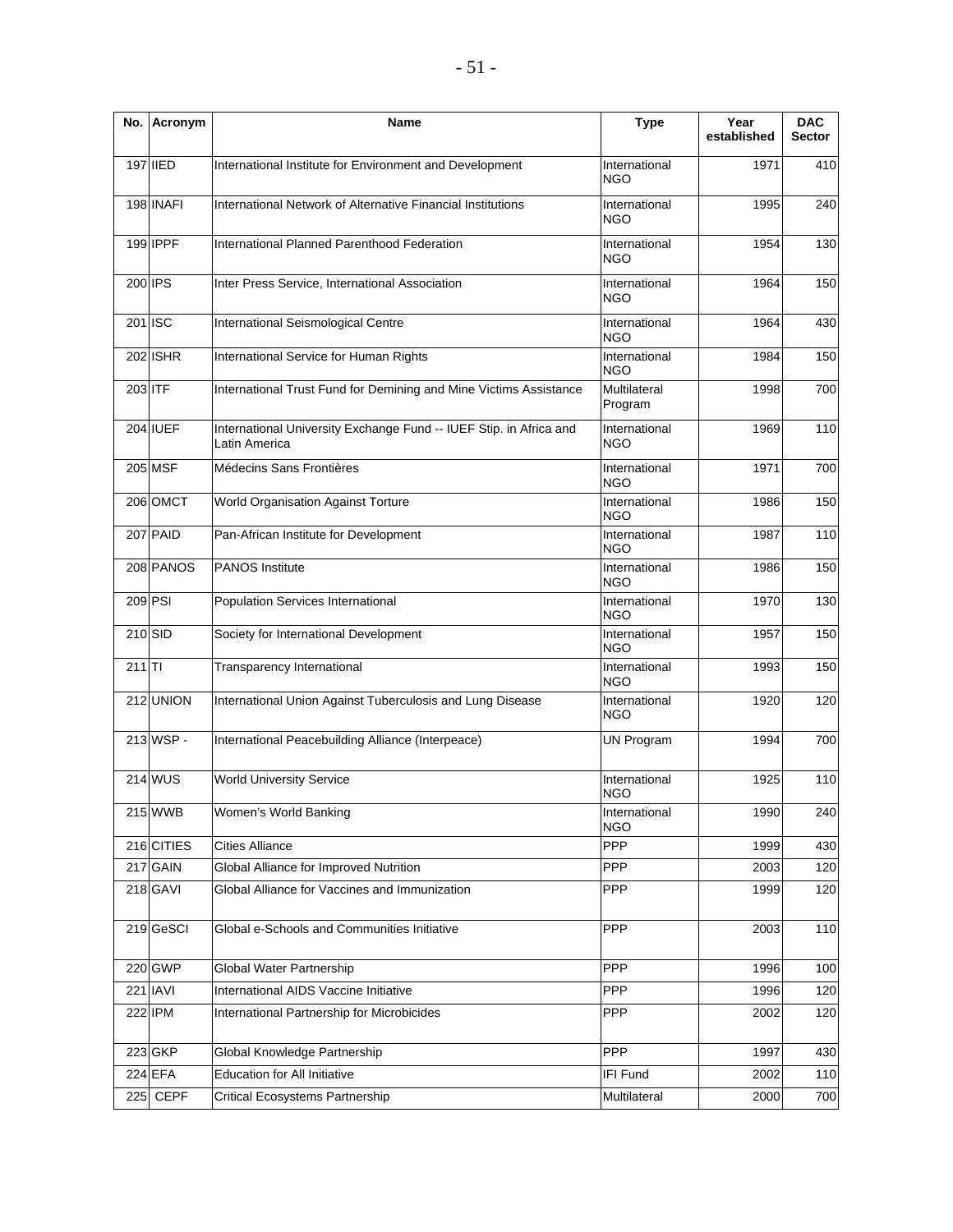| No.    | Acronym      | <b>Name</b>                                                     | <b>Type</b>             | Year<br>established | <b>DAC</b><br><b>Sector</b> |
|--------|--------------|-----------------------------------------------------------------|-------------------------|---------------------|-----------------------------|
|        |              |                                                                 | Program                 |                     |                             |
|        | 226 PPIAF    | Public-Private Infrastructure Advisory Facility                 | Multilateral<br>Program | 1999                | 200                         |
| 227    | <b>PCF</b>   | Prototype Carbon Fund                                           | Multilateral<br>Program | 2000                | 700                         |
| 228    | <b>UCW</b>   | <b>UCW Project</b>                                              | Multilateral<br>Program | 2000                | 150                         |
| 229    | <b>PCP</b>   | Post Conflict Partnership Program (formerly Post Conflict Fund) | Multilateral<br>Program | 1997                | 700                         |
| 230 IF |              | <b>Integrated Framework</b>                                     | Multilateral<br>Program | 1997                | 331                         |
| 231    | <b>FIRST</b> | Financial Sector Reform and Strengthening                       | Multilateral<br>Program | 2002                | 240                         |
| 232    | <b>GFHR</b>  | Global Forum for Health Research                                | Multilateral<br>Program | 1998                | 120                         |
| 233    | <b>ESMAP</b> | <b>Energy Sector Management Program</b>                         | Multilateral<br>Program | 1998                | 230                         |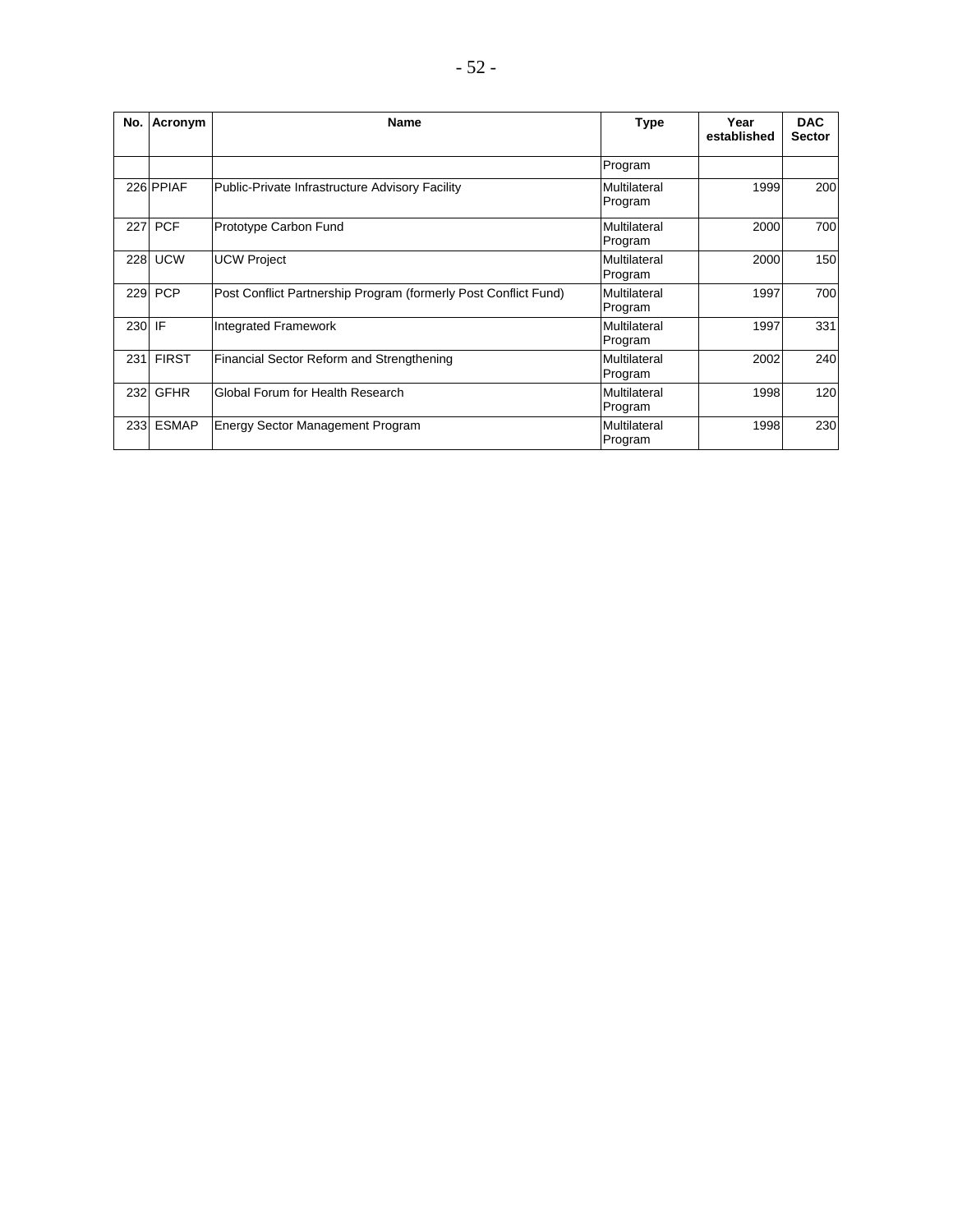| <b>Countries</b>      | 1984-1985        | 1994-1995        | 2004-2005 |
|-----------------------|------------------|------------------|-----------|
| Australia             | 0.47             | 0.34             | 0.25      |
| Austria               | 0.33             | 0.22             | 0.38      |
| Belgium               | 0.56             | 0.35             | 0.47      |
| Canada                | 0.50             | 0.40             | 0.31      |
| Denmark               | 0.83             | 0.99             | 0.83      |
| Finland               | 0.38             | 0.31             | 0.42      |
| France                | 0.62             | 0.58             | 0.44      |
| Germany               | 0.46             | 0.32             | 0.32      |
| Greece                | $\bullet\bullet$ | $\bullet\bullet$ | 0.16      |
| Ireland               | 0.23             | 0.27             | 0.40      |
| Italy                 | 0.27             | 0.21             | 0.22      |
| Japan                 | 0.31             | 0.28             | 0.23      |
| Luxembourg            | 0.16             | 0.38             | 0.83      |
| Netherlands           | 0.97             | 0.79             | 0.78      |
| New Zealand           | 0.25             | 0.23             | 0.25      |
| Norway                | 1.02             | 0.94             | 0.91      |
| Portugal              | 0.05             | 0.29             | 0.41      |
| Spain                 | 0.09             | 0.26             | 0.26      |
| Sweden                | 0.83             | 0.86             | 0.86      |
| Switzerland           | 0.30             | 0.35             | 0.43      |
| <b>United Kingdom</b> | 0.33             | 0.30             | 0.42      |
| <b>United States</b>  | 0.24             | 0.12             | 0.20      |
| <b>TOTAL DAC</b>      | 0.34             | 0.28             | 0.29      |
| of which              |                  |                  |           |
| DAC-EU countries      | 0.45             | 0.39             | 0.39      |

**ANNEX IV. LONG-TERM TRENDS IN DAC ODA**

(Two-year averages, net disbursements ODA as percent of GNI)

**Source:** DAC Annual Report (2005**)**